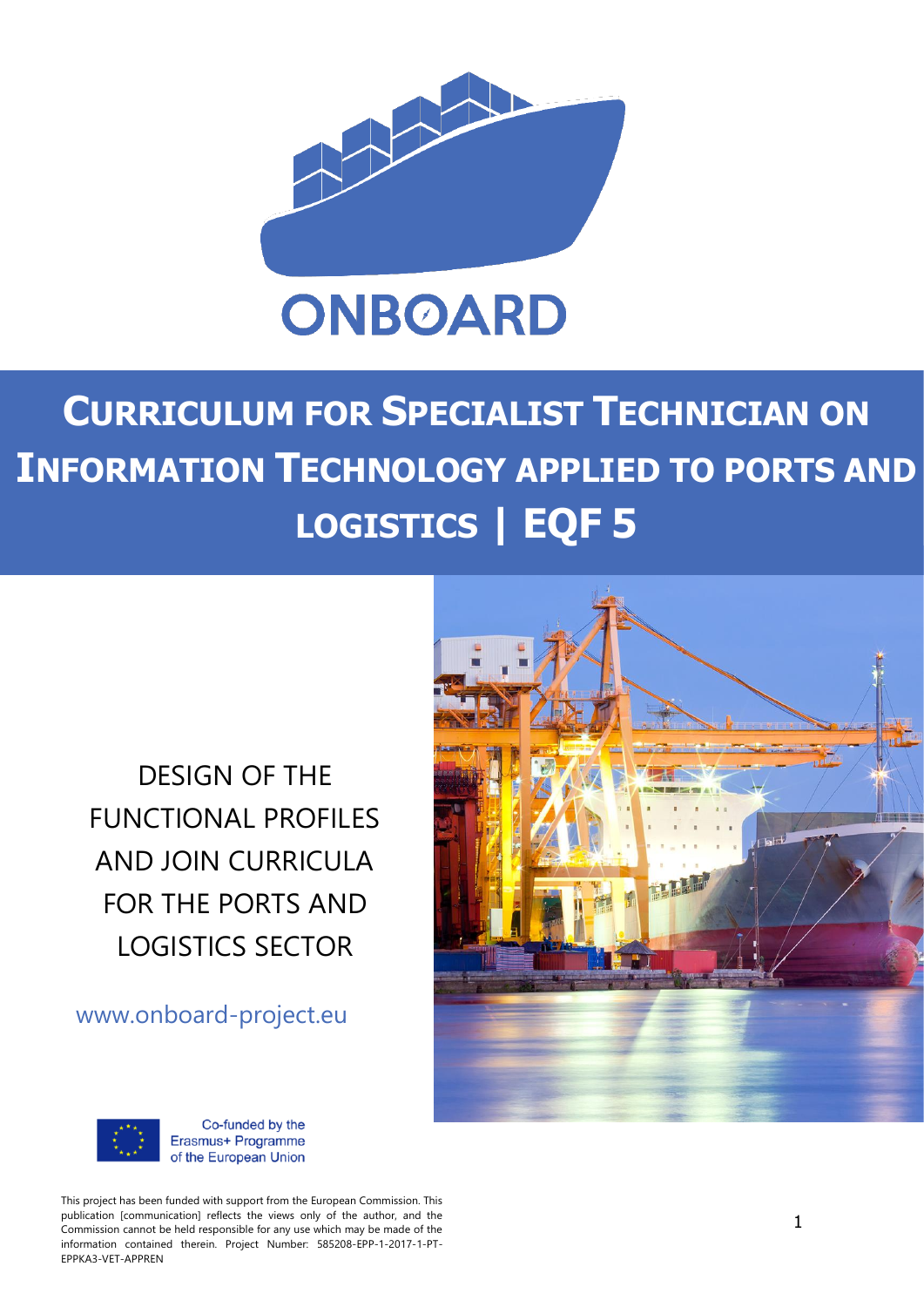

# **Partners**

**INOVA+** 



travel through knowledge







| <b>INOVA+</b>                 | https://inova.business/                   |
|-------------------------------|-------------------------------------------|
| <b>Forum</b><br><b>Oceano</b> | http://www.forumoceano.pt/                |
| <b>ISCIA</b>                  | http://www.iscia.edu.pt/                  |
| <b>CIRA</b>                   | http://www.regiaodeaveiro.pt/             |
| <b>MSE</b>                    | http://www.marinesoutheast.co.uk/         |
| <b>HALPIN</b>                 | http://halpin.nmci.ie/index.php?page=home |

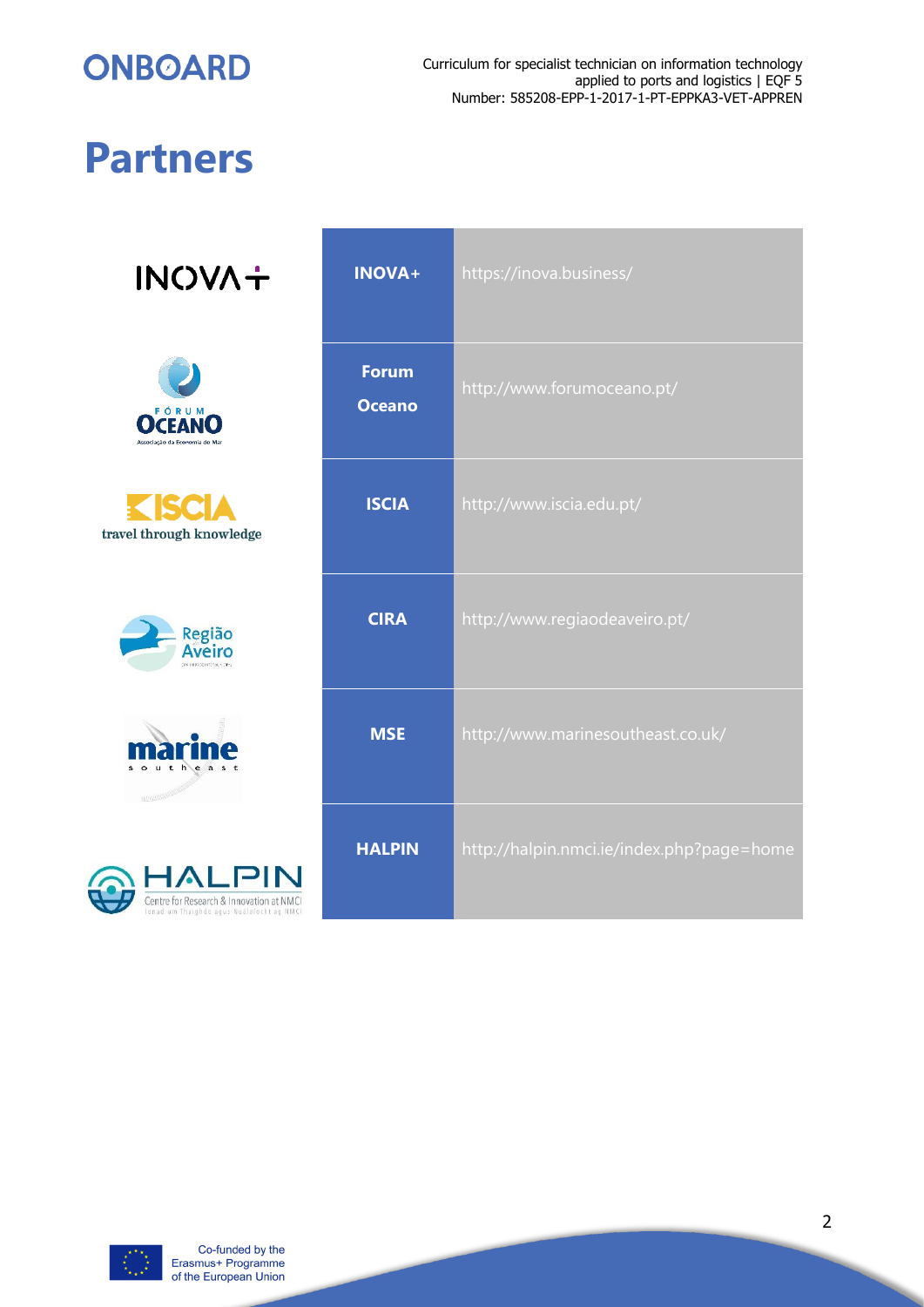

## **CURRICULA**

**"Specialist Technician on Information Technology**

**applied to ports and logistics"**

## **EDUCATION AND TRAINING AREA: 481 – Computer use**

- **EQF (EUROPEAN QUALIFICATION FRAMEWORK)**: **5**
- **NQF (NATIONAL QUALIFICATION FRAMEWORK - IRELAND)**: **6**
- **NQF (NATIONAL QUALIFICATION FRAMEWORK - PORTUGAL)**: **5**
- **RQF (NATIONAL REGULATED QUALIFICATIONS FRAMEWORK - UK)**: **4/5**

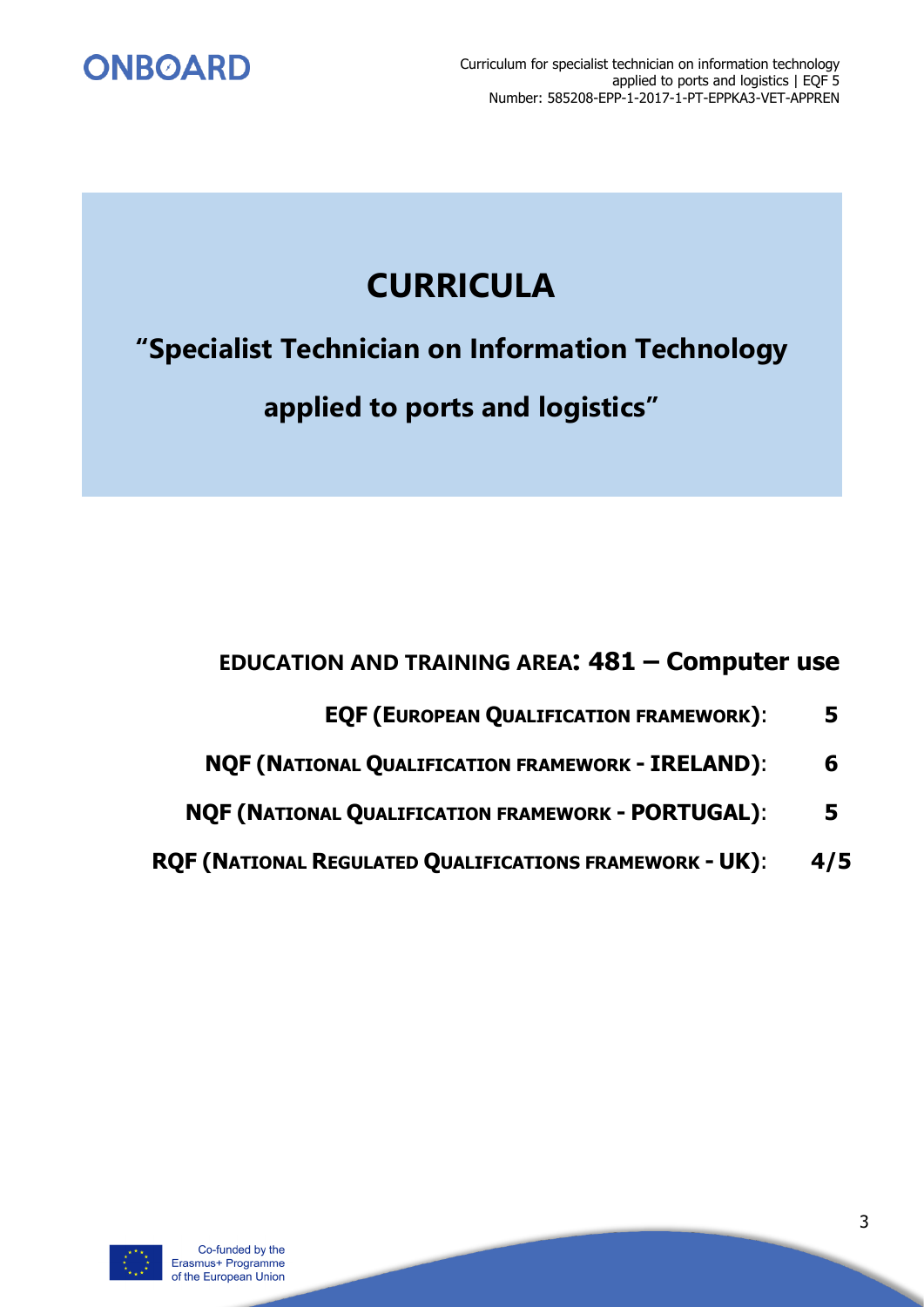

### **"Specialist Technician on Information Technology applied to ports and logistics**

## **Curricula**

#### **MAPPING OF THE TRAINING UNITS (TU):**

| <b>FUNCTIONAL</b><br><b>AREAS</b> | N.º | <b>TRAINING UNITS</b>                                                      | <b>WORKLOAD</b><br>(H) |
|-----------------------------------|-----|----------------------------------------------------------------------------|------------------------|
|                                   | 001 | <b>NETWORK DESIGN AND ADMINISTRATION</b>                                   | 25                     |
|                                   | 002 | IT ARCHITECTURE ON WEB ENVIRONEMENT                                        | 50                     |
|                                   | 003 | IS/IT MANAGEMENT                                                           | 50                     |
|                                   | 004 | PERSONAL AND COLLABORATIVE PRODUCTIVITY TOOLS                              | 50                     |
|                                   | 005 | INFORMATION SECURITY MANAGEMENT (WEB ENVIRONMENT)                          | 50                     |
| <b>COMPUTING</b>                  | 006 | WEB ENVIRONMENT SOFTWARE DEVELOPMENT                                       | 50                     |
| (COM)                             | 007 | IS PROJECT MANAGEMENT                                                      | 50                     |
| 650 HOURS                         | 008 | DATA REQUIREMENTS ANALYSIS AND MANAGEMENT (WEB ENVIRONMENT)                | 50                     |
|                                   | 009 | <b>DATABASE MODELLING AND STRUCTURE</b>                                    | 50                     |
|                                   | 010 | SOFTWARE QUALITY CONTROL AND AUDIT                                         | 25                     |
|                                   | 011 | DIGITAL TRANSFORMATION & MATURITY MODEL INFORMATION                        | 50                     |
|                                   | 012 | <b>DATA MINING AND BUSINESS INTELLIGENCE</b>                               | 50                     |
|                                   | 013 | <b>DESCRIPTIVE AND PREDICTIVE MODELS</b>                                   | 50                     |
|                                   | 014 | <b>RISK AND UNCERTAINTY</b>                                                | 25                     |
|                                   | 015 | ADVANCED MANAGEMENT AND MANIPULATION OF SPREADSHEET<br><b>APPLICATIONS</b> | 25                     |
| <b>MANAGEMEN</b>                  | 001 | PRINCIPLES OF APPLIED MANAGEMENT                                           | 25                     |
| T, PORTS,<br>AND                  | 002 | <b>HUMAN RESOURCES MANAGEMENT</b>                                          | 25                     |
| LOGISTICS<br>(MPL)                | 003 | <b>ECONOMIC AND FINANCIAL ANALYSIS</b>                                     | 25                     |
| 325 HOURS                         | 004 | INTERMODALITY AND LOGISTICAL NETWORKS                                      | 25                     |

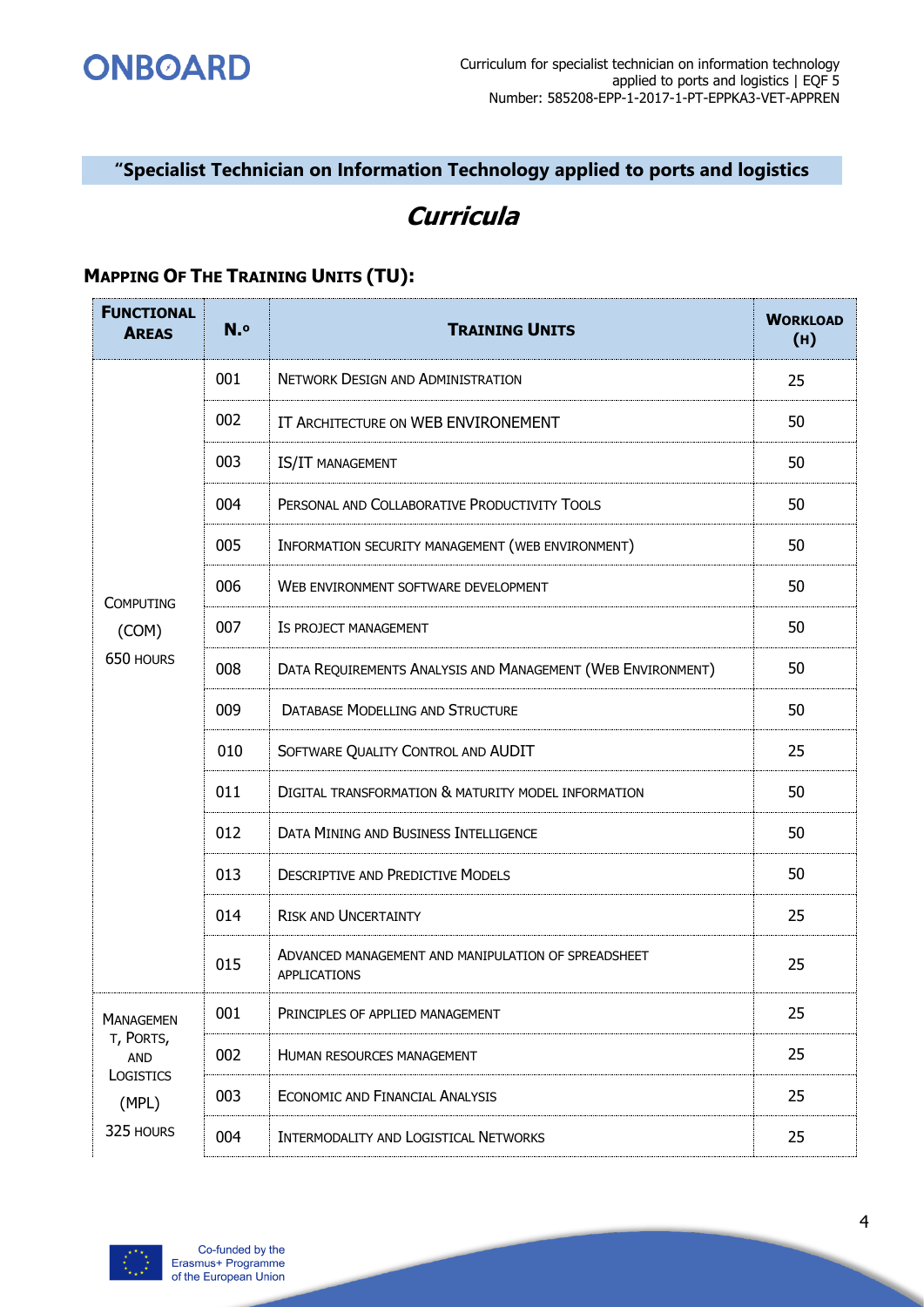

|                                          | 005 | <b>OPERATIONAL MANAGEMENT IN LOGISTIC CHAIN</b>                               | 25 |
|------------------------------------------|-----|-------------------------------------------------------------------------------|----|
|                                          | 006 | <b>GLOBAL MARKET AND INTERNATIONAL TRADE</b>                                  | 25 |
|                                          | 007 | <b>INFORMATION TECHNOLOGIES APPLIED TO TRANSPORTS AND LOGISTICS</b>           | 50 |
|                                          | 008 | <b>DIGITAL SYSTEMS IN LOGISTIC MANAGEMENT</b>                                 | 50 |
|                                          | 009 | <b>MARKETING SERVICES ON DIGITAL ERA</b>                                      | 50 |
|                                          | 010 | <b>USING SOCIAL MEDIA ON LOGISTICS</b>                                        | 25 |
|                                          | 001 | <b>TEAM MANAGEMENT</b>                                                        | 50 |
| <b>SOFT SKILLS</b><br>(SOS)<br>200 HOURS | 002 | COMMUNICATION, ORGANIZATIONAL BEHAVIOR AND MANAGEMENT<br><b>SOFTWARE</b>      | 25 |
|                                          | 003 | ENVIRONMENT, SAFETY, HYGIENE AND HEALTH AT WORK - BASIC CONCEPTS              | 25 |
|                                          | 004 | PROFILE AND POTENTIAL OF THE ENTREPRENEUR - DIAGNOSIS /<br><b>DEVELOPMENT</b> | 25 |
|                                          | 005 | ETHICS AND CORPORATE SOCIAL RESPONSIBILITY - A DEMAND                         | 25 |
|                                          | 006 | <b>EMOTIONAL INTELLIGENCE</b>                                                 | 25 |
|                                          | 007 | <b>CRITICAL THINKING</b>                                                      | 25 |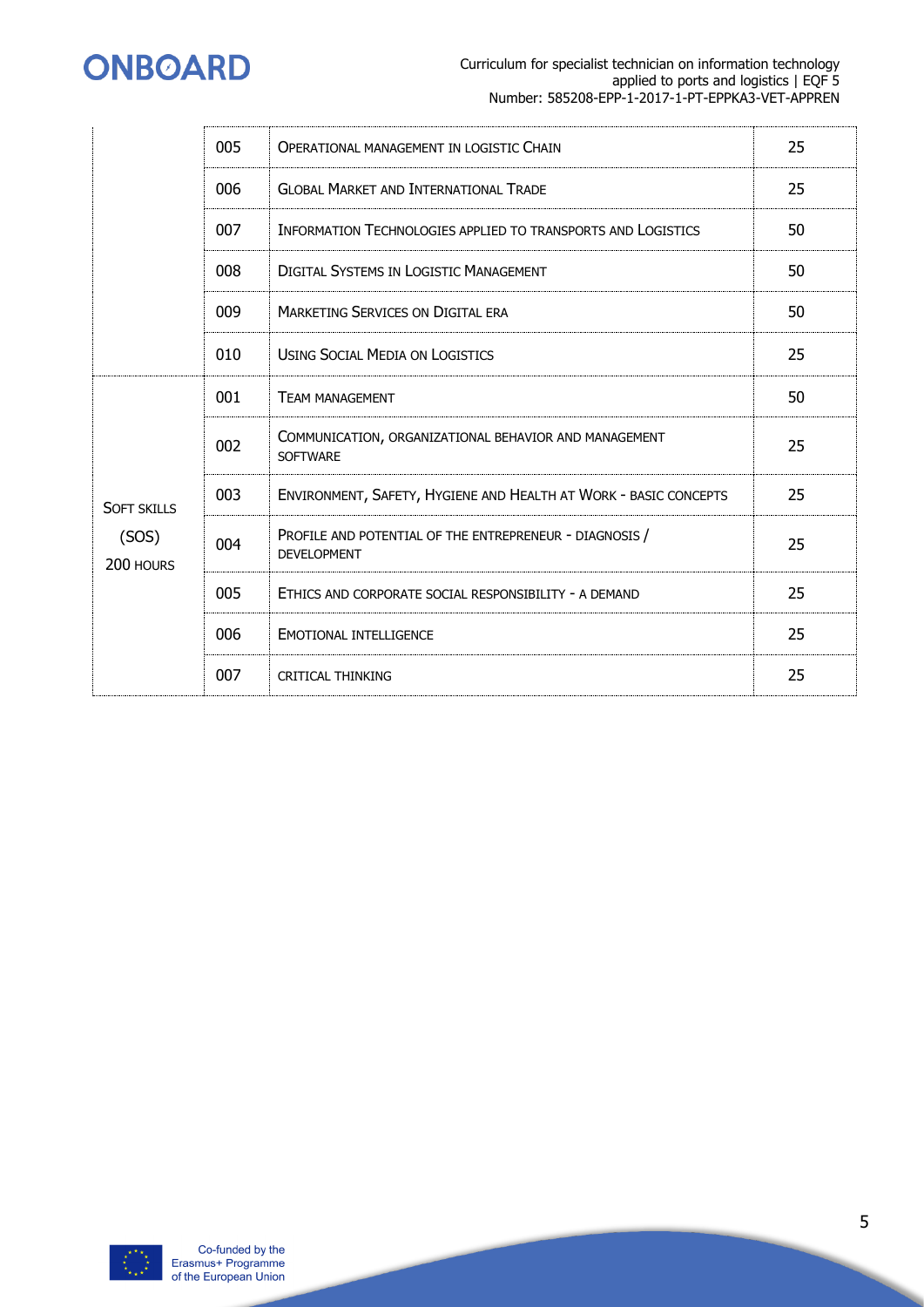

| <b>NAME OF THE TU</b> | NETWORK DESIGN AND ADMINISTRATION |     |  |                  |  |       |  |
|-----------------------|-----------------------------------|-----|--|------------------|--|-------|--|
|                       |                                   |     |  |                  |  |       |  |
| <b>TU CODE</b>        | <b>COM</b>                        | 001 |  | <b>WORKLOAD:</b> |  | hours |  |

#### **TRAINING ACHIEVEMENTS**

|          | <b>LEARNING OBJECTIVES</b>                                                                                                                                                                                                                                                                                                                                                                                                                                                                                                                                                 |                                                                                                                                                                                                                                                                                                                                                                                                                                                                                                                                                                     |  |  |  |  |
|----------|----------------------------------------------------------------------------------------------------------------------------------------------------------------------------------------------------------------------------------------------------------------------------------------------------------------------------------------------------------------------------------------------------------------------------------------------------------------------------------------------------------------------------------------------------------------------------|---------------------------------------------------------------------------------------------------------------------------------------------------------------------------------------------------------------------------------------------------------------------------------------------------------------------------------------------------------------------------------------------------------------------------------------------------------------------------------------------------------------------------------------------------------------------|--|--|--|--|
|          | Understand the conceptual Open Systems Interconnection model (OSI model) and it's 7 layers;<br>٠<br>Understand a good design network as very important for the application lever;<br>٠<br>Define an installation plan for a network implementation;<br>٠<br>Know the main issues and components of network installation and administration;<br>Understand the basic protocols and services responsible for the interoperability IT (TCP/IP; SMTP;<br>٠<br>$etc.$ )<br><b>CONTENTS</b>                                                                                      |                                                                                                                                                                                                                                                                                                                                                                                                                                                                                                                                                                     |  |  |  |  |
|          |                                                                                                                                                                                                                                                                                                                                                                                                                                                                                                                                                                            |                                                                                                                                                                                                                                                                                                                                                                                                                                                                                                                                                                     |  |  |  |  |
| 1.<br>2. | <b>Basic concepts</b><br>1.1. Network model definition<br>1.2. Units of measure<br>1.3. Open System Configuration<br>1.4. Ethernet Architecture<br>1.5. Internet Architecture<br>The OSI Model (Open System Interconnection)<br>2.1. Layer $1$ – Physical Layer<br>2.2. Layer 2 - Data Link Layer<br>2.3. Layer 3- Network Layer<br>2.4. Layer 4- Transport Layer<br>2.5. Layer $5 -$ Session Layer<br>2.6. Layer $6$ – Presentation Layer<br>2.7. Layer 7- Application Layer<br>2.8. TCP/IP Model<br>2.9. OSI Model versus TCP/IP Model<br>2.10.<br>Architecture Internet | Installation plan for a local area network<br>4.<br>4.1. Networking devices<br>4.2. Wiring harness<br>4.3. Wireless Networks<br>4.4. The backup drive<br>4.5. Selecting the File System<br>4.6. Network protocols<br>4.7. Defining the role of the server in the network<br>4.8. Identification of the equipment to be<br>connected in the network<br>4.9. Defining Customer Accounts<br>4.10.<br>Defining the security template<br>4.11.<br>Exercise:<br>Configuration<br><b>WAP</b><br>Simulator<br>Setting up different software<br>5.<br>5.1. Customer Accounts |  |  |  |  |
| 3.       | Network Structure<br>3.1. Design and properties (topologies)<br>3.2. LAN or Local Area Network<br>3.3. Logical Topologies of a Network<br>3.4. Physical Topologies of a Network<br>3.5. Network Architectures<br>3.6. Ethernet network                                                                                                                                                                                                                                                                                                                                     | 5.2. Safety Model<br>5.3. DHCP or Dynamic Host Configuration Protocol<br>5.4. DNS or Domain Name Server<br>5.5. NAT or Network Address Translation                                                                                                                                                                                                                                                                                                                                                                                                                  |  |  |  |  |

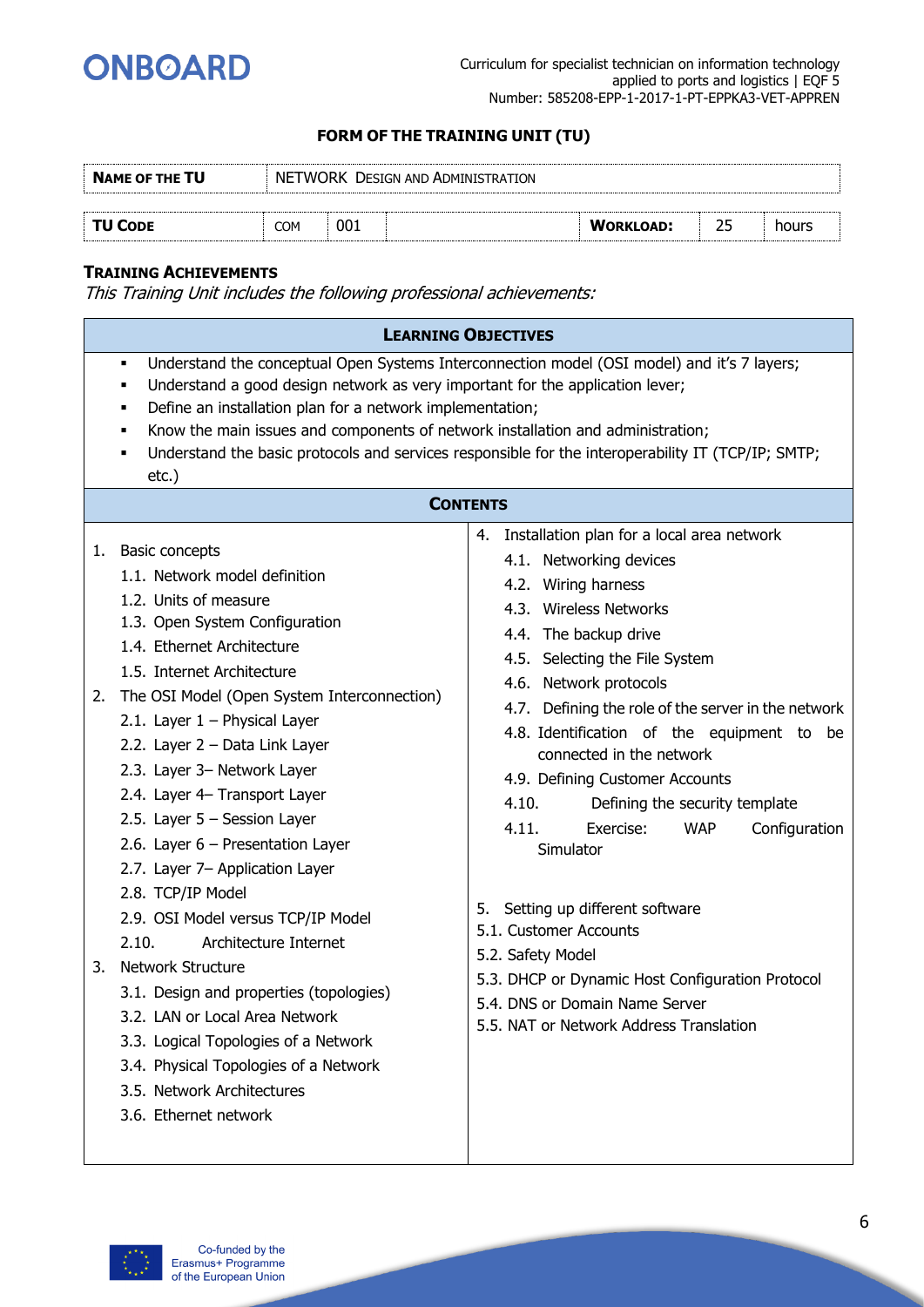

| <b>NAME OF THE TU</b> | IT ARCHITECTURE ON WEB ENVIRONMENT |     |  |                  |    |       |
|-----------------------|------------------------------------|-----|--|------------------|----|-------|
|                       |                                    |     |  |                  |    |       |
| <b>TU CODE</b>        | COM                                | 002 |  | <b>WORKLOAD:</b> | 50 | hours |

#### **TRAINING ACHIEVEMENTS**

|    | <b>LEARNING OBJECTIVES</b>                                                                                                                                                                                                                                                                                    |                                                                                                                                                                                                                                                                                                                                            |
|----|---------------------------------------------------------------------------------------------------------------------------------------------------------------------------------------------------------------------------------------------------------------------------------------------------------------|--------------------------------------------------------------------------------------------------------------------------------------------------------------------------------------------------------------------------------------------------------------------------------------------------------------------------------------------|
|    | Identify the basic elements of the IT applications architecture.<br>$\blacksquare$                                                                                                                                                                                                                            |                                                                                                                                                                                                                                                                                                                                            |
|    | Recognize a computer's architecture -Identify main issues and functions<br>$\blacksquare$                                                                                                                                                                                                                     |                                                                                                                                                                                                                                                                                                                                            |
|    | Understand the differences between client server architecture and web architecture<br>$\blacksquare$                                                                                                                                                                                                          |                                                                                                                                                                                                                                                                                                                                            |
|    | ٠                                                                                                                                                                                                                                                                                                             | Understand the W3C (World Wide Web) architecture to manage Software Development and it's                                                                                                                                                                                                                                                   |
|    | protocols and languages e.g XML and Web Services                                                                                                                                                                                                                                                              |                                                                                                                                                                                                                                                                                                                                            |
|    |                                                                                                                                                                                                                                                                                                               |                                                                                                                                                                                                                                                                                                                                            |
|    | <b>CONTENTS</b>                                                                                                                                                                                                                                                                                               |                                                                                                                                                                                                                                                                                                                                            |
| 1. | Introduction<br>1.1. Architecture<br>1.2. Main issues on Web environment<br>1.3. Best Practices                                                                                                                                                                                                               | 5.3. Used technologies<br>XML or Extensible Markup Language<br>5.3.1.<br>REST or Representational State<br>5.3.2.<br>Transfer                                                                                                                                                                                                              |
|    | 2. Computer architecture<br>2.1. Definition and components<br>2.2. Client-server architecture<br>2.3. Architecture on a web environment                                                                                                                                                                       | 5.3.3.<br>SOAP or Simple Object Access<br>Protocol<br>5.3.4.<br>WSDL or Web Services Description<br>Language                                                                                                                                                                                                                               |
|    | 3. Web Services (Generic)<br>3.1. Definition<br>3.2. Asynchronous JavaScript and XML<br>3.3. Used technologies<br>3.3.1. XML or Extensible Markup Language<br>3.3.2. REST or Representational State<br>Transfer<br>3.3.3. SOAP or Simple Object Access<br>Protocol<br>3.3.4. WSDL or Web Services Description | <b>UDDI</b> or Universal Description<br>5.3.5.<br>Discovery and Integration<br>5.4. Web Services that use markup languages<br>5.5. W3C Web API Web Services (specific)<br>5.5.1. Explanations<br>5.5.2. Automated design methods<br>5.5.3. Regression testing of Web Services<br>5.5.4. Web Service management<br>5.5.5. Used technologies |
|    | Lang.<br>3.3.5. UDDI or Universal Description<br>Discovery and Integration<br>3.4. Web Services that use markup languages<br>4. Computer architecture<br>4.1. Definition and components<br>4.2. Client-server architecture<br>4.3. Architecture on a web environment                                          | 6. Architecting Cloud Computing Solution<br>6.1. History and Similar Services<br>6.2. Characteristics<br>6.3. Service Models<br>6.4. Deployment Models<br>6.5. Cloud Engineering Architecture<br>6.6. Security and privacy<br>6.7. Limitations and disadvantages                                                                           |
|    | 5. Web Services (Generic)<br>5.1. Definition<br>5.2. Asynchronous JavaScript and XML                                                                                                                                                                                                                          | Project exercise: Design a case study project<br>Architecting Cloud Computing Solution to a partner                                                                                                                                                                                                                                        |

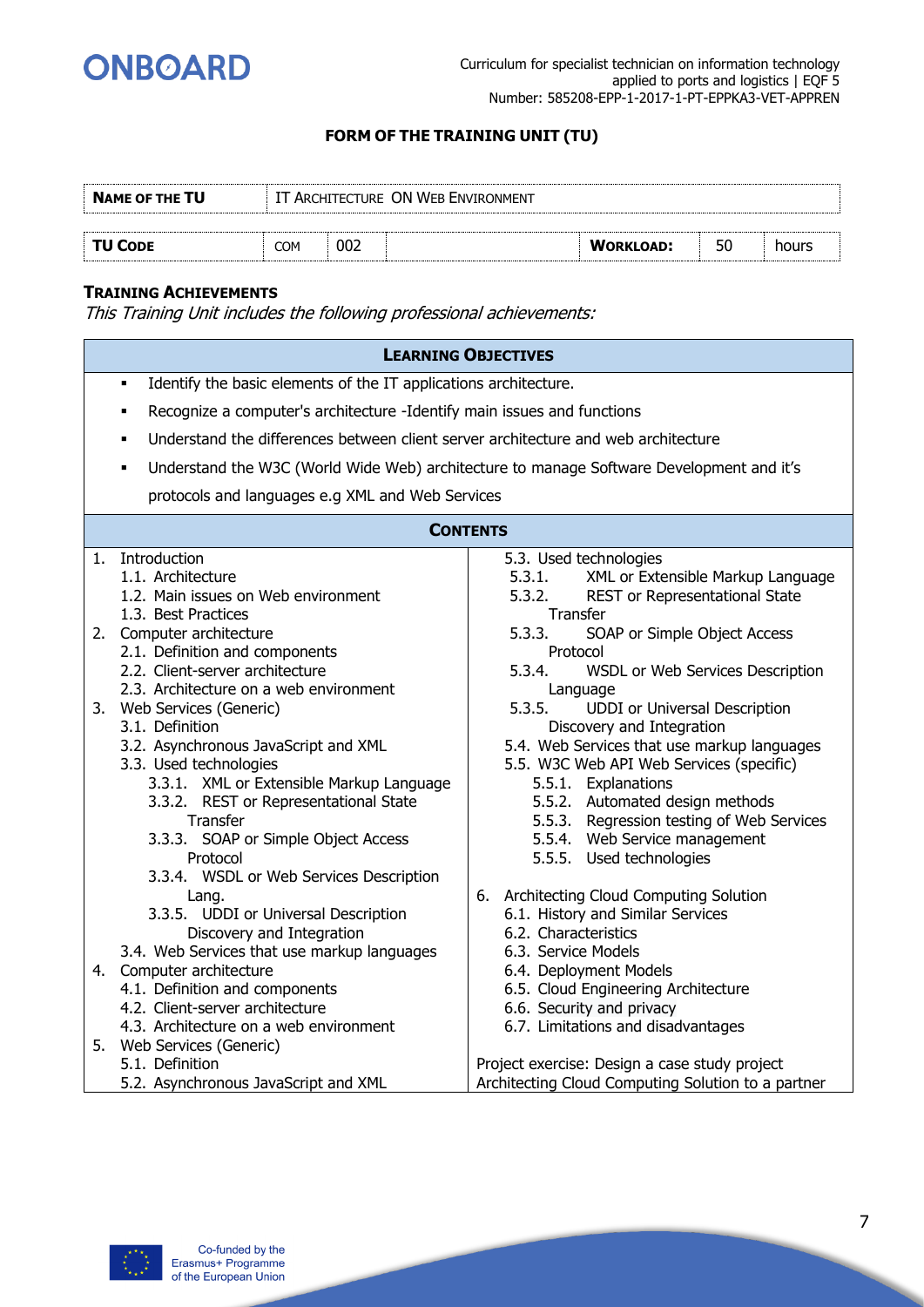

| <b>NAME OF THE TU</b> | IS/I | MANAGEMENT |  |                  |    |       |  |  |
|-----------------------|------|------------|--|------------------|----|-------|--|--|
|                       |      |            |  |                  |    |       |  |  |
| <b>TU CODE</b>        | COM  | 003        |  | <b>WORKLOAD:</b> | 50 | hours |  |  |

#### **TRAINING ACHIEVEMENTS**

This Training Unit includes the following professional achievements:

| <b>LEARNING OBJECTIVES</b>                                                                                                                                                                                                                                                                                                                                                                                                                                                                                                                 |                                                                                                                                                                                                                                                                                                                                                                                                                                                                                                        |
|--------------------------------------------------------------------------------------------------------------------------------------------------------------------------------------------------------------------------------------------------------------------------------------------------------------------------------------------------------------------------------------------------------------------------------------------------------------------------------------------------------------------------------------------|--------------------------------------------------------------------------------------------------------------------------------------------------------------------------------------------------------------------------------------------------------------------------------------------------------------------------------------------------------------------------------------------------------------------------------------------------------------------------------------------------------|
| $\blacksquare$<br>organizations                                                                                                                                                                                                                                                                                                                                                                                                                                                                                                            | Identify and understand information and Information technologies systems, mission and functions on                                                                                                                                                                                                                                                                                                                                                                                                     |
| Know how to do an IT strategic plan director<br>$\blacksquare$                                                                                                                                                                                                                                                                                                                                                                                                                                                                             |                                                                                                                                                                                                                                                                                                                                                                                                                                                                                                        |
| ٠                                                                                                                                                                                                                                                                                                                                                                                                                                                                                                                                          | Identify, understand and manage IS (information systems) using best practices as IT Infrastructure                                                                                                                                                                                                                                                                                                                                                                                                     |
| library (ITIL) or auditing using COBIT from ISACA                                                                                                                                                                                                                                                                                                                                                                                                                                                                                          |                                                                                                                                                                                                                                                                                                                                                                                                                                                                                                        |
| <b>CONTENTS</b>                                                                                                                                                                                                                                                                                                                                                                                                                                                                                                                            |                                                                                                                                                                                                                                                                                                                                                                                                                                                                                                        |
| 1. IT Management Best Practices<br>1.1. Introduction<br>1.2. How We Measure Best-Practice Trends<br>1.3. Understanding the Practice Profiles                                                                                                                                                                                                                                                                                                                                                                                               | 4.2. Mission and Vision<br>4.3. Structure of the Plan<br>4.4. Executive IT Steering Committee<br>4.5. IT Project Portfolio Management                                                                                                                                                                                                                                                                                                                                                                  |
| 2. Information System needs and requirements on<br>the actual organizations (main definitions and<br>concepts)<br>2.1. Information needs<br>2.2. Understanding the concept of a system<br>2.3. An enterprise as a system<br>2.4. Types and functions of IS<br>2.5. Information objects<br>2.6. Information architecture<br>2.7. Information documentation<br>2.8. Cost of information and it nature<br>2.9. Key questions and advantages<br>Classifying the information<br>2.10.<br>IS evolution<br>2.11.<br>2.12.<br>Knowledge management | 4.6. Project Management Office<br>4.7. IT Change Control Board<br>4.8. Organizational Change Management<br>4.9. IT Policies and Procedures<br><b>Enterprise Architecture</b><br>4.10.<br>5. IT Infrastructure library (ITIL)<br>5.1. Why ITIL<br>5.2. Service Delivery<br>5.2.1. Service Level Agreement (SLA)<br>5.2.2. Capacity management<br>5.2.3. Services process support and<br>availability<br>5.2.4. It Business Continuity management<br>5.2.5. Financial Management<br>5.3. Service Support |
| 3. An IS overview<br>3.1. Business process Management (BPM)<br>3.2. IS Development<br>3.3. IS exploration<br>3.4. Outsourcing Management<br>3.4.1. Investment Plan<br>3.4.2. Exploration assessment<br>3.4.3. Licensing and contracts                                                                                                                                                                                                                                                                                                      | 5.3.1. Incident Management<br>5.3.2. Problem Management<br>5.3.3. Change management<br>5.3.4. Release management<br>5.3.5. Configuration management<br>5.4. Performance Measurement<br>6. Other important best practices<br>6.1. COBIT and ISO/IEC 20000                                                                                                                                                                                                                                               |
| 4. IT Strategic Plan<br>4.1. Analysis SWAT                                                                                                                                                                                                                                                                                                                                                                                                                                                                                                 | 6.2. COBIT versus ITIL<br>6.3. ISO 20000 versus ITL                                                                                                                                                                                                                                                                                                                                                                                                                                                    |

#### **FORM OF THE TRAINING UNIT (TU)**

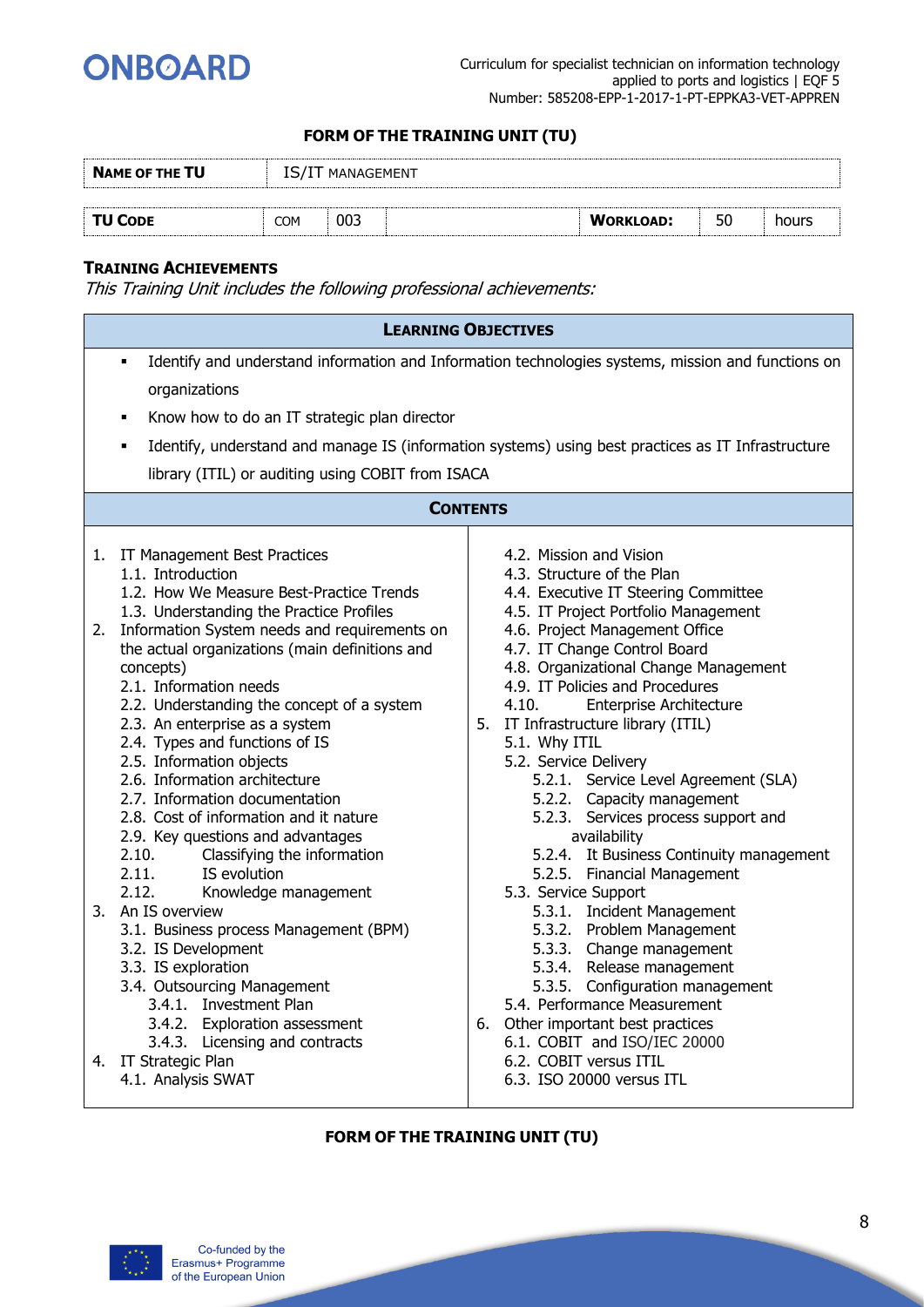

| <b>NAME OF THE TU</b> |     | PERSONAL AND COLLABORATIVE PRODUCTIVITY<br>TOOI S |  |                  |  |       |  |
|-----------------------|-----|---------------------------------------------------|--|------------------|--|-------|--|
|                       |     |                                                   |  |                  |  |       |  |
| <b>TU CODE</b>        | COM | 004                                               |  | <b>WORKLOAD:</b> |  | hours |  |

#### **TRAINING ACHIEVEMENTS**

|                                |                                                                                                                                                                                                                                                                                                                                                                                                   | <b>LEARNING OBJECTIVES</b>                                                                                                                                                                                                                                                                      |  |  |  |  |  |  |  |  |
|--------------------------------|---------------------------------------------------------------------------------------------------------------------------------------------------------------------------------------------------------------------------------------------------------------------------------------------------------------------------------------------------------------------------------------------------|-------------------------------------------------------------------------------------------------------------------------------------------------------------------------------------------------------------------------------------------------------------------------------------------------|--|--|--|--|--|--|--|--|
| ٠                              |                                                                                                                                                                                                                                                                                                                                                                                                   | Know how to choose and use some productivity tools, best procedures and apps to maximize your                                                                                                                                                                                                   |  |  |  |  |  |  |  |  |
|                                | energy and time;                                                                                                                                                                                                                                                                                                                                                                                  |                                                                                                                                                                                                                                                                                                 |  |  |  |  |  |  |  |  |
| ٠                              | Archive and save time keeping your workspace organized and your information safe;                                                                                                                                                                                                                                                                                                                 |                                                                                                                                                                                                                                                                                                 |  |  |  |  |  |  |  |  |
| ٠                              |                                                                                                                                                                                                                                                                                                                                                                                                   | Know how to use electronic agenda and to-do list management and integration with mail and other                                                                                                                                                                                                 |  |  |  |  |  |  |  |  |
|                                | tools;                                                                                                                                                                                                                                                                                                                                                                                            |                                                                                                                                                                                                                                                                                                 |  |  |  |  |  |  |  |  |
| $\blacksquare$                 | Knowing how to use a lot of productive tools as notes organization and classification, electronic post-it,                                                                                                                                                                                                                                                                                        |                                                                                                                                                                                                                                                                                                 |  |  |  |  |  |  |  |  |
|                                | password, contacts and business cards management of course with an electronic agenda integration.                                                                                                                                                                                                                                                                                                 |                                                                                                                                                                                                                                                                                                 |  |  |  |  |  |  |  |  |
|                                | <b>CONTENTS</b>                                                                                                                                                                                                                                                                                                                                                                                   |                                                                                                                                                                                                                                                                                                 |  |  |  |  |  |  |  |  |
| $\mathbf{1}$<br>$\overline{2}$ | Archive, backups procedures and tools to<br>maintain the workspace organized and your<br>information save;<br>To-do list<br>1.1<br>1.2<br>Electronic agenda management:<br>integration between personal and<br>professional agenda;<br>1.3<br>Password creation and synchronous<br>password management for all platforms;<br>Business cards management<br>Scan and organize business cards<br>2.1 | 3.3<br>Note capturing, file storage & sharing<br>solution;<br>3.4<br>Capture and Access anywhere. Find<br>things fast.<br>Web collaborating tools with colleagues using<br>4<br>4.1<br>Google Tools<br>4.2<br><b>GoTo Meeting</b><br>4.3<br>Using Skype<br>4.4<br>Electronic agenda integration |  |  |  |  |  |  |  |  |
|                                | 2.2<br>Generation of business cards (paper<br>2.3<br>Using QR code in paper business cards<br>2.4<br><b>Electronic Business cards</b><br>2.5<br>integration with Electronic contacts<br>2.6<br>Using QR code in paper business cards                                                                                                                                                              | 5<br>Sync files and contacts on the cloud<br>5.1<br>Safe Procedures<br>5.2<br>Electronic agenda integration on<br>different platforms<br>Sync tools<br>5.3                                                                                                                                      |  |  |  |  |  |  |  |  |
| 3                              | Using electronic notes tools management as<br>Evernote, Google keep or other tools<br>Capture inspiration and to-dos<br>3.1<br>effortlessly;<br>Collaborate on notes with teammates<br>3.2<br>and set reminders to stay on track:                                                                                                                                                                 | 6<br>Use cases on Webinar conference                                                                                                                                                                                                                                                            |  |  |  |  |  |  |  |  |

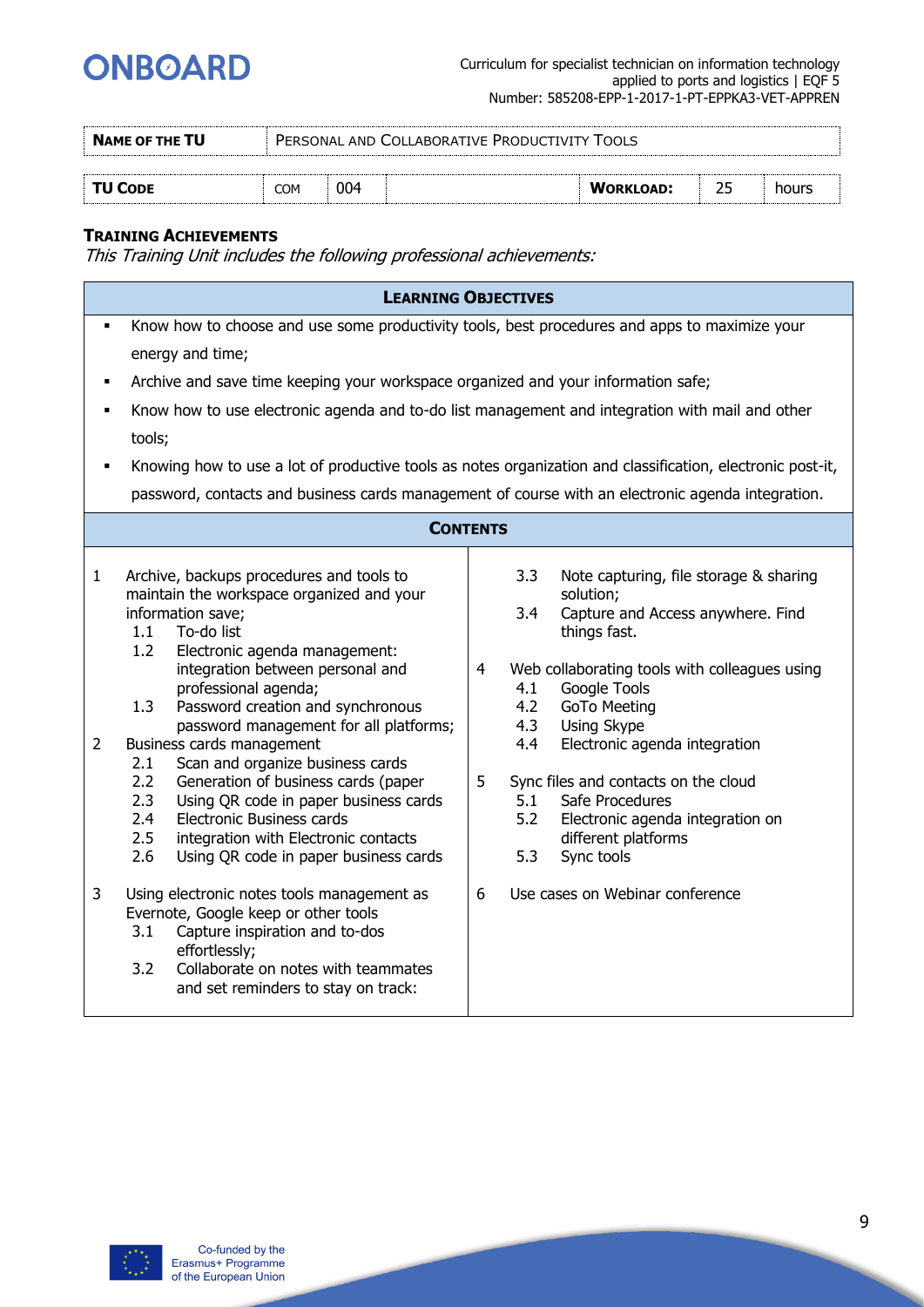

| <b>NAME OF THE TU</b> |     | <b>INFORMATION SECURITY MANAGEMENT (WEB ENVIRONEMENT</b> |  |                  |  |       |  |
|-----------------------|-----|----------------------------------------------------------|--|------------------|--|-------|--|
| <b>TU CODE</b>        | COM | 005                                                      |  | <b>WORKLOAD:</b> |  | Hours |  |

#### **TRAINING ACHIEVEMENTS**

|                                                                                                                                                                                                                                                                                                                                                                                                                                                                                                                                                                                                                                                                                                                                                   | <b>LEARNING OBJECTIVES</b>                                                                                                                                                                                                                                                                                                                                                                                                                                                                                                                                                                                                                                                                                                                                                          |  |  |  |  |  |
|---------------------------------------------------------------------------------------------------------------------------------------------------------------------------------------------------------------------------------------------------------------------------------------------------------------------------------------------------------------------------------------------------------------------------------------------------------------------------------------------------------------------------------------------------------------------------------------------------------------------------------------------------------------------------------------------------------------------------------------------------|-------------------------------------------------------------------------------------------------------------------------------------------------------------------------------------------------------------------------------------------------------------------------------------------------------------------------------------------------------------------------------------------------------------------------------------------------------------------------------------------------------------------------------------------------------------------------------------------------------------------------------------------------------------------------------------------------------------------------------------------------------------------------------------|--|--|--|--|--|
| Identify the information security problems;<br>٠                                                                                                                                                                                                                                                                                                                                                                                                                                                                                                                                                                                                                                                                                                  |                                                                                                                                                                                                                                                                                                                                                                                                                                                                                                                                                                                                                                                                                                                                                                                     |  |  |  |  |  |
| Understand the essential of basic security architecture and main technologies to ensure<br>٠                                                                                                                                                                                                                                                                                                                                                                                                                                                                                                                                                                                                                                                      |                                                                                                                                                                                                                                                                                                                                                                                                                                                                                                                                                                                                                                                                                                                                                                                     |  |  |  |  |  |
| ٠                                                                                                                                                                                                                                                                                                                                                                                                                                                                                                                                                                                                                                                                                                                                                 | Understand the basic principles that individuals and organizations can use to ensure privacy of data;                                                                                                                                                                                                                                                                                                                                                                                                                                                                                                                                                                                                                                                                               |  |  |  |  |  |
| ٠                                                                                                                                                                                                                                                                                                                                                                                                                                                                                                                                                                                                                                                                                                                                                 | To know the general guidelines for implementing a program for the implementation of a corporate                                                                                                                                                                                                                                                                                                                                                                                                                                                                                                                                                                                                                                                                                     |  |  |  |  |  |
| governance and security management and information privacy framework.                                                                                                                                                                                                                                                                                                                                                                                                                                                                                                                                                                                                                                                                             |                                                                                                                                                                                                                                                                                                                                                                                                                                                                                                                                                                                                                                                                                                                                                                                     |  |  |  |  |  |
|                                                                                                                                                                                                                                                                                                                                                                                                                                                                                                                                                                                                                                                                                                                                                   | <b>CONTENTS</b>                                                                                                                                                                                                                                                                                                                                                                                                                                                                                                                                                                                                                                                                                                                                                                     |  |  |  |  |  |
| Safe Information<br>1.<br>1.1. Classification of the importance<br>1.2. The problem of security<br>1.3. The importance of procedures to mitigate<br>risk<br>1.4. Security policy<br>1.5. IT security management<br>1.5.1. The importance<br>of the<br>profiles<br>(identity management)<br>1.5.2. Authentication<br>1.5.3. Authorization<br>1.5.4. Confidentiality<br>1.5.5. Availability<br>2. Basic Security Architecture<br>2.1. Best practices (CERT)<br>2.2. Risk Assessment Framework (RAF)<br>2.3. Security Architecture and Design<br>2.4. Common Data Security Architecture (CDSA)<br>2.5. Implementation<br>2.6. Operations and Monitoring<br>3. Basic Security Architecture<br>3.1. ISO 27000<br>3.1.1. What is; Structure; How to use | 3.2. Best practices (CERT)<br>3.3. Risk Assessment Framework (RAF)<br>3.4. Security Architecture and Design<br>3.5. Common Data Security Architeture (CDSA)<br>4. IT Security and Risk Management Best Practices<br>4.1. IT Security Policies<br>4.2. Data Classification and Retention<br>4.3. IT Security Compliance Audits<br>4.4. Security Incident Management<br>4.5. Disaster Recovery Planning<br>4.6. Disaster Recovery Testing<br>4.7. Business Continuity Planning<br>5. Web Security environment<br>5.1. The problem<br>5.2. SSL or Secure Socket Layer<br>5.3. XML signature and encryption<br>5.4. Ws-Security<br>Main legal and regulatory requirements related to<br>6.<br>security and privacy, in particular, new General<br>Regulation on Data Protection (RGPD); |  |  |  |  |  |

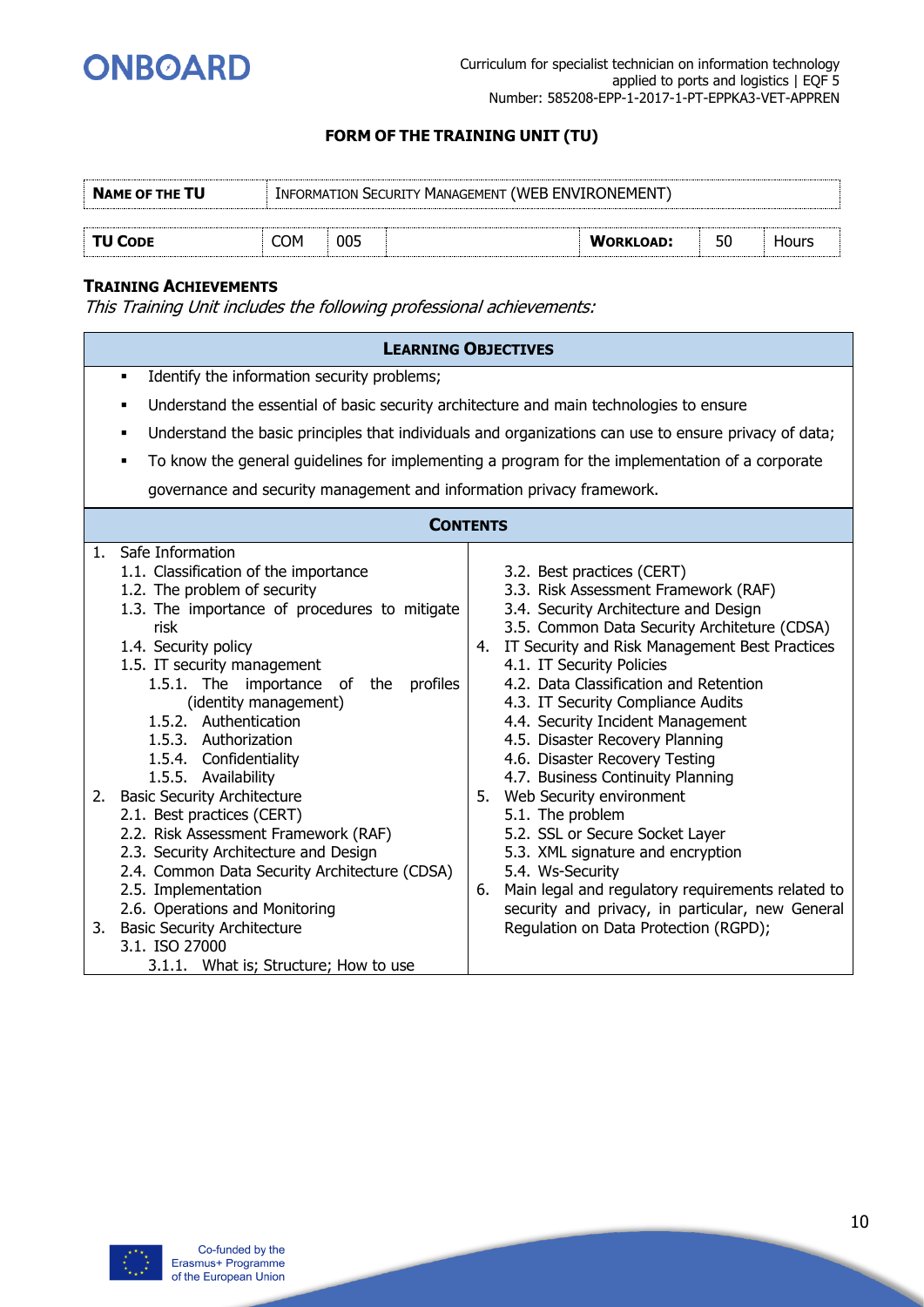

| <b>NAME OF THE TU</b> |     |     | <b>WEB ENVIRONMENT SOFTWARE DEVELOPMENT</b> |                  |    |              |
|-----------------------|-----|-----|---------------------------------------------|------------------|----|--------------|
| TU CODE               | COM | 006 |                                             | <b>WORKLOAD:</b> | 50 | <b>Hours</b> |
|                       |     |     |                                             |                  |    |              |

#### **TRAINING ACHIEVEMENTS**

| <b>LEARNING OBJECTIVES</b>                                                                                                                                                                                                                                                                                                                                                                                                                                              |          |                                                                                                                                                                                                                                                                                                                                                                                                  |  |  |  |
|-------------------------------------------------------------------------------------------------------------------------------------------------------------------------------------------------------------------------------------------------------------------------------------------------------------------------------------------------------------------------------------------------------------------------------------------------------------------------|----------|--------------------------------------------------------------------------------------------------------------------------------------------------------------------------------------------------------------------------------------------------------------------------------------------------------------------------------------------------------------------------------------------------|--|--|--|
| In this UT we explore the basic structure of a web application, and how a web browser interacts with<br>٠<br>a web server<br>Learning Software architecture and development on the web environment main issues and best<br>practices;<br>Knowledge of a language to develop to web;<br>٠<br>Domain of the markup languages of Internet - HTML and XML<br>٠<br>Know how to use CSS language, using Bootstrap framework, Javascript library and HTML<br>٠<br>programming. |          |                                                                                                                                                                                                                                                                                                                                                                                                  |  |  |  |
| <b>CONTENTS</b>                                                                                                                                                                                                                                                                                                                                                                                                                                                         |          |                                                                                                                                                                                                                                                                                                                                                                                                  |  |  |  |
| 1. Software (SW) architecture<br>1.1. Introduction<br>1.2. SW Architecture evolution<br>1.3. Internet Architecture<br>2. Business Process design<br>2.1. BPSS (business process specification<br>schema);<br>2.2. CPA (collaboration protocol agreement);<br>2.3. CPP (collaboration protocol profile).<br>3. HTML or Hyper Text Markup Language<br>3.1. Introduction<br>3.2. Basic<br>3.3. Editors<br>3.4. Programming<br>3.5. Forms and tables                        | 5.<br>6. | 4. XML<br>4.1. XML Syntax<br>4.2. Well formed documents<br>4.3. DTD and Data Types in XML<br>4.4. General Entities<br>4.5. Parameter Entities<br>4.6. Namespaces<br>4.7. Schemas<br>4.8. Some Tools: XML Spy and other free editors<br>JavaScript programing<br>Bootstrap framework<br>7. CSS language<br>8. JQUERY JavaScript Library<br><b>Use of W3C Courses</b><br>https://www.w3schools.com |  |  |  |

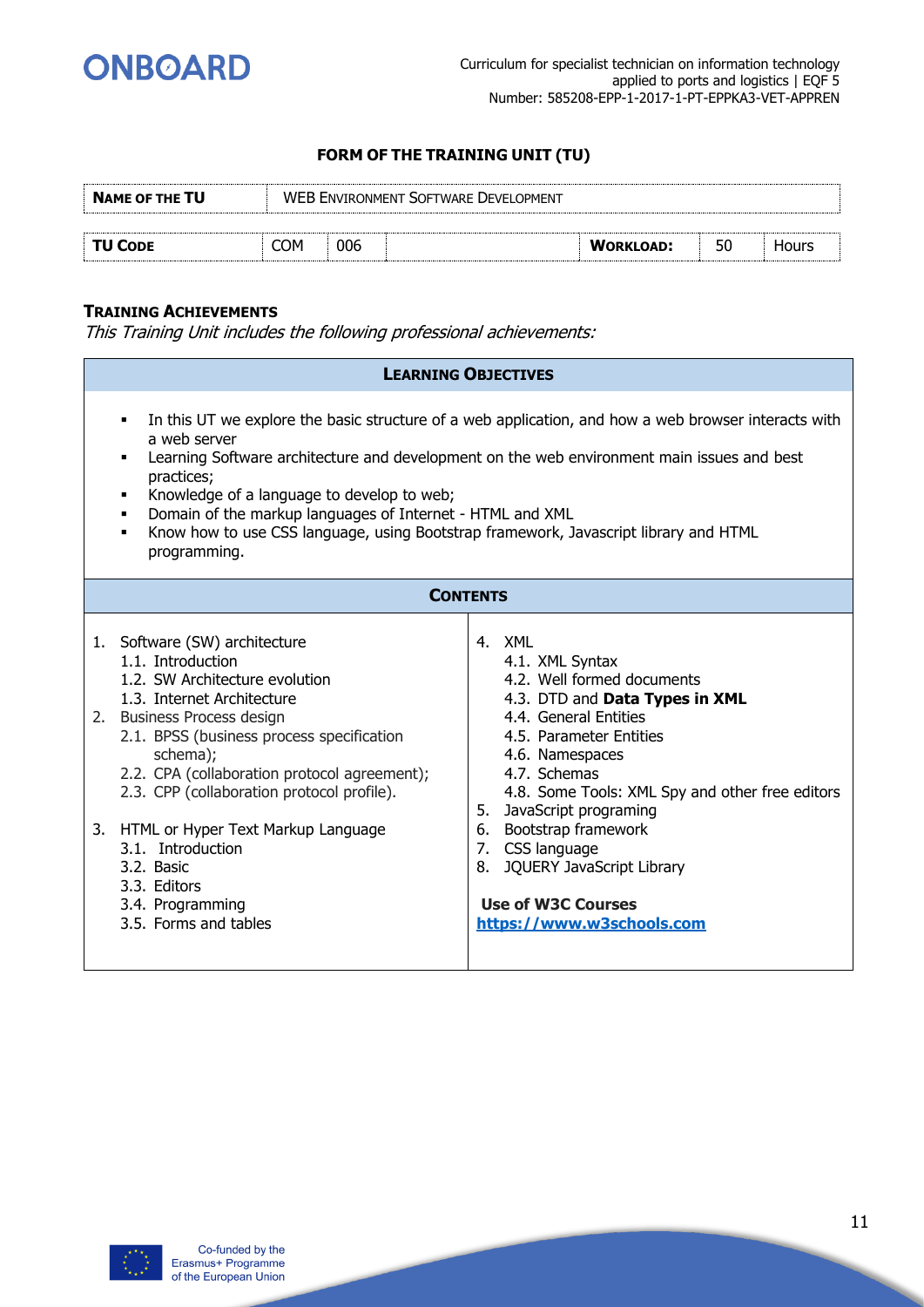

| <b>NAME OF THE TU</b> |            | <b>IS PROJECT MANAGEMENT</b> |                  |    |       |
|-----------------------|------------|------------------------------|------------------|----|-------|
|                       |            |                              |                  |    |       |
| TU CODE               | <b>COM</b> | 007                          | <b>WORKLOAD:</b> | 50 | hours |

#### **TRAINING ACHIEVEMENTS**

|                                                                                                                                                                                                                                                                                                                                                                                                                                                                                                                                                                                      | <b>LEARNING OBJECTIVES</b>                                                                                                                                                                                                                                                                                                                                                                                                                                                                                                                                                                                                  |  |  |  |  |  |  |  |  |
|--------------------------------------------------------------------------------------------------------------------------------------------------------------------------------------------------------------------------------------------------------------------------------------------------------------------------------------------------------------------------------------------------------------------------------------------------------------------------------------------------------------------------------------------------------------------------------------|-----------------------------------------------------------------------------------------------------------------------------------------------------------------------------------------------------------------------------------------------------------------------------------------------------------------------------------------------------------------------------------------------------------------------------------------------------------------------------------------------------------------------------------------------------------------------------------------------------------------------------|--|--|--|--|--|--|--|--|
| Use project knowledge for the implementation of IT and IS investments.<br>$\bullet$                                                                                                                                                                                                                                                                                                                                                                                                                                                                                                  |                                                                                                                                                                                                                                                                                                                                                                                                                                                                                                                                                                                                                             |  |  |  |  |  |  |  |  |
| Use skills that project management as to develop (Scope, resource, costs, risk, communication, quality<br>$\bullet$<br>and audit control management).                                                                                                                                                                                                                                                                                                                                                                                                                                |                                                                                                                                                                                                                                                                                                                                                                                                                                                                                                                                                                                                                             |  |  |  |  |  |  |  |  |
|                                                                                                                                                                                                                                                                                                                                                                                                                                                                                                                                                                                      |                                                                                                                                                                                                                                                                                                                                                                                                                                                                                                                                                                                                                             |  |  |  |  |  |  |  |  |
| $\bullet$                                                                                                                                                                                                                                                                                                                                                                                                                                                                                                                                                                            | Use of the PMBook and Cobit frameworks and use of different tools as OpenProject, Asana and other                                                                                                                                                                                                                                                                                                                                                                                                                                                                                                                           |  |  |  |  |  |  |  |  |
| tools to cover some PMBook areas as Quality Control and Audit and Communication.                                                                                                                                                                                                                                                                                                                                                                                                                                                                                                     |                                                                                                                                                                                                                                                                                                                                                                                                                                                                                                                                                                                                                             |  |  |  |  |  |  |  |  |
|                                                                                                                                                                                                                                                                                                                                                                                                                                                                                                                                                                                      | <b>CONTENTS</b>                                                                                                                                                                                                                                                                                                                                                                                                                                                                                                                                                                                                             |  |  |  |  |  |  |  |  |
| Project Management (PMBook)<br>1<br>1.1 Introduction<br>1.2 PMBook<br>1.3 ISO21500<br>1.4 Scram<br>1.5 OpenProject<br>1.6 MSProject<br>1.7 PMBok versus ISO21500<br>1.8 PMBok versus SCRAM<br>Project Management Body of Knowledge<br>$\overline{2}$<br>(PMBOK)<br>2.1 Management of scope<br>2.2 Time management (PERT and CPM)<br>2.3 Human resources management<br>2.4 Quality Management<br>2.5 Risk Management<br>2.6 Communication Management<br>2.7 Cost management<br>2.8 Subcontracting management<br>2.9 Integration Management<br>2.10 Management of the parties involved | 3<br>Project tools and concepts<br>3.1 PERT and CPM methods;<br>3.2 Network diagrams;<br>3.3 Task and events;<br>3.4 Types of existing tasks and constraints;<br>3.5 Fictional task and a Milestone;<br>3.6 Gant Diagram;<br>3.7 Project information;<br>3.8 Manual and automatic resolution;<br>Project Planning<br>$\overline{4}$<br>4.1 Work Breakdown Structure<br>4.2 Resources - Allocation of resources to<br>tasks;<br>4.3 Costs Calculation<br>4.4 Risk Analysis and Quality Management<br>4.5 Completion of planning<br>5<br>Execution and Control and Closing<br>5.1 Project Execution<br>5.2 Financial Analysis |  |  |  |  |  |  |  |  |

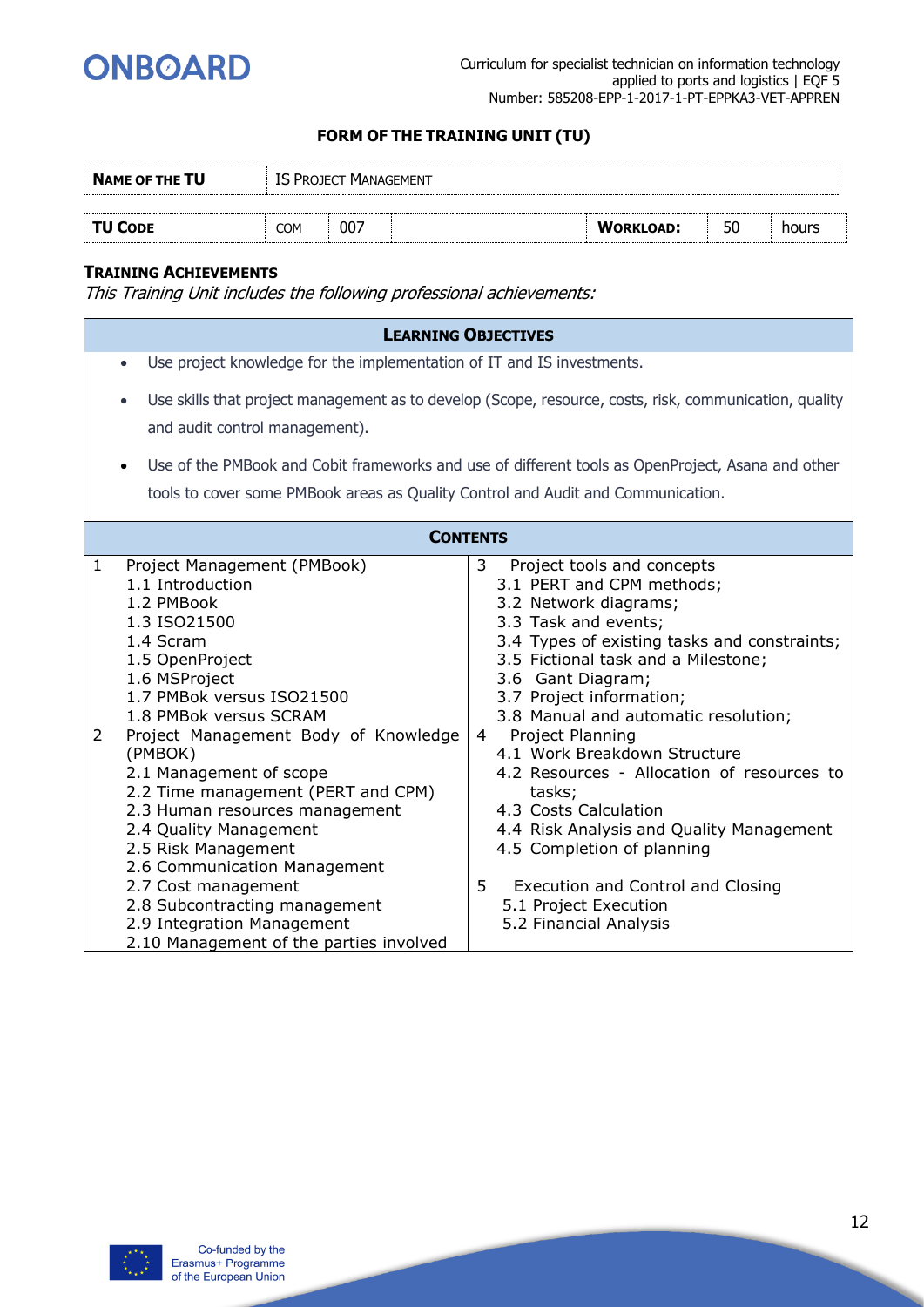

| <b>NAME OF THE TU</b> |     | DATA REQUIREMENTS ANALYSIS AND MANAGEMENT (WEB ENVIRONEMENT) |  |                  |    |       |  |  |
|-----------------------|-----|--------------------------------------------------------------|--|------------------|----|-------|--|--|
|                       |     |                                                              |  |                  |    |       |  |  |
| ' TU CODE             | COM | 008                                                          |  | <b>WORKLOAD:</b> | 50 | Hours |  |  |

#### **TRAINING ACHIEVEMENTS**

|                                                                                                                                                                                                                                                                                                                                                                                                                                                                                                                                                                                                                                                    | <b>LEARNING OBJECTIVES</b>                                                                                                                                                                                                                                                                                                                                                                                                                                              |  |  |  |
|----------------------------------------------------------------------------------------------------------------------------------------------------------------------------------------------------------------------------------------------------------------------------------------------------------------------------------------------------------------------------------------------------------------------------------------------------------------------------------------------------------------------------------------------------------------------------------------------------------------------------------------------------|-------------------------------------------------------------------------------------------------------------------------------------------------------------------------------------------------------------------------------------------------------------------------------------------------------------------------------------------------------------------------------------------------------------------------------------------------------------------------|--|--|--|
| Because of the ambiguous nature of software development, the challenge of getting accurate<br>$\blacksquare$<br>requirements from a client is very critical;<br>Understanding the vital importance of Data requirements analysis and management;<br>٠<br>Data requirements best practices and lifecycle;<br>٠<br>How to obtain Business Interoperability success as the priority to IT integration architecture;<br>٠<br>IT Interoperability best practices and concepts;<br>٠                                                                                                                                                                     |                                                                                                                                                                                                                                                                                                                                                                                                                                                                         |  |  |  |
|                                                                                                                                                                                                                                                                                                                                                                                                                                                                                                                                                                                                                                                    | <b>CONTENTS</b>                                                                                                                                                                                                                                                                                                                                                                                                                                                         |  |  |  |
| Requirements engineering (RE)<br>1.<br>1.1. Why and how to manage<br>1.2. Requirements representation and<br>Requirements solicitation, where a software<br>company gets the requirements from a<br>client<br>1.3. Requirements analysis<br>1.4. Requirements specification<br>1.5. Requirements verification & validation<br>1.6. Requirements management<br>IS representation and integration<br>2.<br>2.1. Flows and diagrams<br>2.2. Business Interoperability<br>2.2.1. Data dictionary<br>2.2.2. Metadata and Semantic<br>2.2.3. Nomenclatures and concepts<br>2.3. IT Interoperability<br>2.3.1. Protocols<br>2.3.2. Internet of the things | 3. UML or Unified Modeling Language<br>3.1. Requirements representation and<br>communication<br>3.2. Main Issues and concepts<br>3.3. General Vision<br>3.4. Use Cases<br>3.5. Sequential Diagrams<br>3.6. State Diagram<br>3.7. Activity Diagram<br>3.8. Collaboration Diagram<br>4. Innovation Best Practices<br>4.1. IT Participation in Business Strategy<br>4.2. IT Leadership for Digital Transformation<br>4.3. IT R&D Budget<br>4.4. Innovation/Ideation Portal |  |  |  |

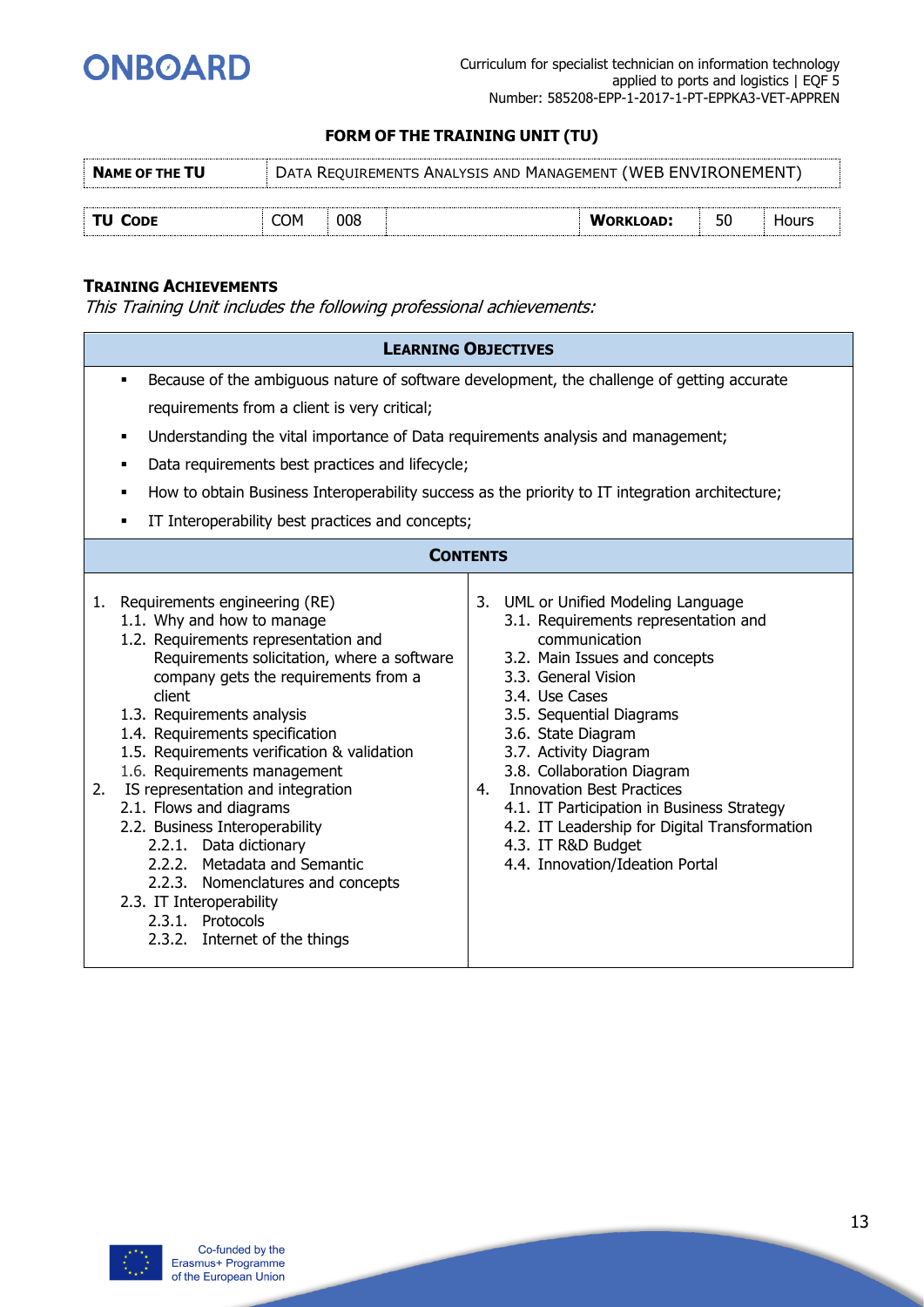

| NAME OF THE TU |      |     | DATABASE MODELLING AND STRUCTURE |                  |    |       |  |
|----------------|------|-----|----------------------------------|------------------|----|-------|--|
|                |      |     |                                  |                  |    |       |  |
| <b>TU CODE</b> | COM: | 009 |                                  | <b>WORKLOAD:</b> | 50 | hours |  |

#### **TRAINING ACHIEVEMENTS**

|    | <b>LEARNING OBJECTIVES</b>                                                                           |    |                                                                                                       |  |  |  |  |  |  |  |
|----|------------------------------------------------------------------------------------------------------|----|-------------------------------------------------------------------------------------------------------|--|--|--|--|--|--|--|
|    | Have domain of the process to create a data model for an IS applying certain formal techniques;<br>٠ |    |                                                                                                       |  |  |  |  |  |  |  |
|    | Create and manage the main objects of a Data Base as tables, forms, primary and foreign keys;        |    |                                                                                                       |  |  |  |  |  |  |  |
|    | Manage the main issues on Database administration and optimization<br>٠                              |    |                                                                                                       |  |  |  |  |  |  |  |
|    | Know how to use SQL or Standard Query Language as the language to create and maintain a<br>٠         |    |                                                                                                       |  |  |  |  |  |  |  |
|    |                                                                                                      |    | DataBase but also to use with a lot of Datamining to insert, delete and create tables and data on the |  |  |  |  |  |  |  |
|    | tables;                                                                                              |    |                                                                                                       |  |  |  |  |  |  |  |
|    | <b>CONTENTS</b>                                                                                      |    |                                                                                                       |  |  |  |  |  |  |  |
| 1. | DataBase Modelling                                                                                   |    | 3. SQL or Standard Language Query                                                                     |  |  |  |  |  |  |  |
|    | 1.1. What is                                                                                         |    | 3.1. What is                                                                                          |  |  |  |  |  |  |  |
|    | 1.2. Database in Business                                                                            |    | 3.2. Select                                                                                           |  |  |  |  |  |  |  |
|    | 1.3. Main object of a database                                                                       |    | 3.3. Update                                                                                           |  |  |  |  |  |  |  |
|    | 1.4. Data Abstraction Layer                                                                          |    | 3.4. Delete                                                                                           |  |  |  |  |  |  |  |
|    | 1.5. External and Internal Models                                                                    |    | 3.5. Built-in Functions                                                                               |  |  |  |  |  |  |  |
|    | 1.6. Conceptual Model                                                                                |    | 3.6. Exercises                                                                                        |  |  |  |  |  |  |  |
|    | 1.7. Physical model                                                                                  |    |                                                                                                       |  |  |  |  |  |  |  |
|    | 1.8. Logical and Physical Data Independence                                                          | 4. | Database administration                                                                               |  |  |  |  |  |  |  |
|    | 1.9. Schemas                                                                                         |    | 4.1. Concepts                                                                                         |  |  |  |  |  |  |  |
|    | 1.10.<br>Database Development Process                                                                |    | 4.2. Main Issues                                                                                      |  |  |  |  |  |  |  |
|    |                                                                                                      |    | 4.3. Enforcement of integrity constraints                                                             |  |  |  |  |  |  |  |
| 2. | Formal Database Design                                                                               |    | 4.4. Database users                                                                                   |  |  |  |  |  |  |  |
|    | 2.1. Types of Data Models                                                                            |    | 4.5. Restriction of unauthorized access                                                               |  |  |  |  |  |  |  |
|    | 2.2. Control of data redundancy                                                                      |    | 4.6. Backup and recovery facilities                                                                   |  |  |  |  |  |  |  |
|    | 2.3. Classification of Database Management                                                           |    | 4.7. DataBase maintain                                                                                |  |  |  |  |  |  |  |
|    | Systems                                                                                              |    | 4.8. Optimizing                                                                                       |  |  |  |  |  |  |  |
|    | 2.4. The Relational Data Model                                                                       |    |                                                                                                       |  |  |  |  |  |  |  |
|    | 2.5. The Entity Relationship Data Model                                                              | 5. | Exercise: Creating a use case DataBase using                                                          |  |  |  |  |  |  |  |
|    | 2.6. Integrity Rules and Constraints                                                                 |    | MySql                                                                                                 |  |  |  |  |  |  |  |
|    | 2.7. ER Modelling                                                                                    |    |                                                                                                       |  |  |  |  |  |  |  |
|    | 2.8. Normalization                                                                                   |    |                                                                                                       |  |  |  |  |  |  |  |

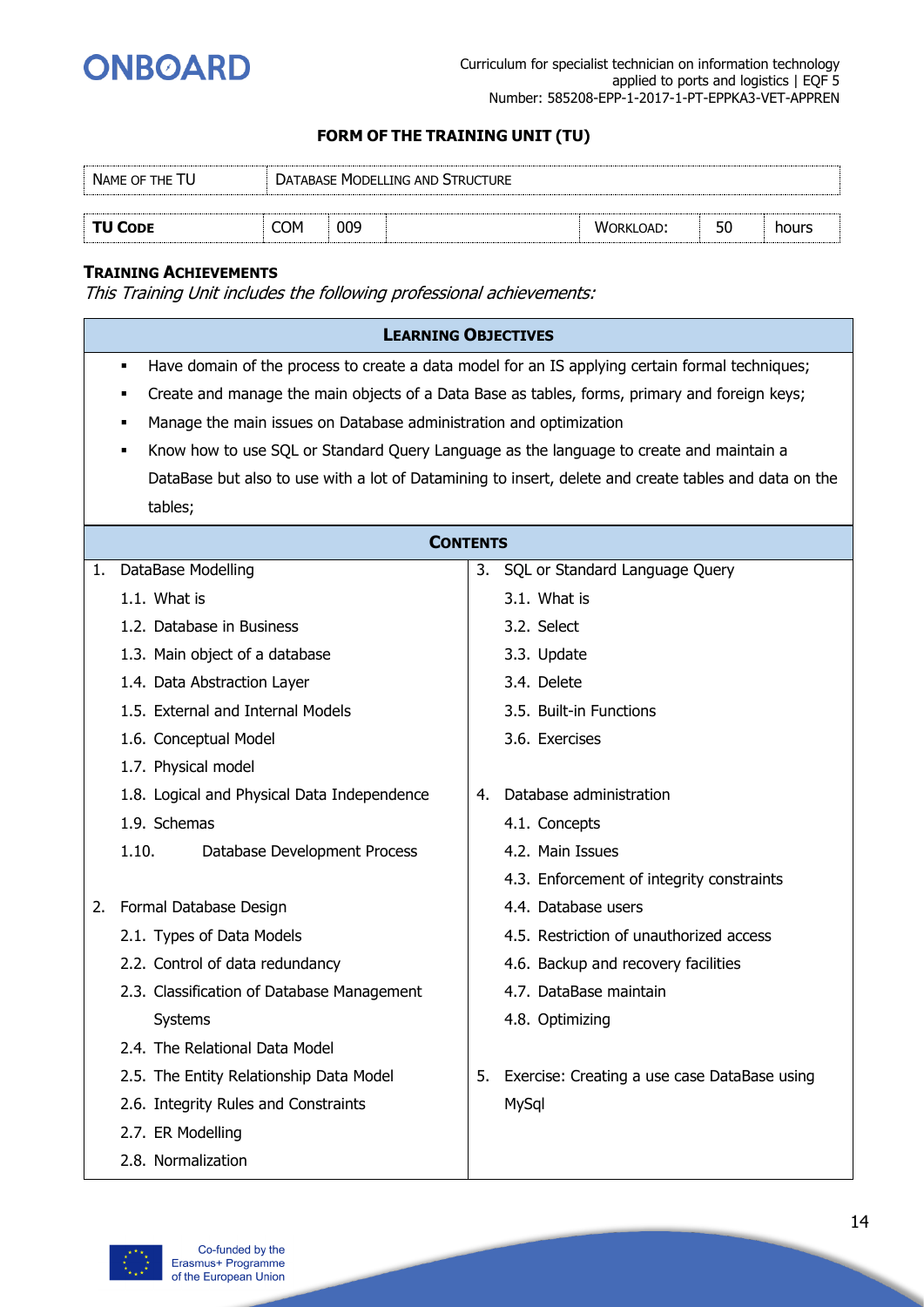

| NAME OF THE TU | SOFTWARE QUALITY CONTROL AND AUDIT |     |  |                  |    |       |  |  |
|----------------|------------------------------------|-----|--|------------------|----|-------|--|--|
|                |                                    |     |  |                  |    |       |  |  |
| <b>TU CODE</b> | COM                                | 010 |  | <b>WORKLOAD:</b> | 50 | Hours |  |  |

#### **TRAINING ACHIEVEMENTS**

|    | <b>LEARNING OBJECTIVES</b>                                                                                                                                                                                                                                                                                                                                       |    |                                                                                                                                                                                                                              |  |  |  |  |
|----|------------------------------------------------------------------------------------------------------------------------------------------------------------------------------------------------------------------------------------------------------------------------------------------------------------------------------------------------------------------|----|------------------------------------------------------------------------------------------------------------------------------------------------------------------------------------------------------------------------------|--|--|--|--|
|    | Understand the main quality control and audit standards and terms;<br>$\bullet$<br>Know the application to IT projects and also software;<br>Have domain on using some audit tools and test planning to identify errors and software mal<br>$\bullet$<br>functioning that promote a bed system performance;<br>Know how to do a planning test and also to apply. |    |                                                                                                                                                                                                                              |  |  |  |  |
|    | <b>CONTENTS</b>                                                                                                                                                                                                                                                                                                                                                  |    |                                                                                                                                                                                                                              |  |  |  |  |
| 1. | Quality Control and Audit<br>1.1. Introduction and History<br>1.2. Total Quality Management<br>1.3. ISO Standards<br>1.4. Quality Standards and terms<br>1.5. Six Sigma<br>1.6. Lean Six Sigma                                                                                                                                                                   | 5. | 4. Formal Methods<br>4.1. Taxonomy<br>4.2. Specification<br>4.3. Development<br>4.4. Verification and validation<br>Software Audit<br>5.1. Principles                                                                        |  |  |  |  |
|    | 2. Software Quality Control<br>2.1. Definition<br>2.2. Quality Control Activities<br>2.3. Software Control Methods<br>2.4. Verification and Validation of Methods<br>2.5. Testing Plan                                                                                                                                                                           |    | 5.2. Objectives<br>5.3. Tools to code analyses<br>5.3.1. Pycharm - Cross-platform Python<br>5.3.2. PyDev - Eclipse-based Python<br>5.3.3. Pylint - Static code analyzer<br>5.4. Reverse reengineering<br>5.4.1. Introduction |  |  |  |  |
|    | 3. Software Quality Assurance aproches<br>3.1. Failure testing<br>3.2. Statistical Control<br>3.3. Models and Standards<br>3.4. Quality improvement and more<br>3.5. CMMI (Capability Maturity Model<br>Integration) and IDEAL methods                                                                                                                           |    | 5.4.2. Formal Methods<br>5.4.3. Visual Expert (SQL and PL/SQL)<br>5.5. Project Case study: exercising what were<br>learned on a logistic software case study                                                                 |  |  |  |  |

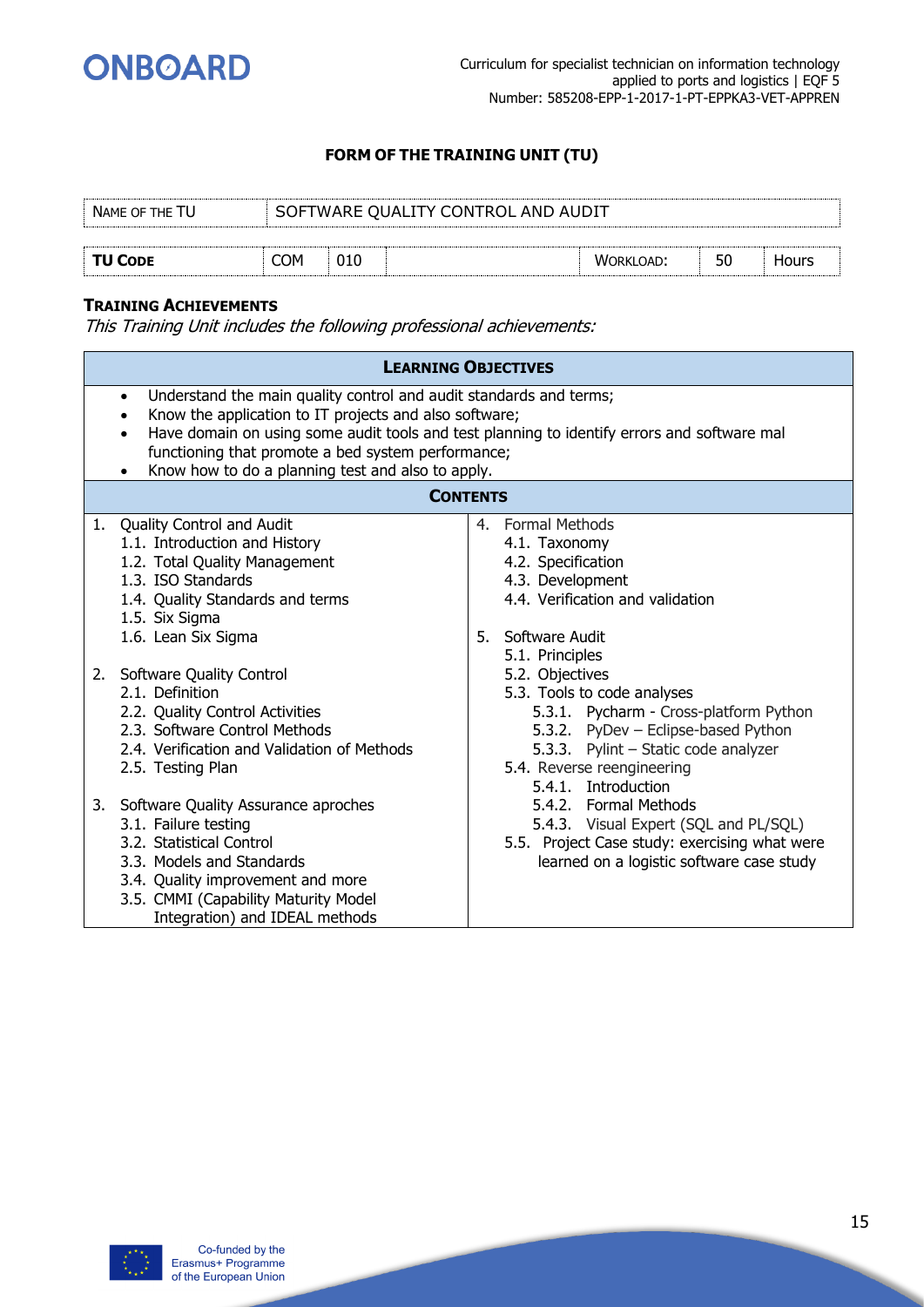

| NAME OF THE TU |     | DIGITAL TRANSFORMATION & MATURITY MODEL INFORMATION |           |    |       |
|----------------|-----|-----------------------------------------------------|-----------|----|-------|
|                |     |                                                     |           |    |       |
| <b>TU CODE</b> | COM |                                                     | WORKLOAD: | 50 | hours |

#### **TRAINING ACHIEVEMENTS**

|                                                                                                                                                                                                                                                                                                                                                                                                                                                                                                                                                                 | <b>LEARNING OBJECTIVES</b>                     |    |                                                   |  |  |  |  |
|-----------------------------------------------------------------------------------------------------------------------------------------------------------------------------------------------------------------------------------------------------------------------------------------------------------------------------------------------------------------------------------------------------------------------------------------------------------------------------------------------------------------------------------------------------------------|------------------------------------------------|----|---------------------------------------------------|--|--|--|--|
| Understand the main components for assessing the level of maturity of Information Transformation in<br>٠<br>organizations;<br>Identify the stages, key factors and expected results for Information Transformation as a critical factor<br>٠<br>for the organization's digital transformation;<br>Be able to train policy makers with an assessment and benchmark tool to set goals and short and long-<br>٠<br>term improvement plans.<br>Comprehend current information architectures that support digital transformation and analytic<br>٠<br>organizations; |                                                |    |                                                   |  |  |  |  |
|                                                                                                                                                                                                                                                                                                                                                                                                                                                                                                                                                                 | <b>CONTENTS</b>                                |    |                                                   |  |  |  |  |
| 1.                                                                                                                                                                                                                                                                                                                                                                                                                                                                                                                                                              | Vision for Digital Transformation;             |    | 3.7. Select your play                             |  |  |  |  |
|                                                                                                                                                                                                                                                                                                                                                                                                                                                                                                                                                                 | 1.1. Introduction                              |    | 3.8. React a clear plan of action for managers to |  |  |  |  |
|                                                                                                                                                                                                                                                                                                                                                                                                                                                                                                                                                                 | 1.2. The process                               |    | implement                                         |  |  |  |  |
|                                                                                                                                                                                                                                                                                                                                                                                                                                                                                                                                                                 | 1.3. Some models                               |    |                                                   |  |  |  |  |
|                                                                                                                                                                                                                                                                                                                                                                                                                                                                                                                                                                 | 1.4. How to begin                              | 4. | Plan and Implement a digital strategic Plan       |  |  |  |  |
|                                                                                                                                                                                                                                                                                                                                                                                                                                                                                                                                                                 |                                                |    | 4.1. Evaluation                                   |  |  |  |  |
| 2.                                                                                                                                                                                                                                                                                                                                                                                                                                                                                                                                                              | <b>Information Maturity Model</b>              |    | 4.2. Benchmark model;                             |  |  |  |  |
|                                                                                                                                                                                                                                                                                                                                                                                                                                                                                                                                                                 | 2.1. Where are you                             |    | 4.3. Analysis of the improvement factors for a    |  |  |  |  |
|                                                                                                                                                                                                                                                                                                                                                                                                                                                                                                                                                                 | 2.2. Why Change                                |    | greater maturity                                  |  |  |  |  |
|                                                                                                                                                                                                                                                                                                                                                                                                                                                                                                                                                                 | 2.3. How to begin                              |    | 4.4. Change management                            |  |  |  |  |
|                                                                                                                                                                                                                                                                                                                                                                                                                                                                                                                                                                 | 2.4. Learn to do a digital gap Analysis        |    | 4.5. Intent and priorities.                       |  |  |  |  |
|                                                                                                                                                                                                                                                                                                                                                                                                                                                                                                                                                                 |                                                |    | 4.6. Digitization                                 |  |  |  |  |
| 3.                                                                                                                                                                                                                                                                                                                                                                                                                                                                                                                                                              | Information Transformation Framework;          |    | 4.7. Silos, responsibility and skills             |  |  |  |  |
|                                                                                                                                                                                                                                                                                                                                                                                                                                                                                                                                                                 | 3.1. Use Data to diagnose the best opportunity |    |                                                   |  |  |  |  |
|                                                                                                                                                                                                                                                                                                                                                                                                                                                                                                                                                                 | for business growth                            | 5. | Applying on a Case Study Organization: Digital    |  |  |  |  |
|                                                                                                                                                                                                                                                                                                                                                                                                                                                                                                                                                                 | 3.2. Calculate exactly what the Customer wants |    | transformation i-SCOOP based                      |  |  |  |  |
|                                                                                                                                                                                                                                                                                                                                                                                                                                                                                                                                                                 | 3.3. Evaluate your competitors                 |    |                                                   |  |  |  |  |
|                                                                                                                                                                                                                                                                                                                                                                                                                                                                                                                                                                 | 3.4. Make plans that are achievable with the   |    | Digital transformation i-SCOOP based online guide |  |  |  |  |
|                                                                                                                                                                                                                                                                                                                                                                                                                                                                                                                                                                 | resources at hand                              |    |                                                   |  |  |  |  |
|                                                                                                                                                                                                                                                                                                                                                                                                                                                                                                                                                                 | 3.5. The Strategy Quadrant (BCG)               |    | (https://www.i-scoop.eu/digital-transformation)   |  |  |  |  |
|                                                                                                                                                                                                                                                                                                                                                                                                                                                                                                                                                                 | 3.6. Define your baseline                      |    |                                                   |  |  |  |  |

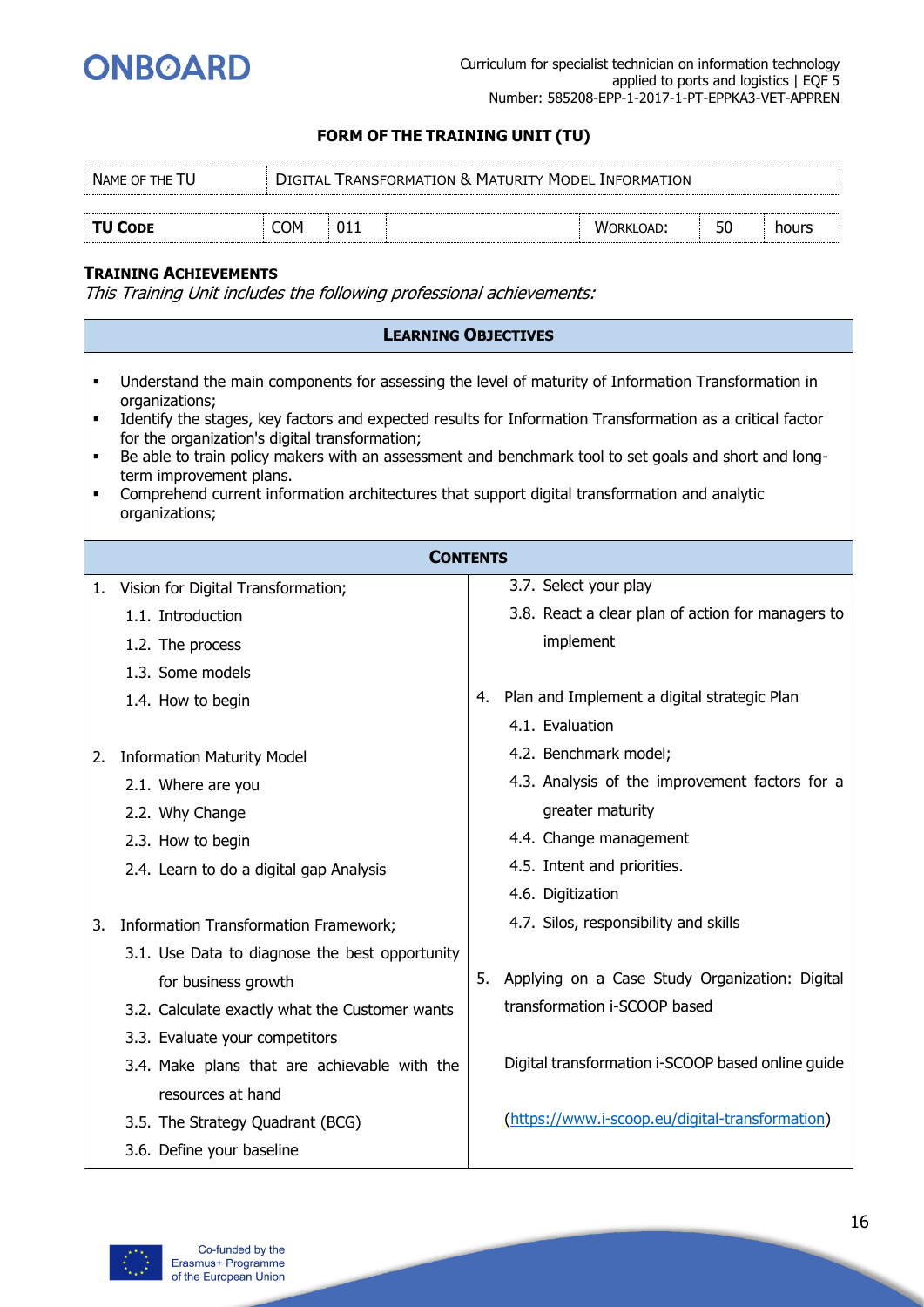

| DATA MINING AND BUSINESS INTELLIGENCE<br>NAME OF THE TU |     |                   |  |                  |    |       |
|---------------------------------------------------------|-----|-------------------|--|------------------|----|-------|
| <b>TU CODE</b>                                          | COM | A1 $\overline{ }$ |  | <b>WORKLOAD:</b> |    |       |
|                                                         |     |                   |  |                  | 25 | hours |

#### **TRAINING ACHIEVEMENTS**

|    | <b>LEARNING OBJECTIVES</b>                                                                     |    |                                                                                                   |  |  |  |  |  |
|----|------------------------------------------------------------------------------------------------|----|---------------------------------------------------------------------------------------------------|--|--|--|--|--|
|    | $\blacksquare$                                                                                 |    | Understand the concepts of Data Science and the production of large data volumes (big data) where |  |  |  |  |  |
|    | the subsequent analytics capability is fundamental (skills on that)                            |    |                                                                                                   |  |  |  |  |  |
|    | Identify characteristics of the data as organizational resources;                              |    |                                                                                                   |  |  |  |  |  |
|    | Domain the benefits of a data-based decision-making process;                                   |    |                                                                                                   |  |  |  |  |  |
|    | Understand the process decision and main steps and use of Mind maps tools to plan and organize |    |                                                                                                   |  |  |  |  |  |
|    | the decision process;                                                                          |    |                                                                                                   |  |  |  |  |  |
|    | Learn Python to manipulate and explore the big Data (Based on logistics cases);                |    |                                                                                                   |  |  |  |  |  |
|    | <b>CONTENTS</b>                                                                                |    |                                                                                                   |  |  |  |  |  |
| 1. | Decision Making process                                                                        |    | 4. Business Intelligence                                                                          |  |  |  |  |  |
|    | 1.1. Introduction and History                                                                  |    | 4.1. Fundamentals of pricing in information                                                       |  |  |  |  |  |
|    | 1.2. The process                                                                               |    | products, versions, network effects,                                                              |  |  |  |  |  |
|    | 1.3. Decision main steps                                                                       |    | standards, cooperation strategies;                                                                |  |  |  |  |  |
|    | 1.4. Prioritizing                                                                              |    | 4.2. Informational business models:                                                               |  |  |  |  |  |
|    | 1.5. Data Modelling                                                                            |    | differentiation based on information,                                                             |  |  |  |  |  |
|    |                                                                                                |    | information sales and distribution networks;                                                      |  |  |  |  |  |
| 2. | Using Mind maps                                                                                |    | 4.3. Data science for humans and data science                                                     |  |  |  |  |  |
|    | 2.1. Defining                                                                                  |    | for machines.                                                                                     |  |  |  |  |  |
|    | 2.2. Mind Mapping in Business                                                                  |    |                                                                                                   |  |  |  |  |  |
|    | 2.3. Mind Mapping Software Tips                                                                | 5. | Learning Python                                                                                   |  |  |  |  |  |
|    | 2.4. Mind Map tools                                                                            |    | 5.1. Basics                                                                                       |  |  |  |  |  |
|    | 2.5. Case studies                                                                              |    | 5.2. Data Science                                                                                 |  |  |  |  |  |
|    |                                                                                                |    | 5.3. Advanced                                                                                     |  |  |  |  |  |
| 3. | Data Science and Big Data                                                                      |    |                                                                                                   |  |  |  |  |  |
|    | 3.1. Introduction to data science and big data;                                                | 6. | Project using Python on Case study                                                                |  |  |  |  |  |
|    | 3.2. The emergence of data as a factor of                                                      |    |                                                                                                   |  |  |  |  |  |
|    | production;                                                                                    |    | Based on www.learnpython.org                                                                      |  |  |  |  |  |
|    | 3.3. The future of decision making: evidence                                                   |    |                                                                                                   |  |  |  |  |  |
|    | versus intuition.                                                                              |    |                                                                                                   |  |  |  |  |  |
|    | 3.4. Data Modelling on those cases                                                             |    |                                                                                                   |  |  |  |  |  |

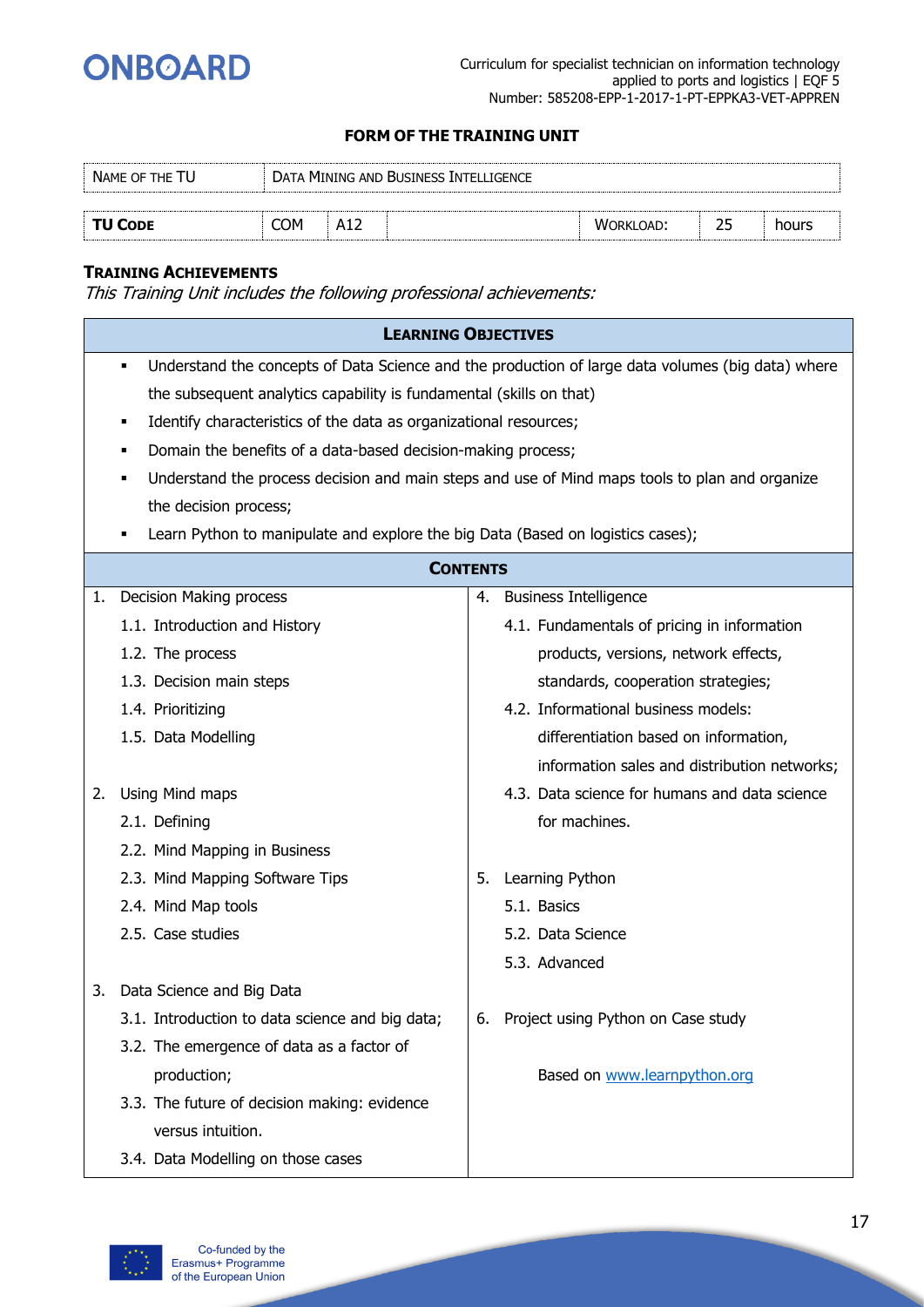

| NAME OF THE TU<br><b>DESCRIPTIVE AND PREDICTIVE MODELS</b> |     |     |  |           |    |       |
|------------------------------------------------------------|-----|-----|--|-----------|----|-------|
|                                                            |     |     |  |           |    |       |
| <b>TU CODE</b>                                             | COM | A13 |  | WORKLOAD: | 25 | hours |

#### **TRAINING ACHIEVEMENTS**

|    | <b>LEARNING OBJECTIVES</b>                                                                     |    |                                                                                                             |  |  |  |
|----|------------------------------------------------------------------------------------------------|----|-------------------------------------------------------------------------------------------------------------|--|--|--|
|    | Identify and use some predictive and descriptive analytics tools.<br>$\bullet$                 |    |                                                                                                             |  |  |  |
|    | $\bullet$                                                                                      |    | Used tools to explore the concepts of descriptive analytics (descriptive statistics, statistical tests, and |  |  |  |
|    | the dashboard concept) and the concepts of predictive analytics (causal methods).              |    |                                                                                                             |  |  |  |
|    | Comprehend current information architectures that support predictive and analytic models;<br>٠ |    |                                                                                                             |  |  |  |
|    |                                                                                                |    | Appreciate how predictive analysis contributes to maximize value in the business and create                 |  |  |  |
|    |                                                                                                |    | competitive analytical advantages through analytical approaches that support knowledge management           |  |  |  |
|    | in organizations;                                                                              |    |                                                                                                             |  |  |  |
|    |                                                                                                |    | Verify how real databases based on logistics process case on use will be used to exemplify the concepts.    |  |  |  |
|    | <b>CONTENTS</b>                                                                                |    |                                                                                                             |  |  |  |
|    |                                                                                                |    |                                                                                                             |  |  |  |
| 1. | Descriptive and Predictive analytics;                                                          |    | 3.2. Knowledge Management and Business                                                                      |  |  |  |
|    | 1.1. What is                                                                                   |    | Intelligence;                                                                                               |  |  |  |
|    | 1.2. When to use                                                                               |    | 3.3. Informational architectures supporting data-                                                           |  |  |  |
|    | 1.3. How to use                                                                                |    | driven organizations;                                                                                       |  |  |  |
|    | 1.4. How it works                                                                              |    |                                                                                                             |  |  |  |
|    |                                                                                                | 4. | Use Predictive use cases scenarios                                                                          |  |  |  |
| 2. | Predictive analytics Tools;                                                                    |    | 4.1. Detecting fraud.                                                                                       |  |  |  |
|    | 2.1. Analytic applications                                                                     |    | 4.2. Optimizing marketing campaigns                                                                         |  |  |  |
|    | 2.2. The Role                                                                                  |    | 4.3. Improving operations                                                                                   |  |  |  |
|    | 2.3. Monitoring organizational performance                                                     |    | 4.4. Reducing Risk                                                                                          |  |  |  |
|    | 2.4. Supporting collaboration through storytelling                                             |    |                                                                                                             |  |  |  |
|    | and visualization and data manipulation                                                        | 5. | XML Repository data                                                                                         |  |  |  |
|    | tools                                                                                          |    | 5.1. High-quality information on XML, XSLT and                                                              |  |  |  |
|    |                                                                                                |    | <b>XQuery</b>                                                                                               |  |  |  |
| 3. | Some predictive models                                                                         |    | 5.2. Process validation and transformation                                                                  |  |  |  |
|    | 3.1. Identify and build key analytical application                                             |    | 5.3. How to use them to solve real-world                                                                    |  |  |  |
|    | indicators (KPIs) in business context                                                          |    | problems (Tool- www.sas.com)                                                                                |  |  |  |
|    |                                                                                                |    |                                                                                                             |  |  |  |

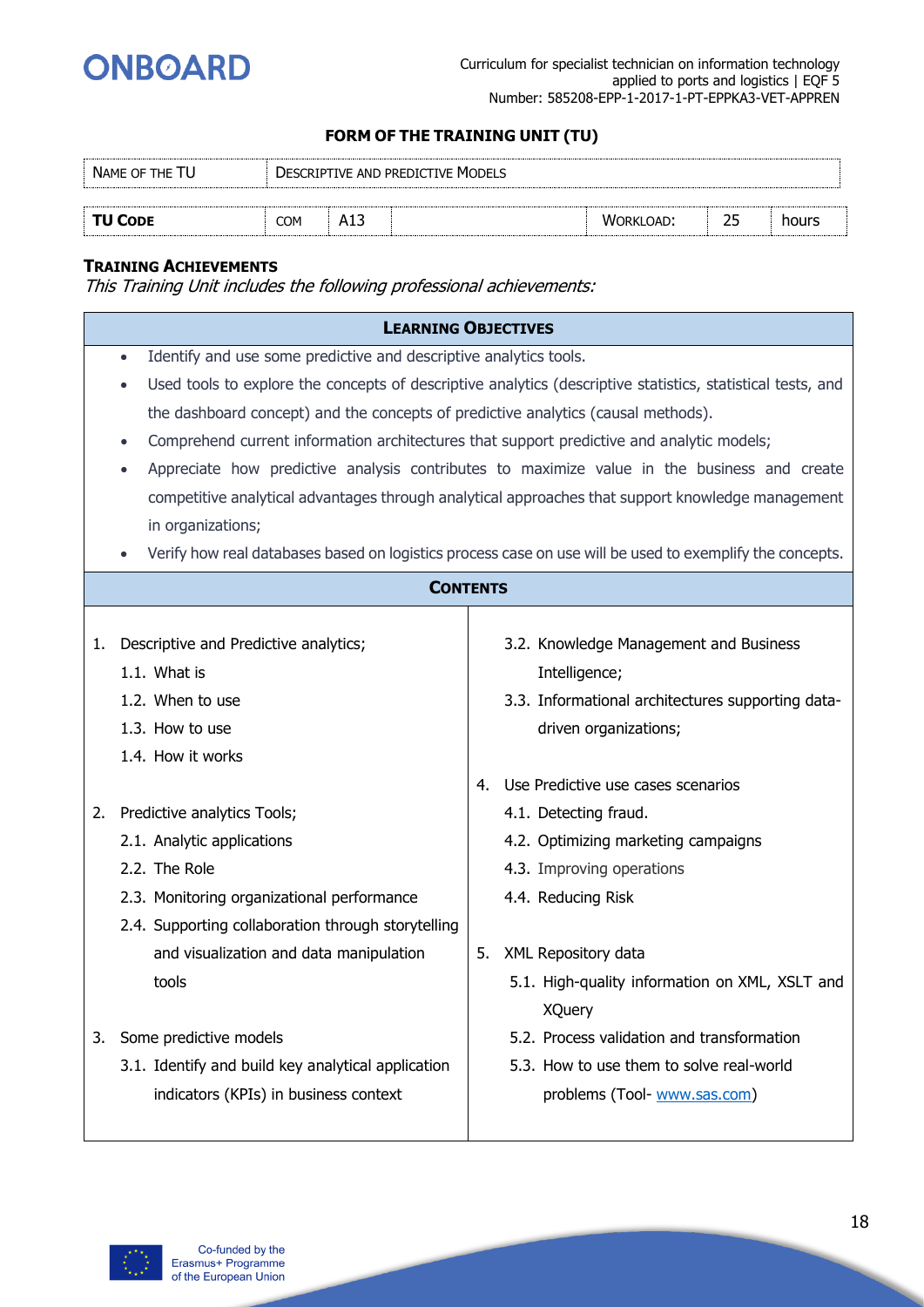

| NAME OF THE TU |            |     |  |           |    |       |
|----------------|------------|-----|--|-----------|----|-------|
|                |            |     |  |           |    |       |
| <b>TU CODE</b> | <b>COM</b> | A14 |  | WORKLOAD: | 25 | hours |

#### **TRAINING ACHIEVEMENTS**

|                                                                                                                                                                                                                                                                                                                                                                                                                                                                                                                                                                                                                                              | <b>LEARNING OBJECTIVES</b>                                                                                                                                                                                                                                                                                                                                                                                                                                                                                                                                                                                                                                                                                                                                    |  |  |  |  |  |  |  |
|----------------------------------------------------------------------------------------------------------------------------------------------------------------------------------------------------------------------------------------------------------------------------------------------------------------------------------------------------------------------------------------------------------------------------------------------------------------------------------------------------------------------------------------------------------------------------------------------------------------------------------------------|---------------------------------------------------------------------------------------------------------------------------------------------------------------------------------------------------------------------------------------------------------------------------------------------------------------------------------------------------------------------------------------------------------------------------------------------------------------------------------------------------------------------------------------------------------------------------------------------------------------------------------------------------------------------------------------------------------------------------------------------------------------|--|--|--|--|--|--|--|
| ٠                                                                                                                                                                                                                                                                                                                                                                                                                                                                                                                                                                                                                                            | Understand the analysis of risks and impact related with IT;                                                                                                                                                                                                                                                                                                                                                                                                                                                                                                                                                                                                                                                                                                  |  |  |  |  |  |  |  |
| ٠                                                                                                                                                                                                                                                                                                                                                                                                                                                                                                                                                                                                                                            | Evaluates the business influence of vital business assets, and the odds and effects of vulnerabilities                                                                                                                                                                                                                                                                                                                                                                                                                                                                                                                                                                                                                                                        |  |  |  |  |  |  |  |
| and security threats                                                                                                                                                                                                                                                                                                                                                                                                                                                                                                                                                                                                                         |                                                                                                                                                                                                                                                                                                                                                                                                                                                                                                                                                                                                                                                                                                                                                               |  |  |  |  |  |  |  |
| Use risk management to mitigate risk and uncertainty management<br>٠                                                                                                                                                                                                                                                                                                                                                                                                                                                                                                                                                                         |                                                                                                                                                                                                                                                                                                                                                                                                                                                                                                                                                                                                                                                                                                                                                               |  |  |  |  |  |  |  |
| Know the risks related to emerging technologies, in particular Big Data & Analytics;<br>٠                                                                                                                                                                                                                                                                                                                                                                                                                                                                                                                                                    |                                                                                                                                                                                                                                                                                                                                                                                                                                                                                                                                                                                                                                                                                                                                                               |  |  |  |  |  |  |  |
| Best practices to risk and uncertainty management on It and Information context;                                                                                                                                                                                                                                                                                                                                                                                                                                                                                                                                                             |                                                                                                                                                                                                                                                                                                                                                                                                                                                                                                                                                                                                                                                                                                                                                               |  |  |  |  |  |  |  |
|                                                                                                                                                                                                                                                                                                                                                                                                                                                                                                                                                                                                                                              | <b>CONTENTS</b>                                                                                                                                                                                                                                                                                                                                                                                                                                                                                                                                                                                                                                                                                                                                               |  |  |  |  |  |  |  |
|                                                                                                                                                                                                                                                                                                                                                                                                                                                                                                                                                                                                                                              |                                                                                                                                                                                                                                                                                                                                                                                                                                                                                                                                                                                                                                                                                                                                                               |  |  |  |  |  |  |  |
| 1. Risk analysis and management<br>1.1. Risks<br>1.2. Probability<br>1.3. Impact<br>1.4. Uncertainty<br>1.5. General framework<br>2. Risk analysis and management applied to IT<br>2.1. Using a Framework<br>2.2. IT Security Policies<br>2.3. Uncertainty Management<br>2.4. Risk Mitigation<br>2.5. Principles and facilitators for governance<br>and management of information security<br>and privacy;<br>2.6. Design and implementation;<br>2.7. Implementation<br>of<br>organizational<br>structures to support information security<br>and privacy (CISO, CSO and CPO);<br>the<br>2.8. Launch of<br>privacy<br>protection<br>program; | 3. IT Security and Risk Management Best Practices<br>3.1. Business Continuity Planning with practical cases<br>and application examples<br>3.2. Information<br>Systems<br>Control<br>Audit<br>and<br>Association (ISACA)<br>3.3. PMI Library<br>3.4. ENISA Guidelines<br>4. IT Performance Metrics<br>4.1. Data Classification and Retention<br>4.2. IT Security Compliance Audits<br>4.3. Security Incident Management<br>4.4. Disaster Recovery Planning<br>4.5. Disaster Recovery Testing<br>Cyber Security and IT Strategy (future analysis)<br>5.<br>Use cases with the guidelines of the EU Network and<br>6.<br><b>Information Security</b><br>https://www.enisa.europa.eu/publications/national-<br>cyber-security-strategies-an-implementation-guide |  |  |  |  |  |  |  |

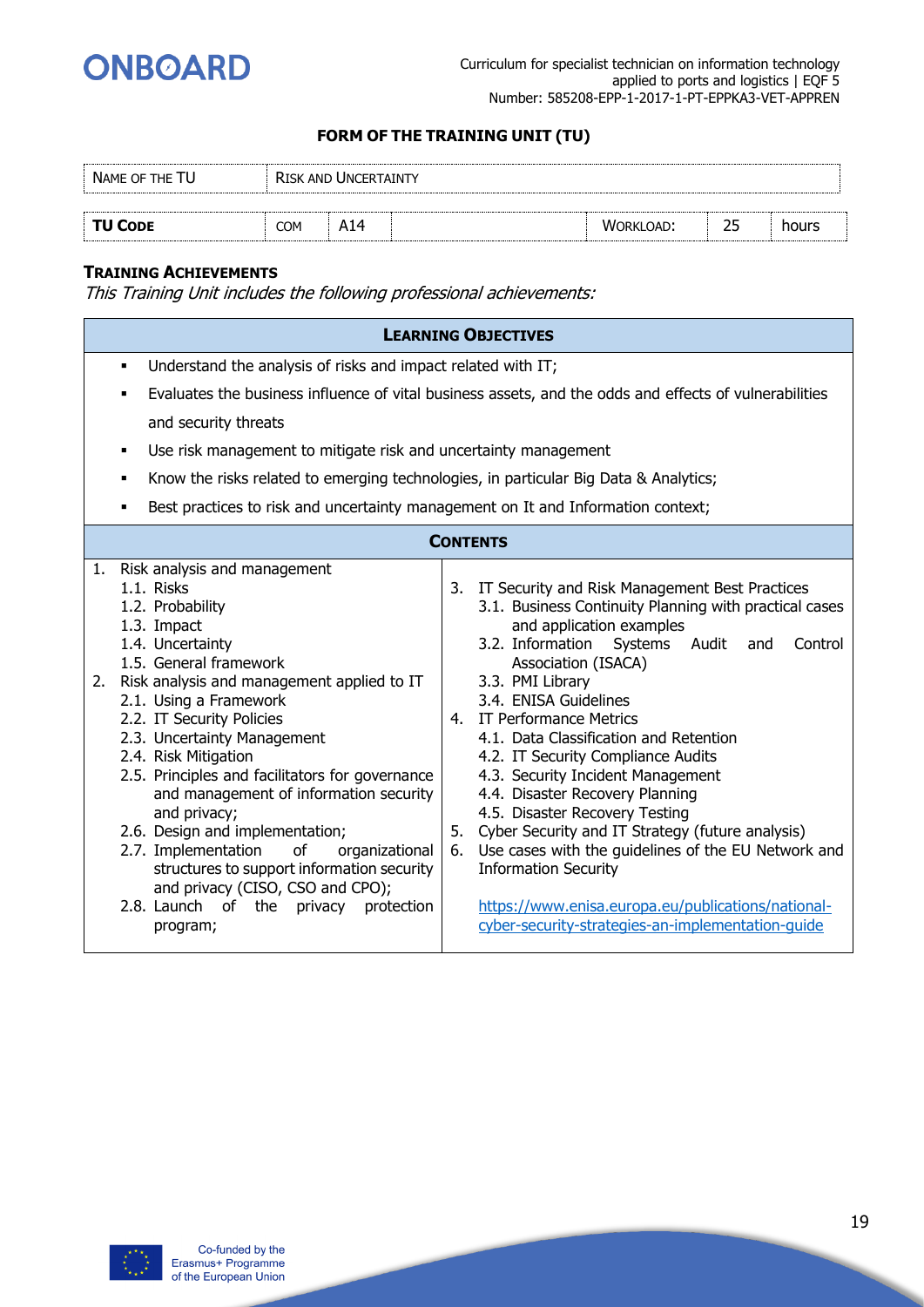

| NAME OF THE TU | ADVANCED MANAGEMENT AND MANIPULATION OF SPREADSHEET APPLICATIONS |  |  |           |    |       |
|----------------|------------------------------------------------------------------|--|--|-----------|----|-------|
|                |                                                                  |  |  |           |    |       |
| <b>TU CODE</b> | COM                                                              |  |  | WORKLOAD: | 50 | Hours |

#### **TRAINING ACHIEVEMENTS**

|                                                                                                                                                                                                                                                                                                                           | <b>LEARNING OBJECTIVES</b>                               |  |  |  |  |  |  |  |
|---------------------------------------------------------------------------------------------------------------------------------------------------------------------------------------------------------------------------------------------------------------------------------------------------------------------------|----------------------------------------------------------|--|--|--|--|--|--|--|
| Know the philosophy of work in a spreadsheet and perform basic tasks.<br>٠<br>Elaborate macros for automation of repetitive tasks.<br>Insert and format objects on the worksheet.<br>Apply the printing techniques and protection mechanisms of the document.<br>Explore data using a Spreadsheet and different analysis. |                                                          |  |  |  |  |  |  |  |
| <b>CONTENTS</b>                                                                                                                                                                                                                                                                                                           |                                                          |  |  |  |  |  |  |  |
| Spreadsheet Setup<br>$\mathbf{1}$                                                                                                                                                                                                                                                                                         | Converting data to decision<br>4                         |  |  |  |  |  |  |  |
| 1.1 Spreadsheet, Book, and Sheet Concept                                                                                                                                                                                                                                                                                  | 4.1 Using external data                                  |  |  |  |  |  |  |  |
| 1.2 Manipulation / formatting cells                                                                                                                                                                                                                                                                                       | 4.2 Build formulas to analyse dates, text fields, values |  |  |  |  |  |  |  |
| 1.3 Inserting information into cells                                                                                                                                                                                                                                                                                      | and arrays                                               |  |  |  |  |  |  |  |
| 1.4 Sheet preparation for printing, print preview                                                                                                                                                                                                                                                                         | 4.3 Power Pivot table and reporting with it              |  |  |  |  |  |  |  |
| 1.5 Header and footer formatting                                                                                                                                                                                                                                                                                          | 4.4 Using slicer and sparklines                          |  |  |  |  |  |  |  |
| Spreadsheet automation<br>2                                                                                                                                                                                                                                                                                               | Data analysis<br>5                                       |  |  |  |  |  |  |  |
| 2.1 Insertion of functions in cells                                                                                                                                                                                                                                                                                       | 5.1 Creating Data Lists                                  |  |  |  |  |  |  |  |
| 2.2 Simple formulas                                                                                                                                                                                                                                                                                                       | 5.2 Building PivotTables                                 |  |  |  |  |  |  |  |
| 2.3 Complex formulas                                                                                                                                                                                                                                                                                                      | 5.3 Analysis of data in tables and lists                 |  |  |  |  |  |  |  |
|                                                                                                                                                                                                                                                                                                                           | 5.4 Creation, ordering and filtering of data             |  |  |  |  |  |  |  |
| Data presentation<br>3                                                                                                                                                                                                                                                                                                    | 5.5 Creating and Formatting a PivotTable                 |  |  |  |  |  |  |  |
| 3.1 Drawing and special Formatting                                                                                                                                                                                                                                                                                        | 5.6 Use of Totals and Subtotals                          |  |  |  |  |  |  |  |
| 3.2 Chart Types                                                                                                                                                                                                                                                                                                           | 5.7 PivotTables and Pivot tables                         |  |  |  |  |  |  |  |
| 3.3 Edition and Inserting data for graphs                                                                                                                                                                                                                                                                                 | 5.8 Dynamic Tables and charts                            |  |  |  |  |  |  |  |
| 3.4 Building and formatting charts                                                                                                                                                                                                                                                                                        | 5.9 What-if Analysis                                     |  |  |  |  |  |  |  |
| 3.5 Data protection                                                                                                                                                                                                                                                                                                       | 5.10 Forecast Analysis                                   |  |  |  |  |  |  |  |
|                                                                                                                                                                                                                                                                                                                           | 5.11 Drawing of graphs:                                  |  |  |  |  |  |  |  |
|                                                                                                                                                                                                                                                                                                                           |                                                          |  |  |  |  |  |  |  |

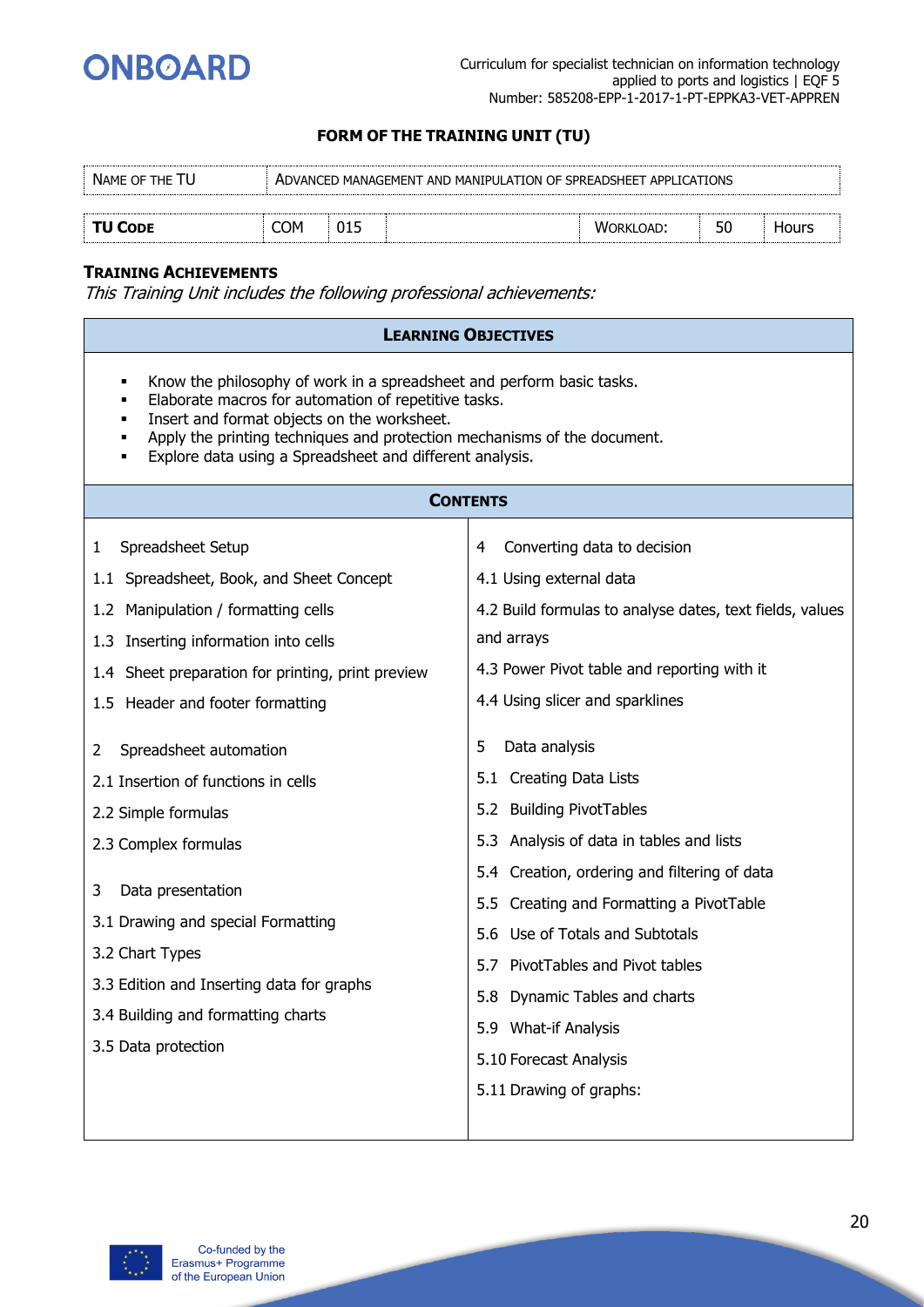

| NAME OF THE TU<br><b>PRINCIPLES OF APPLIED MANAGEMENT</b> |            |     |  |                  |           |       |  |  |
|-----------------------------------------------------------|------------|-----|--|------------------|-----------|-------|--|--|
|                                                           |            |     |  |                  |           |       |  |  |
| <b>TU CODE</b>                                            | <b>MPL</b> | 001 |  | <b>WORKLOAD:</b> | <u>__</u> | hours |  |  |

#### **TRAINING ACHIEVEMENTS**

This Training Unit includes the following professional achievements:

| <b>LEARNING OBJECTIVES</b>                                                                                                                                                                                                                                                                                         |
|--------------------------------------------------------------------------------------------------------------------------------------------------------------------------------------------------------------------------------------------------------------------------------------------------------------------|
| Recognize the evolution of management throughout contemporary history.<br>Identify the role of the manager as an agent of change in organizations.<br>Identify emerging new branches of management in the knowledge society<br>Identify and use management concepts and tools that enable sustainable performance. |
| <b>CONTENTS</b>                                                                                                                                                                                                                                                                                                    |
| 1) The organization and role of management in modern society<br>a) The business organization                                                                                                                                                                                                                       |
| b) Role of management in modern society<br>2) Organization in a dynamic and competitive context<br>a) Environment and the implementation forces of change<br>b) The change and the organizations                                                                                                                   |
| c) The organizational culture<br>3) Operational Structures<br>a) Internal structure of the organization                                                                                                                                                                                                            |
| 4) The organization and the people<br>a) Motivation<br>b) Leadership<br>c) New organizational models                                                                                                                                                                                                               |
| d) Organizations that learn<br>e) Organizations that create and innovate                                                                                                                                                                                                                                           |

f) Outsourcing

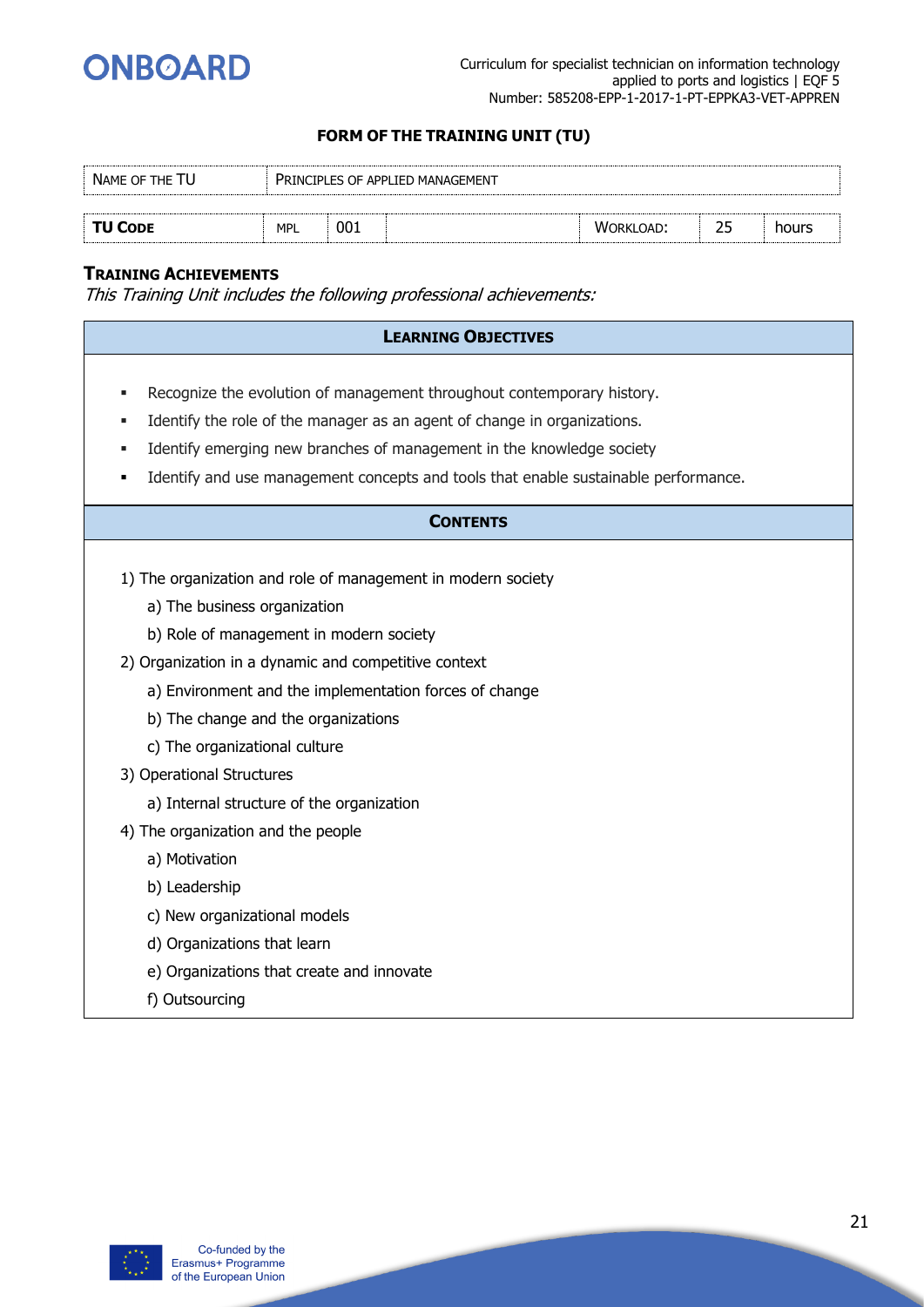

| NAME OF THE TU |            |     | <b>HUMAN RESOURCES MANAGEMENT</b> |                  |   |       |  |
|----------------|------------|-----|-----------------------------------|------------------|---|-------|--|
|                |            |     |                                   |                  |   |       |  |
| <b>TU CODE</b> | <b>MPL</b> | 002 |                                   | <b>WORKLOAD:</b> | ے | hours |  |

#### **TRAINING ACHIEVEMENTS**

| Organize the processes of recruitment, selection, admission and evaluation of staff.                                                                                                                              |
|-------------------------------------------------------------------------------------------------------------------------------------------------------------------------------------------------------------------|
|                                                                                                                                                                                                                   |
| Regulation of work<br>3.1. Collective regulation<br>3.2. Individual work contract<br>Individual processes of personnel<br>Personnel database<br>5.1. Organization and maintenance<br>5.2. Compensation Processing |
|                                                                                                                                                                                                                   |

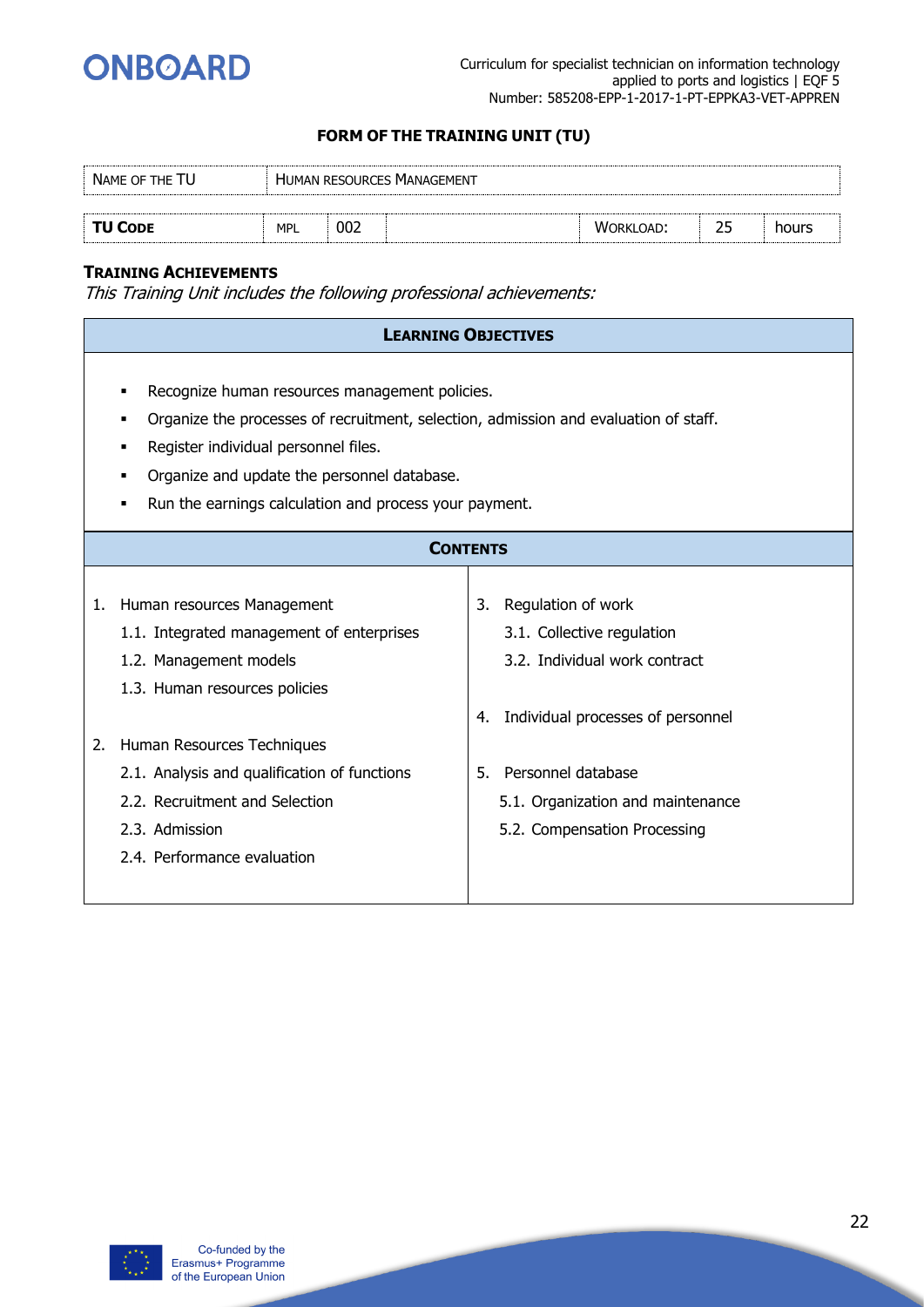

| NAME OF THE TU |            |     | ECONOMIC AND FINANCIAL ANALYSIS |                  |   |       |  |
|----------------|------------|-----|---------------------------------|------------------|---|-------|--|
|                |            |     |                                 |                  |   |       |  |
| <b>TU CODE</b> | <b>MPL</b> | 003 |                                 | <b>WORKLOAD:</b> | ے | hours |  |

#### **TRAINING ACHIEVEMENTS**

This Training Unit includes the following professional achievements:

#### **LEARNING OBJECTIVES**

- Define the Economic and the Financial Role.
- Establish the objectives of the Financial Analysis in the company.
- **■** Identify the accounting documents relevant to the financial analysis.
- **■** Understand balance sheets and demonstration of results for analysis.
- **■** Identify the usefulness of the Statement of Origin and Application of Funds.
- Make comparisons in absolute value, percentages and graphs.
- Calculate financial and economic ratios.
- **Evaluate the data obtained through the ratios.**
- Define Profitability and calculate profitability ratios.
- Understand technical reports of the economic and financial situation of the company, based on the contents seized.

#### **CONTENTS**

- 1. The Financial Role and the Financial Analysis
- 2. Basic Documents of the Financial Analysis
- 3. Methods and Techniques of Analysis
- 4. Analysis of the Company's Financial Balance
- 5. Profitability Analysis
- 6. Return on sales
- 7. Return on capital
- 8. Financial profitability
- 9. Economic and Financial Analysis
- 10. Results report

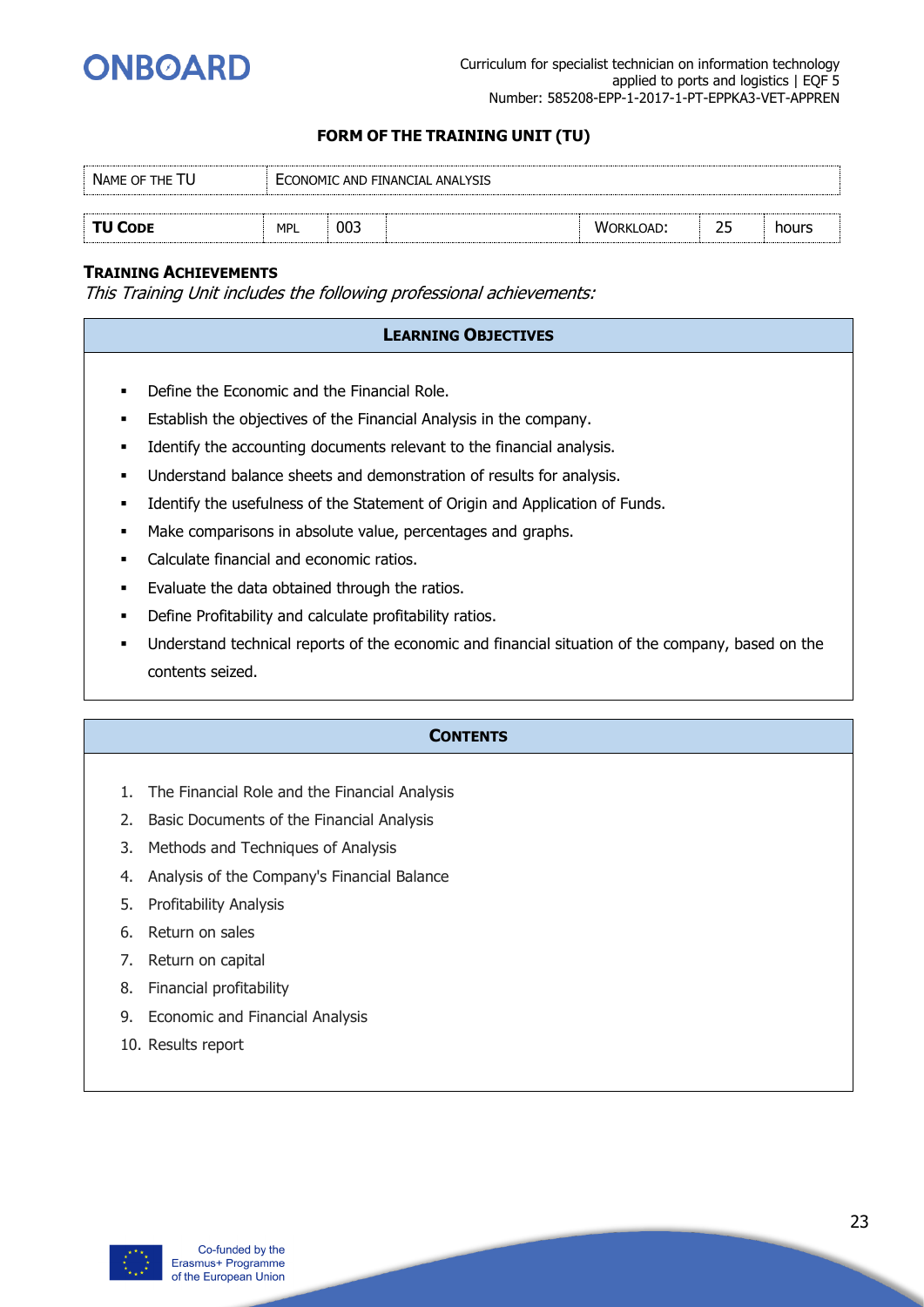

| NAME OF THE TU |            |     | INTERMODALITY AND LOGISTICAL NETWORKS |                  |       |
|----------------|------------|-----|---------------------------------------|------------------|-------|
|                |            |     |                                       |                  |       |
| <b>TU CODE</b> | <b>MPL</b> | 004 |                                       | <b>WORKLOAD:</b> | hours |

#### **TRAINING ACHIEVEMENTS**

|                                                                                                                                                                                                                                                                                                                                                                                                                                                                                                          | <b>LEARNING OBJECTIVES</b>                                                                                                                                                                                                                                                                |  |  |  |  |
|----------------------------------------------------------------------------------------------------------------------------------------------------------------------------------------------------------------------------------------------------------------------------------------------------------------------------------------------------------------------------------------------------------------------------------------------------------------------------------------------------------|-------------------------------------------------------------------------------------------------------------------------------------------------------------------------------------------------------------------------------------------------------------------------------------------|--|--|--|--|
| Analyze the economic, social and environmental advantages and disadvantages of different modes of<br>$\blacksquare$<br>transport and their characteristics.<br>Study the intermodal transport and intermodality in goods and deepen the analysis of future<br>solutions and intermodality.<br>Transmit an integrated vision of Transport Infrastructures, seen as vectors integrating<br>macrological chains.<br>Present the main trends in the investments and tariffs of the Transport Infrastructures |                                                                                                                                                                                                                                                                                           |  |  |  |  |
|                                                                                                                                                                                                                                                                                                                                                                                                                                                                                                          | <b>CONTENTS</b>                                                                                                                                                                                                                                                                           |  |  |  |  |
| 1.<br>Concept of Transport System and<br>Intermodality: The Transport Market;<br>Concept of transport system;<br>Intermodality;<br>Transport networks: economic, social and<br>2.<br>environmental characteristics, advantages<br>and disadvantages. Road. Railway. Maritime.<br>Fluvial. Air. Pipeline                                                                                                                                                                                                  | Intermodality and Logistics Platforms<br>6.<br>7. Road infrastructure. National plan.<br>Characteristics of the goods sector. Railway<br>infrastructures. Railway transport. Sector<br>structure. Future perspectives. Strategic<br>Vectors. Railway superstructure and<br>infrastructure |  |  |  |  |
| Intermodal Transport: Intermodal transport<br>3.<br>units. Intermodality. Intermodal transport<br>operators.                                                                                                                                                                                                                                                                                                                                                                                             | 8. Airport infrastructures. Cargo market.<br>Infrastructures at national level. Layout /<br>capacity issues. Future perspectives                                                                                                                                                          |  |  |  |  |
| Organization of Multimodal Logistics.<br>4.<br>Community incentive programs                                                                                                                                                                                                                                                                                                                                                                                                                              | Port infrastructures. Markets. Infrastructures<br>9.<br>and superstructures. Container parks. Dry<br>ports.                                                                                                                                                                               |  |  |  |  |
| Trans-European Transport Network;<br>5.<br>Definition; priority projects; financing                                                                                                                                                                                                                                                                                                                                                                                                                      | 10. Transport logistic system. Infrastructures.<br>Evaluation of logistic potential. Strategy.<br>Implementation.                                                                                                                                                                         |  |  |  |  |

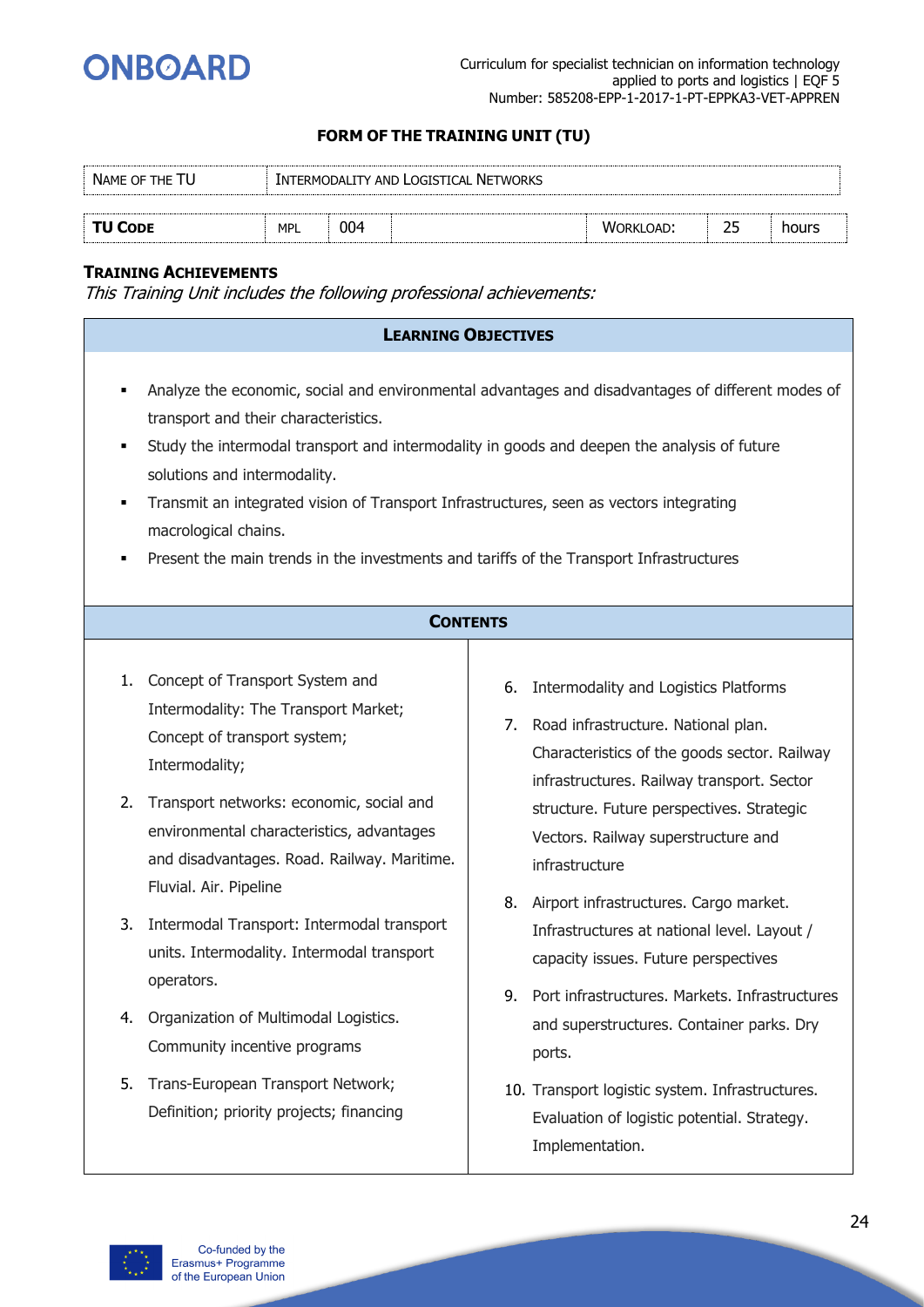

| NAME OF THE TU |            | <b>OPERATIONAL MANAGEMENT IN LOGISTIC CHAIN</b> |                  |       |
|----------------|------------|-------------------------------------------------|------------------|-------|
| <b>TU CODE</b> | <b>MPL</b> | 005                                             | <b>WORKLOAD:</b> | hours |

#### **TRAINING ACHIEVEMENTS**

| <b>LEARNING OBJECTIVES</b>                                                                                                                                                                                                                     |                                                                                                                                                                                                               |
|------------------------------------------------------------------------------------------------------------------------------------------------------------------------------------------------------------------------------------------------|---------------------------------------------------------------------------------------------------------------------------------------------------------------------------------------------------------------|
| functional areas;<br>and stock management.<br>• Ensure the performance of the execution of a transport and a logistic service, applying tools to<br>support operational and commercial management, controlling the quality of service rendered | • Understanding the operations function and its impact on business strategy and in organizational and<br>• Understand the process of designing new products and services and techniques of operation planning |
| <b>CONTENTS</b>                                                                                                                                                                                                                                |                                                                                                                                                                                                               |
| 1. Introduction: Definition of operations<br>management; The function of<br>operations; Productivity                                                                                                                                           | 5. Quality Management: Evolution and<br>Concepts; Quality for the customer;<br>Quality Costs; Statistical Quality Control                                                                                     |
| 2.<br>Operations Strategy: Strategy and<br>Operations; Competitive Priorities                                                                                                                                                                  | 6. Capacity: Concepts; Capacity planning;<br>Theory of Constraints; Capacity in<br>services; Queue Theory                                                                                                     |
| The Product: Product design and<br>3.<br>development sequence; Design and<br>selection of the product; New<br>Conception technologies; Designing a<br>service                                                                                  | 7. Stock Management: Definition and<br>objectives; Costs; Classic models<br>8. Planning and Programming: Planning                                                                                             |
| Processes and technologies: Production<br>4.<br>Environments; Evolution of process<br>technologies; New production<br>technologies; Conception of process<br>flow; Service Processes                                                           | Techniques; Gantt charts; PERT / CPM /<br>Time-Cost; Aggregate planning; Models<br>of programming                                                                                                             |

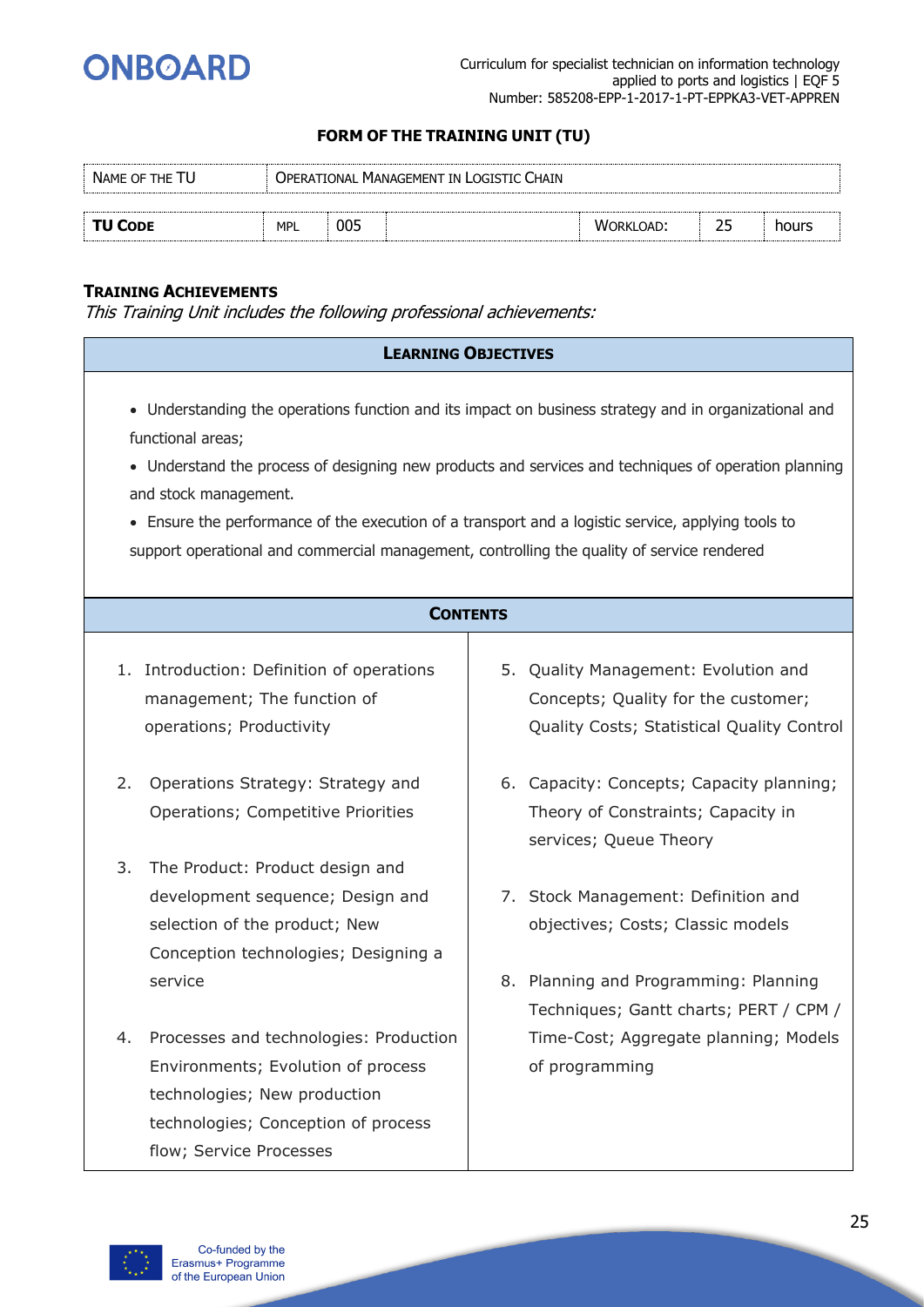

| NAME OF THE TU |            |     | GLOBAL MARKET AND INTERNATIONAL TRADE |           |       |  |
|----------------|------------|-----|---------------------------------------|-----------|-------|--|
|                |            |     |                                       |           |       |  |
| TU CODE        | <b>MPL</b> | 006 |                                       | WORKLOAD: | hours |  |

#### **TRAINING ACHIEVEMENTS**

|    | <b>LEARNING OBJECTIVES</b>                                                                              |    |                                                  |
|----|---------------------------------------------------------------------------------------------------------|----|--------------------------------------------------|
| ٠  | Identify and understand the goals and mechanisms of international trade and the essential procedures    |    |                                                  |
|    | for international trade operations.                                                                     |    |                                                  |
| ٠  | Understand the financing mechanisms and the procedures of insurance and its importance in the context   |    |                                                  |
|    | of international operations.                                                                            |    |                                                  |
| ٠  | Identify and apply the Incoterms in international trade operations including their impact on prices and |    |                                                  |
|    | contracts.                                                                                              |    |                                                  |
|    |                                                                                                         |    |                                                  |
|    | <b>CONTENTS</b>                                                                                         |    |                                                  |
|    |                                                                                                         |    |                                                  |
| 1. | International trade context.                                                                            | 3. | International Trade Systems and the facilitation |
|    | 1.1. Framework on foreign trade and                                                                     |    | of trade.                                        |
|    | international trade.                                                                                    |    | 3.1. International Economic Organizations.       |
|    | 1.2. The phenomenon of globalization and                                                                |    | 3.2. Rules of international trade.               |
|    | international trade.                                                                                    |    | 3.3. Incoterms: Definition, framing and its      |
|    | 1.3. Indicators of international trade.                                                                 |    | importance for international trade               |
|    |                                                                                                         |    |                                                  |
| 2. | Foundations of International Trade.                                                                     |    |                                                  |
|    |                                                                                                         |    |                                                  |
|    | 2.1. Principles of international trade.                                                                 |    |                                                  |
|    | 2.2. Export and import financing instruments.                                                           |    |                                                  |
|    | 2.3. Export and import procedures.                                                                      |    |                                                  |
|    |                                                                                                         |    |                                                  |

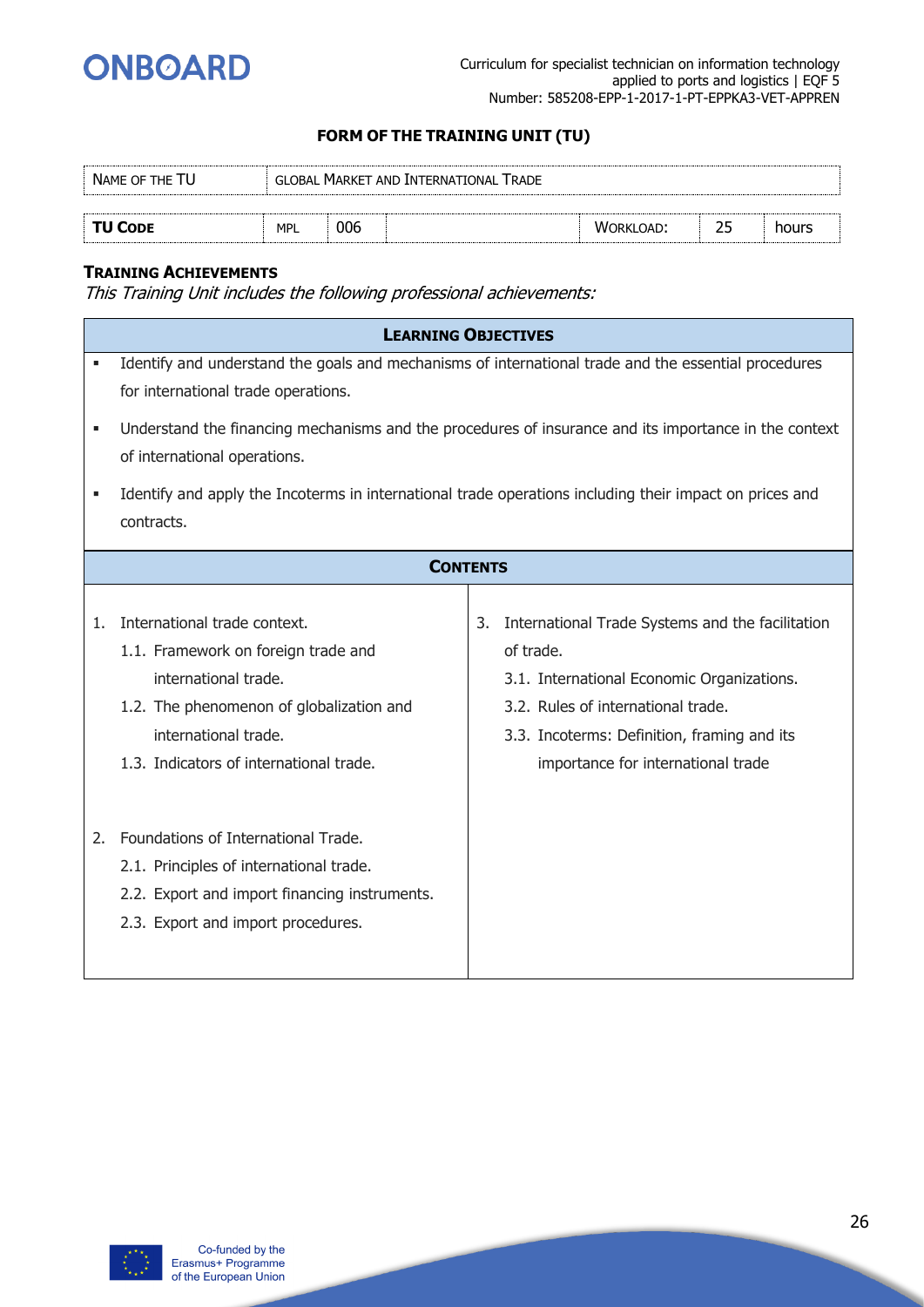

| NAME OF THE TU |     |     | INFORMATION TECHNOLOGIES APPLIED TO LOGISTICS AND PORTS |                  |    |       |
|----------------|-----|-----|---------------------------------------------------------|------------------|----|-------|
|                |     |     |                                                         |                  |    |       |
| <b>TU CODE</b> | MPL | 007 |                                                         | <b>WORKLOAD:</b> | 50 | hours |

#### **TRAINING ACHIEVEMENTS**

|                                                                                                                                                                                                                                                                                                                                                                                                                                                                                                                                                                                                                                                                                | <b>LEARNING OBJECTIVES</b>                                                                                                                                                                                                                                                                                                                                                                                                                                                                                                                                                                                                                                                         |
|--------------------------------------------------------------------------------------------------------------------------------------------------------------------------------------------------------------------------------------------------------------------------------------------------------------------------------------------------------------------------------------------------------------------------------------------------------------------------------------------------------------------------------------------------------------------------------------------------------------------------------------------------------------------------------|------------------------------------------------------------------------------------------------------------------------------------------------------------------------------------------------------------------------------------------------------------------------------------------------------------------------------------------------------------------------------------------------------------------------------------------------------------------------------------------------------------------------------------------------------------------------------------------------------------------------------------------------------------------------------------|
| ٠<br>Know which technologies can bring benefits for optimization of logistics processes;<br>٠<br>٠<br>maintenance and evolution;<br>Know the state of the art of tracking and tracing technologies<br>٠<br>٠<br>and IT strategy<br>٠<br>as EDIFACT mainly in maritime and air transport;                                                                                                                                                                                                                                                                                                                                                                                       | Identify and have knowledge of the main technologies that could be find on logistics and ports<br>Distinguish between Port Community Systems (PCS) and Single Window architectures design and<br>Recognize the role of organizations such as IMO, EMSA and others, their contribution to the sector<br>Know technologies considered legacy but still very present in electronic data interchange (B2B) such                                                                                                                                                                                                                                                                        |
|                                                                                                                                                                                                                                                                                                                                                                                                                                                                                                                                                                                                                                                                                | <b>CONTENTS</b>                                                                                                                                                                                                                                                                                                                                                                                                                                                                                                                                                                                                                                                                    |
| 1. Logistics anorts main technologies<br>1.1 Introduction<br>1.2 Evolution<br>1.3 Main technologies applied<br>2. Transport and supply chain processes<br>2.1 Physical and informational flows<br>2.1 Documentation generated;<br>2.3 Dematerialization of documents<br>3. Business Interoperability<br>3.1 Basis to TI Interoperability<br>3.2 Standardization<br>3.3 Nomenclatures<br>3.4 Data Dictionary<br>3.5 Quality and Certification of logistics process<br>3.6 International organizations role<br>3.7.1 International Maritime Organizations<br>(IMO)<br>3.8.2 International Air Transport Association<br>(IATA)<br>3.9.3 European Maritime Safety<br>Agency (EMSA) | 4. Tracking and tracing technologies<br>4.1 The organization on the network and Internet<br>4.2 RFID or Radio-frequency identification<br>4.3 Bar codes<br>4.4 Georeferencing technologies<br>4.4.1 Global Position System (GPS)<br>4.4.2 European Galileu<br>4.4.3 Supply chain Applications<br>5. EDI or Electronic data Interchange<br>5.1 Introduction<br>5.2 Main milestones<br>5-3 Electronic Architectures<br>5.4 Business to Business software<br>5.5 United Nations/Electronic Data Interchange for<br>Administration,<br>Commerce<br>and<br>Transport Language (EDIFACT)<br>5.5.1. EDIFACT versus XML or Extensible<br>Markup Language<br>6. Business Use Cases analysis |

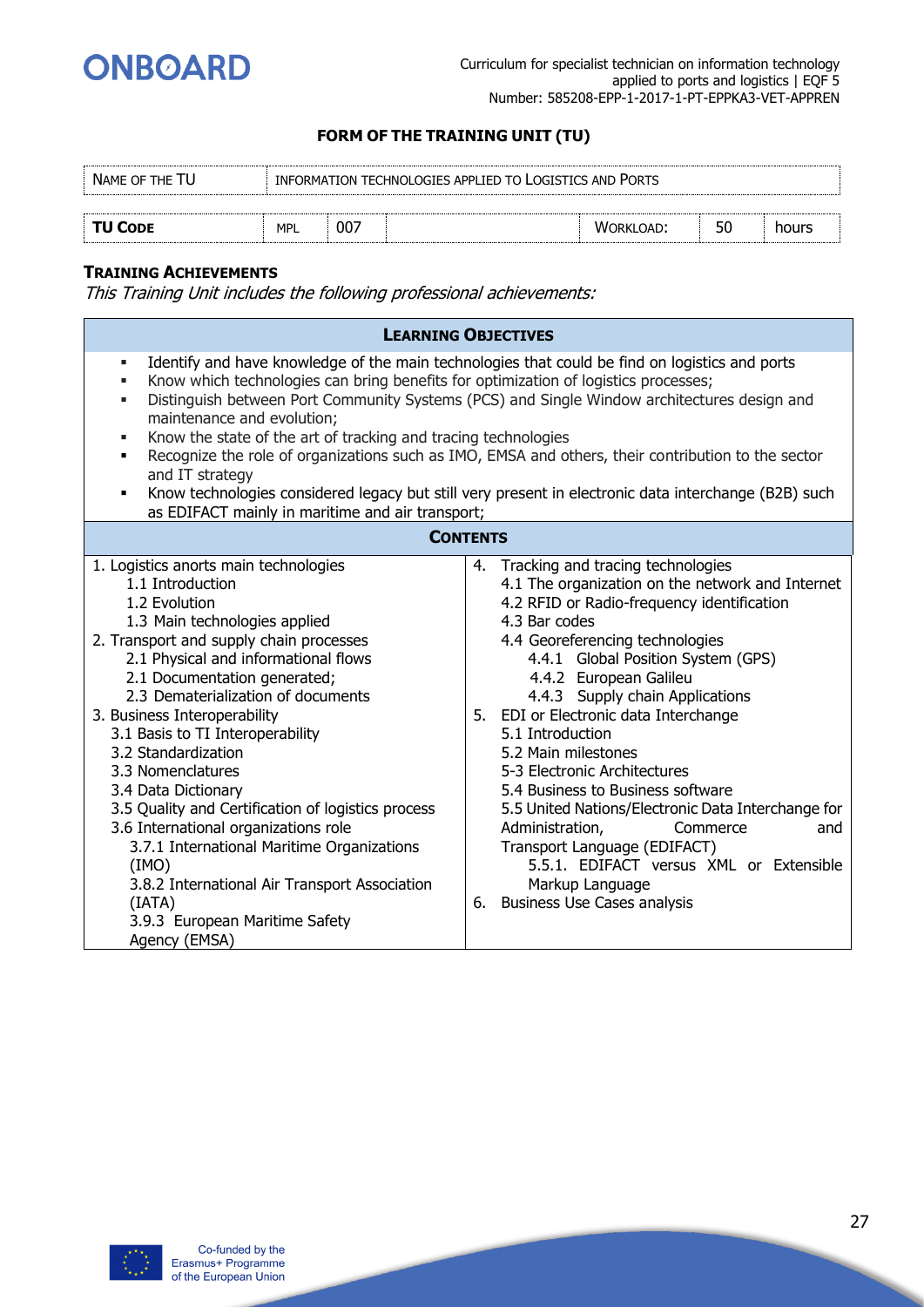

| NAME OF THE TU |            |     | DIGITAL SYSTEMS IN LOGISTIC MANAGEMENT |                  |    |       |  |
|----------------|------------|-----|----------------------------------------|------------------|----|-------|--|
|                |            |     |                                        |                  |    |       |  |
| <b>TU CODE</b> | <b>MPL</b> | 008 |                                        | <b>WORKLOAD:</b> | 50 | Hours |  |

#### **TRAINING ACHIEVEMENTS**

|           | <b>LEARNING OBJECTIVES</b>                       |
|-----------|--------------------------------------------------|
| $\bullet$ | Use different IT systems in logistics management |
|           | <b>CONTENTS</b>                                  |
|           |                                                  |
|           | Warehouse management software                    |
| 2.        | Supply Chain Management Software                 |
| 3.        | Distribution management software                 |
| 4.        | Transport management software                    |
| 5.        | Fleet management and vehicle tracking software   |
| 6.        | Integrated management systems                    |
|           |                                                  |

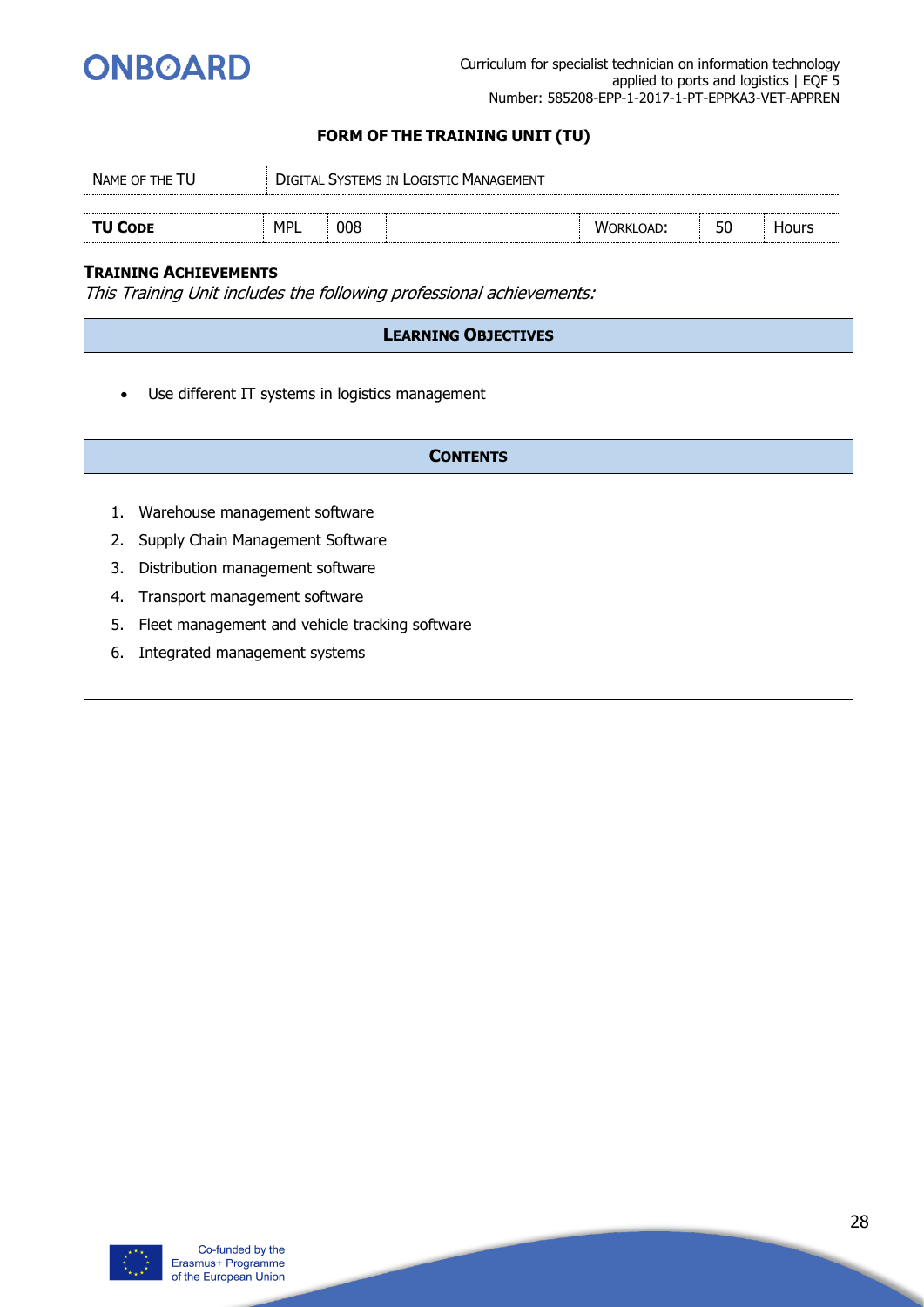

| <b>NAME OF THE TU</b> |            |     | MARKETING SERVICES ON DIGITAL ERA |                  |    |       |
|-----------------------|------------|-----|-----------------------------------|------------------|----|-------|
|                       |            |     |                                   |                  |    |       |
| <b>TU CODE</b>        | <b>MPI</b> | 009 |                                   | <b>WORKLOAD:</b> | 50 | hours |

#### **TRAINING ACHIEVEMENTS**

|                                                                                                                                                                                                                                                                                                                                                                                                                                                                                                                                                                                                                                                                                                                                                           | <b>LEARNING OBJECTIVES</b>                                                                                                                                                                                                                                                                                                                                                                                                                                                                  |  |  |  |  |
|-----------------------------------------------------------------------------------------------------------------------------------------------------------------------------------------------------------------------------------------------------------------------------------------------------------------------------------------------------------------------------------------------------------------------------------------------------------------------------------------------------------------------------------------------------------------------------------------------------------------------------------------------------------------------------------------------------------------------------------------------------------|---------------------------------------------------------------------------------------------------------------------------------------------------------------------------------------------------------------------------------------------------------------------------------------------------------------------------------------------------------------------------------------------------------------------------------------------------------------------------------------------|--|--|--|--|
| Define marketing, recognizing the influence of market variables on business activity.<br>٠                                                                                                                                                                                                                                                                                                                                                                                                                                                                                                                                                                                                                                                                |                                                                                                                                                                                                                                                                                                                                                                                                                                                                                             |  |  |  |  |
| ٠                                                                                                                                                                                                                                                                                                                                                                                                                                                                                                                                                                                                                                                                                                                                                         | To have contact with theory that supports the creation of value for the client, be it consumer or                                                                                                                                                                                                                                                                                                                                                                                           |  |  |  |  |
| client company;                                                                                                                                                                                                                                                                                                                                                                                                                                                                                                                                                                                                                                                                                                                                           |                                                                                                                                                                                                                                                                                                                                                                                                                                                                                             |  |  |  |  |
| ٠                                                                                                                                                                                                                                                                                                                                                                                                                                                                                                                                                                                                                                                                                                                                                         | Learn how to create campaigns, advertising, inquires to obtain feedback, after-sales services and other                                                                                                                                                                                                                                                                                                                                                                                     |  |  |  |  |
| commercial or logistic requirement.                                                                                                                                                                                                                                                                                                                                                                                                                                                                                                                                                                                                                                                                                                                       |                                                                                                                                                                                                                                                                                                                                                                                                                                                                                             |  |  |  |  |
| ٠                                                                                                                                                                                                                                                                                                                                                                                                                                                                                                                                                                                                                                                                                                                                                         | Develop skills using social networks and recognize which one is best for your marketing purposes;                                                                                                                                                                                                                                                                                                                                                                                           |  |  |  |  |
|                                                                                                                                                                                                                                                                                                                                                                                                                                                                                                                                                                                                                                                                                                                                                           | Learn how to work with social media tools to get feedback on the campaign's impact on marketing                                                                                                                                                                                                                                                                                                                                                                                             |  |  |  |  |
| metrics;                                                                                                                                                                                                                                                                                                                                                                                                                                                                                                                                                                                                                                                                                                                                                  |                                                                                                                                                                                                                                                                                                                                                                                                                                                                                             |  |  |  |  |
| <b>CONTENTS</b>                                                                                                                                                                                                                                                                                                                                                                                                                                                                                                                                                                                                                                                                                                                                           |                                                                                                                                                                                                                                                                                                                                                                                                                                                                                             |  |  |  |  |
| Marketing concept<br>1<br>1.1 Goals<br>1.2 Evolution of marketing over time<br>1.3 Markets - categorization, evolution and variables<br>1.4 Customers - targeting<br>1.5 Market studies - objectives and techniques<br>1.6 Main indicators<br>Customer need detection<br>$\mathbf{2}^{\prime}$<br>2.1 Importance of the act of attending to the<br>2.2 satisfaction of the customer's need,<br>2.3 Customer Time Management<br>2.4 Strategy and quality<br>2.5 Implementation of a quality management system<br>in services<br>2.6 Measurement and evaluation of quality in Logistics<br>2.7 Management and control indicators<br>Continuous improvement of logistics quality<br>3<br>3.1 Measurement of quality in services<br>3.2 Dimensions of service | 3.3 Methods and measurement tools<br>3.4 Measurement of quality and treatment of results<br>Digital Marketing<br>4<br>4.1 Content & Digital projection<br>4.2 Digital Strategy: B2B and B2C<br>4.3 Social Media B2C and B2B<br>4.4 Google Adword<br>4.5 Social Media Advertising<br>4.6 Advertising<br>4.7 E-mail marketing<br>4.8 Mobile<br>5<br>Creating and measuring a campaign on<br>5.1 Facebook<br>5.2 Instagram<br>5.3 Twitter<br>5.4 LinkedIn<br>5.5 Google AdWords<br>5.6 YouTube |  |  |  |  |

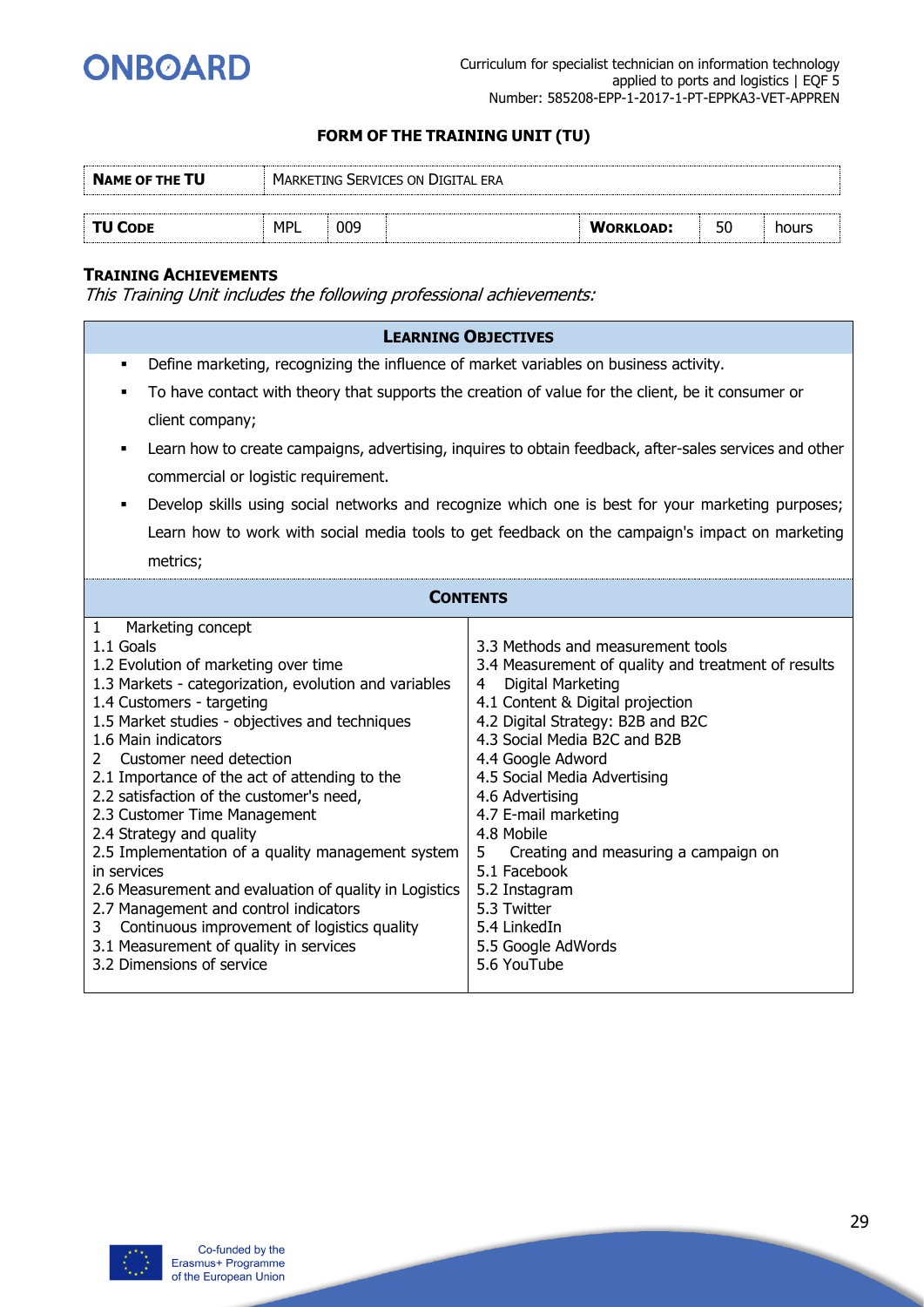

| <b>NAME OF THE TU</b> |            | USING SOCIAL MEDIA ON LOGISTICS |                  |              |  |
|-----------------------|------------|---------------------------------|------------------|--------------|--|
|                       |            |                                 |                  |              |  |
| <b>TU CODE</b>        | <b>MPL</b> |                                 | <b>WORKLOAD:</b> | <b>Hours</b> |  |

#### **TRAINING ACHIEVEMENTS**

| <b>LEARNING OBJECTIVES</b>                                                                                                                                                                                                                                                                                                                                                                                                                                                                                                                                                                                                                                                                                                                                                                                                                                                             |                                                                                                                                                                                                                                                                                                                                                                                                                                                                                                                                                                                                                                                                                                                                                                                                                                        |  |  |  |
|----------------------------------------------------------------------------------------------------------------------------------------------------------------------------------------------------------------------------------------------------------------------------------------------------------------------------------------------------------------------------------------------------------------------------------------------------------------------------------------------------------------------------------------------------------------------------------------------------------------------------------------------------------------------------------------------------------------------------------------------------------------------------------------------------------------------------------------------------------------------------------------|----------------------------------------------------------------------------------------------------------------------------------------------------------------------------------------------------------------------------------------------------------------------------------------------------------------------------------------------------------------------------------------------------------------------------------------------------------------------------------------------------------------------------------------------------------------------------------------------------------------------------------------------------------------------------------------------------------------------------------------------------------------------------------------------------------------------------------------|--|--|--|
| Learn how to do and to know what social is the best one depending on the case.<br>$\blacksquare$<br>Identify different social media marketing sites that require different approaches, so develop a unique<br>$\blacksquare$<br>strategy tailored for each platform<br>Know how to use different social media tools<br>٠<br>Use social and professional Networks as Facebook, Instagram and LinkedIn are changing the<br>٠<br>consumers process decision.<br>Use this network to implement campaigns, have feedback after sailing, recruitment and more.<br>٠                                                                                                                                                                                                                                                                                                                          |                                                                                                                                                                                                                                                                                                                                                                                                                                                                                                                                                                                                                                                                                                                                                                                                                                        |  |  |  |
| <b>CONTENTS</b>                                                                                                                                                                                                                                                                                                                                                                                                                                                                                                                                                                                                                                                                                                                                                                                                                                                                        |                                                                                                                                                                                                                                                                                                                                                                                                                                                                                                                                                                                                                                                                                                                                                                                                                                        |  |  |  |
| Social Networks<br>1.<br>1.1 Main concepts<br>1.2 Facebook<br>1.3 Instagram<br>1.4 LinkedIn<br>1.5 Twitter<br>Facebook Marketing Overview<br>$\mathbf{2}^{\prime}$<br>2.1 Introduction to Facebook Marketing;<br>2.2 Explain Facebook's business applications: Facebook<br>2.3 Pages, Facebook Ads and Facebook Platform;<br>2.4 General principles of a Facebook strategy;<br>2.5 Steps for planning a Facebook strategy;<br>2.6 Facebook Pages, Personal Profiles and Groups:<br>specificities, differences and method of conversion.<br>Create and Display a Facebook Page Management<br>3<br>3.1 General setup of a Facebook Page;<br>3.2 Permissions Management;<br>3.3 Management of Administrators;<br>3.4 Content Management and Creation;<br>3.5 Publication typologies: text, link, image and video;<br>3.6 Good practices and examples for the creation of<br>publications; | 3.7 Explain the Facebook Algorithm;<br>3.8 Separators and Facebook Pages;<br>3.9 Native Applications: Photos, videos, events and<br>notes;<br>3.10 Integration of external applications<br>on.<br>Facebook Page: Woobox, Shortstack and others;<br>3.11 Concept of Person;<br>Assertive communication with the client and<br>4<br>provider on sales, after sales support and<br>relationship management on<br>4.1 Facebook<br>4.2 Instagram<br>4.3 Twitter<br>4.4 Linkedin<br>4.5 Other social Networks<br>Other practical useful Techniques<br>5.<br>5.1 Recruitment of new followers, without recourse<br>to paid advertising;<br>5.2 Recruiting on LinkedIn based on skills that you<br>need<br>5.3 Best eLearning tools to develop your skills<br>5.4 Conference organization and lidership with<br>different social network tools |  |  |  |

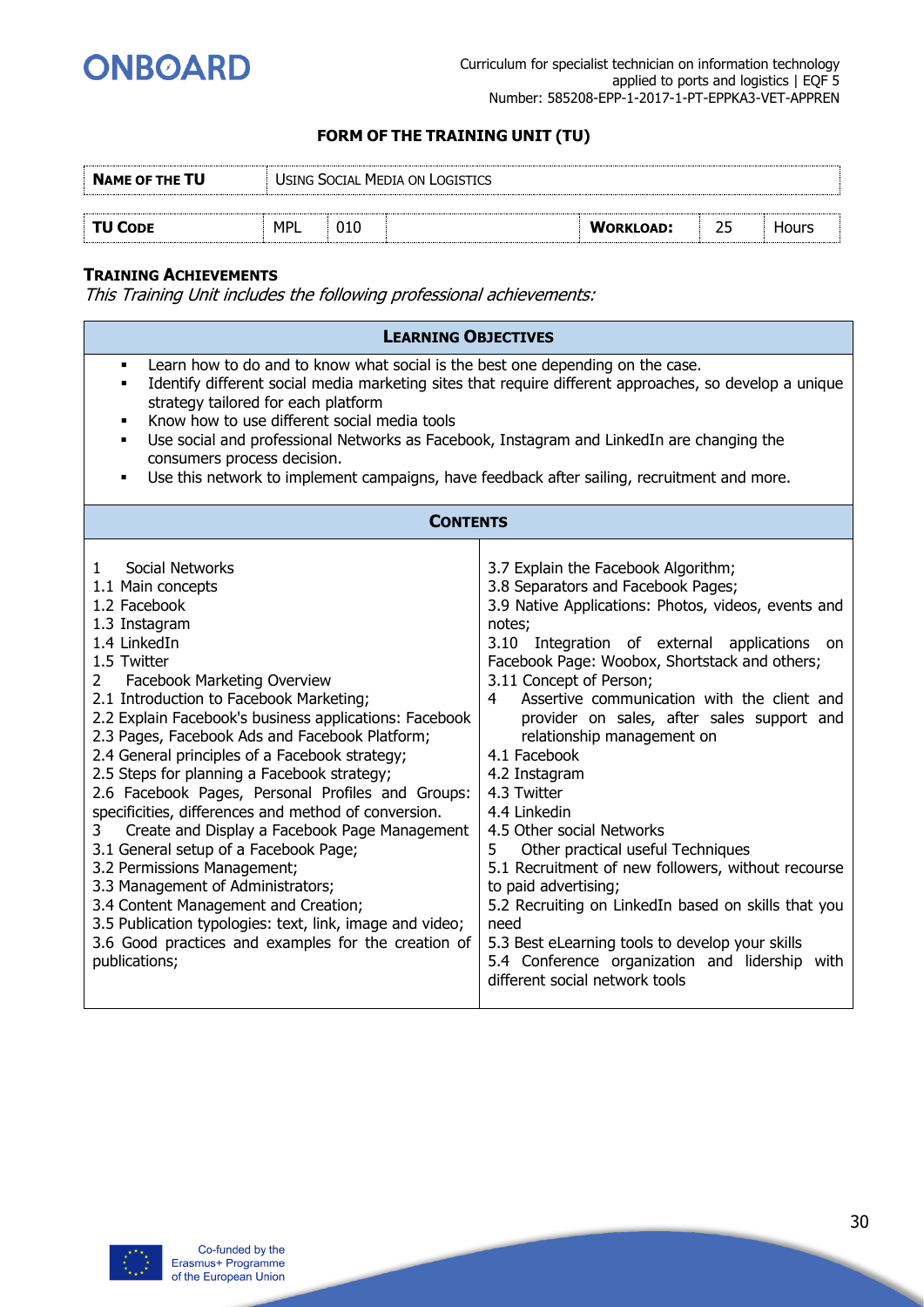

| <b>NAME OF THE TU</b> |     | <b>ΓΕΑΜ ΜΑΝΑGEMENT</b> |                  |    |       |
|-----------------------|-----|------------------------|------------------|----|-------|
|                       |     |                        |                  |    |       |
| <b>TU CODE</b>        | SOS | 001                    | <b>WORKLOAD:</b> | 50 | hours |

#### **TRAINING ACHIEVEMENTS**

|                                                                                                                                                                                                                                                                                                                                                                                                                                                                                                                                                                                                                                                                                                                                                                                                                                   | <b>LEARNING OBJECTIVES</b>                                                                                                                                                                                                                                                                                                                                                                                                                                                                                                                                                                                |  |  |  |  |
|-----------------------------------------------------------------------------------------------------------------------------------------------------------------------------------------------------------------------------------------------------------------------------------------------------------------------------------------------------------------------------------------------------------------------------------------------------------------------------------------------------------------------------------------------------------------------------------------------------------------------------------------------------------------------------------------------------------------------------------------------------------------------------------------------------------------------------------|-----------------------------------------------------------------------------------------------------------------------------------------------------------------------------------------------------------------------------------------------------------------------------------------------------------------------------------------------------------------------------------------------------------------------------------------------------------------------------------------------------------------------------------------------------------------------------------------------------------|--|--|--|--|
| Organize and manage work teams.<br>٠                                                                                                                                                                                                                                                                                                                                                                                                                                                                                                                                                                                                                                                                                                                                                                                              |                                                                                                                                                                                                                                                                                                                                                                                                                                                                                                                                                                                                           |  |  |  |  |
| Communicate and lead work teams.                                                                                                                                                                                                                                                                                                                                                                                                                                                                                                                                                                                                                                                                                                                                                                                                  |                                                                                                                                                                                                                                                                                                                                                                                                                                                                                                                                                                                                           |  |  |  |  |
| Identify the success of teamwork by highlighting underlying strengths and dynamics.<br>٠                                                                                                                                                                                                                                                                                                                                                                                                                                                                                                                                                                                                                                                                                                                                          |                                                                                                                                                                                                                                                                                                                                                                                                                                                                                                                                                                                                           |  |  |  |  |
| Recognize the specificities and the essential aspects for success in teamwork.<br>٠                                                                                                                                                                                                                                                                                                                                                                                                                                                                                                                                                                                                                                                                                                                                               |                                                                                                                                                                                                                                                                                                                                                                                                                                                                                                                                                                                                           |  |  |  |  |
| ٠                                                                                                                                                                                                                                                                                                                                                                                                                                                                                                                                                                                                                                                                                                                                                                                                                                 | Use of teamwork games and different software to develop teamwork best skills and management.                                                                                                                                                                                                                                                                                                                                                                                                                                                                                                              |  |  |  |  |
|                                                                                                                                                                                                                                                                                                                                                                                                                                                                                                                                                                                                                                                                                                                                                                                                                                   | <b>CONTENTS</b>                                                                                                                                                                                                                                                                                                                                                                                                                                                                                                                                                                                           |  |  |  |  |
| <b>Teamwork Management</b><br>1<br>1.1 Introduction<br>1.2 Organization of teamwork<br>1.3 Results and people-oriented management<br>1.4 Techniques of motivation and dynamism of the<br>team<br>1.5 Conflict management<br>1.6 Team orientation for change<br>Communication<br>$\overline{2}$<br>2.1 Main Elements and structure<br>2.2 Assertive communication<br>2.3 Best practices assertive communication on<br>different channels;<br>2.4 Communicate effectively with the team<br>2.5 How to verify & validation in an assertive<br>communication<br>Teamwork - implications and specificities<br>3<br>3.1 Excellence in Teamwork<br>3.2 Interpersonal differences and their impact on<br>teamwork<br>3.3 Mobilization of personal resources according to<br>the team<br>3.4 Overcoming impasses and obstacles in teamwork | Leadership<br>4<br>Skills needed to coordinate teams<br>Team leadership: own phenomena and dynamics,<br>challenges and specific problems<br>Different personal preferences and their impact on<br>leadership roles<br>Different Styles of Leadership<br>Strategies to mobilize the team for excellence in<br>performance<br>Managing problem situations in the team<br>5<br><b>Using Teamwork Software</b><br>HelpDesk Teamwork<br>Chat toll<br>Documents and Space management<br>Meeting and Task management<br>Adopting Social tools and software<br>Practices: Teamwork management games on class<br>6 |  |  |  |  |

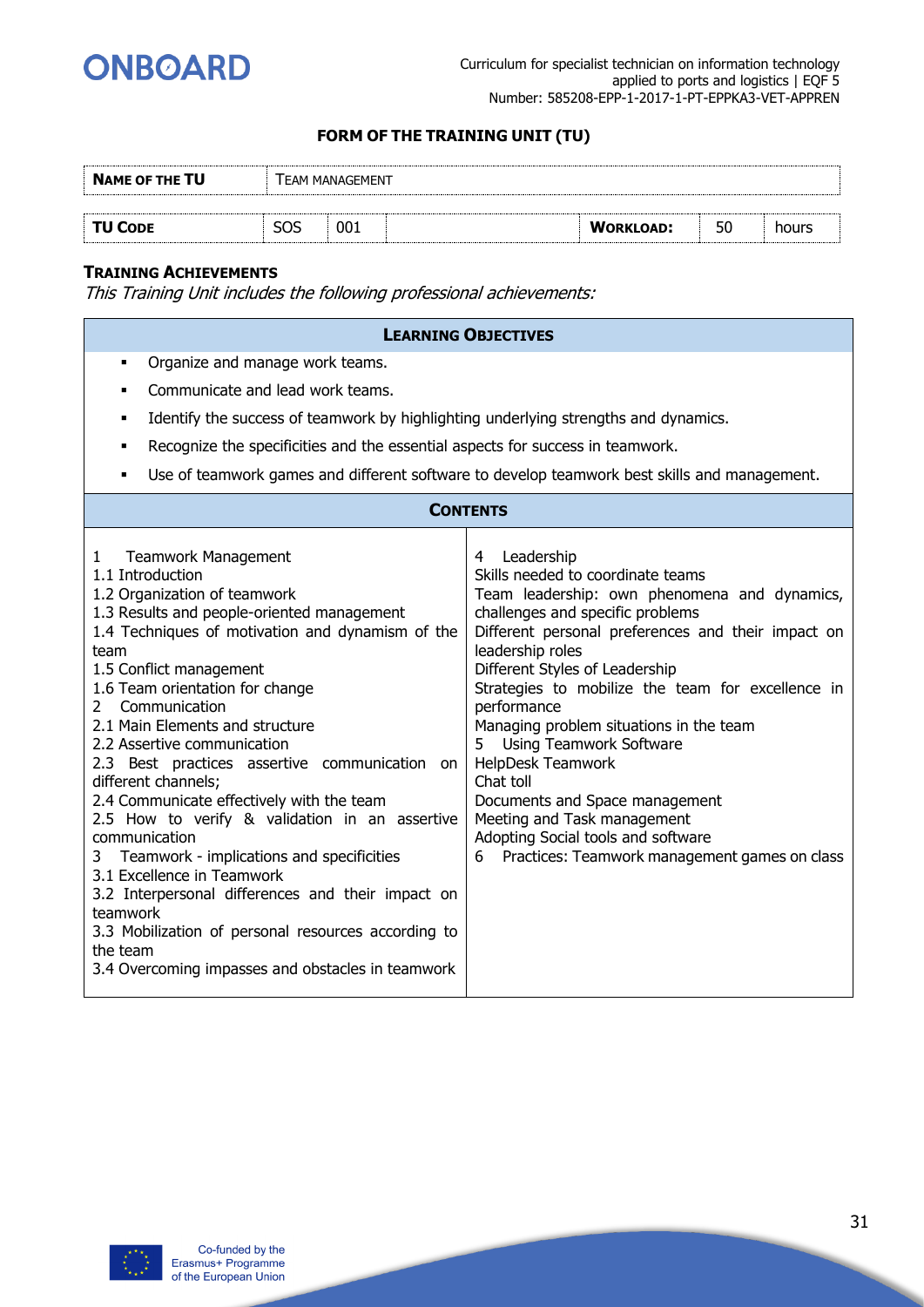

| <b>NAME OF THE TU</b> |     |     | COMMUNICATION, ORGANIZATIONAL BEHAVIOR AND MANAGEMENT SOFTWARE |                  |       |  |
|-----------------------|-----|-----|----------------------------------------------------------------|------------------|-------|--|
|                       |     |     |                                                                |                  |       |  |
| <b>TU CODE</b>        | SOS | 002 |                                                                | <b>WORKLOAD:</b> | Hours |  |

#### **TRAINING ACHIEVEMENTS**

|              | <b>LEARNING OBJECTIVES</b>                                                                        |   |                                                           |
|--------------|---------------------------------------------------------------------------------------------------|---|-----------------------------------------------------------|
|              | Develop personal skills in the relational context, with the development of assertiveness and<br>٠ |   |                                                           |
|              | emotional intelligence.                                                                           |   |                                                           |
|              | Identify practices, strategies and technologies to manage and analyze interactions with customers |   |                                                           |
|              | and suppliers.                                                                                    |   |                                                           |
|              | Identify opportunities and benefits in implementing tools to manage relationships with business   |   |                                                           |
|              | partners.                                                                                         |   |                                                           |
|              | Identify the importance and specificities of systems such as CRM (Customer Relationship           |   |                                                           |
|              | Management) or PRM (Provider Relationship Management).                                            |   |                                                           |
|              | Know good practices in the implementation of CRM and PRM software.                                |   |                                                           |
|              | Practice some use of CMR and PRM tools.                                                           |   |                                                           |
|              |                                                                                                   |   |                                                           |
|              | <b>CONTENTS</b>                                                                                   |   |                                                           |
| $\mathbf{1}$ | <b>Communication Process</b>                                                                      | 4 | <b>Internet Platforms</b>                                 |
|              | 1.1 Communication elements                                                                        |   | 4.1 Portals and Vortals                                   |
|              | 1.2 How to manage                                                                                 |   | 4.2 Intranet and Extranet                                 |
|              | 1.3 Media Management                                                                              |   | 4.3 Marketplaces                                          |
|              | 1.4 Conflict resolution and management                                                            |   | 4.4 Social Network                                        |
| 2            | The negotiation processes                                                                         | 5 | Relationship Management Software                          |
|              | 2.1 What is                                                                                       |   | 5.1Customer<br>Relationships<br>Manager<br>(CRM)          |
|              | 2.2 Main steps                                                                                    |   | Software's                                                |
|              | 2.3 Best practices                                                                                |   | 5.2 Provider Relationships Manager<br>(PRM)<br>Software's |
| 3            | Relationship management<br>3.1 Introduction                                                       |   |                                                           |
|              |                                                                                                   | 6 | Relationship Management Software use cases<br>analysis    |
|              | 3.2 Importance on ports and logistics fields<br>3.3 With Customer                                 |   |                                                           |
|              | 3.4 With Providers                                                                                |   |                                                           |
|              |                                                                                                   |   |                                                           |
|              |                                                                                                   |   |                                                           |
|              | 3.5 Other stockholders                                                                            |   |                                                           |

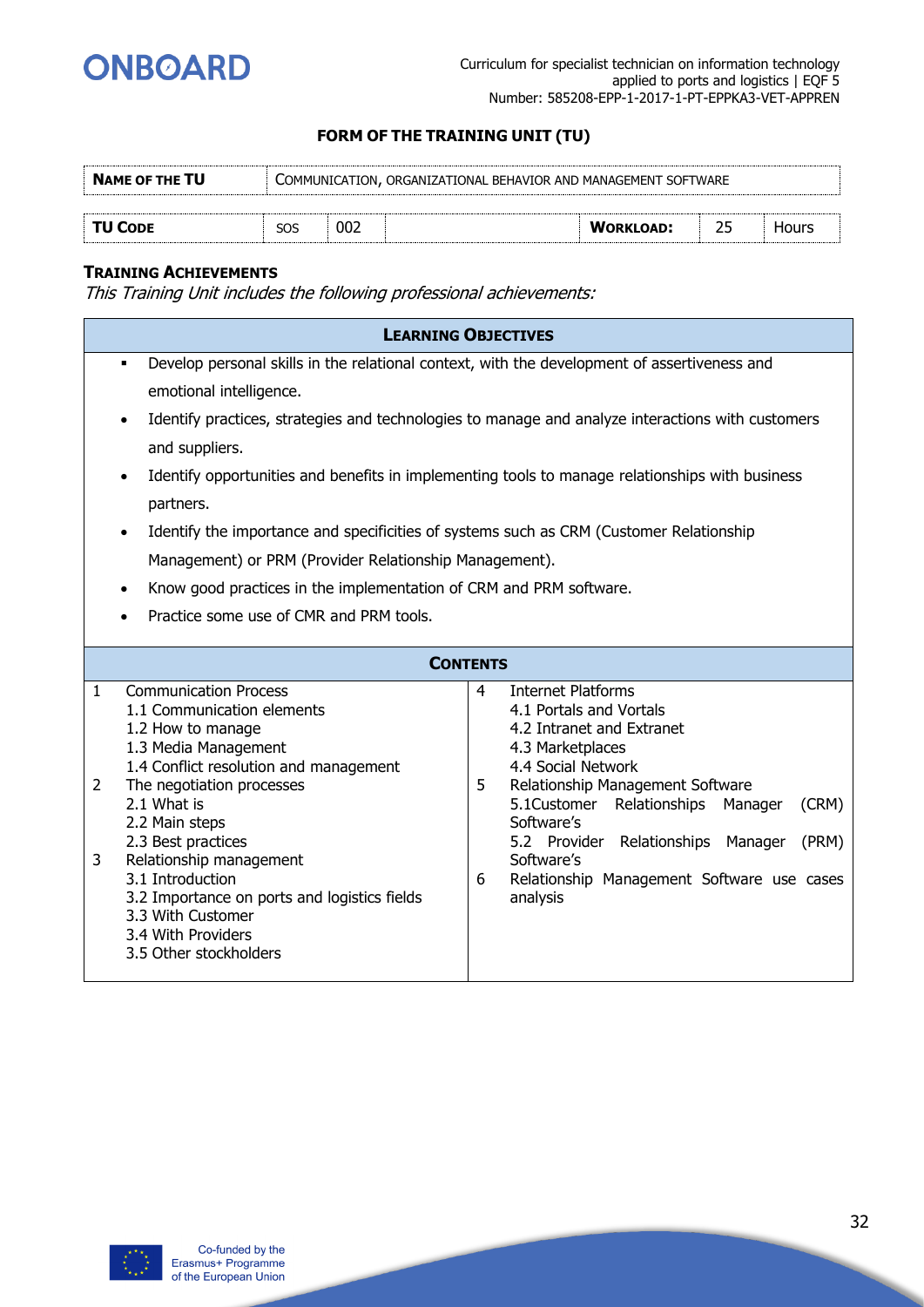

| <b>NAME OF THE TU</b> |     | ENVIRONMENT, SAFETY, HYGIENE AND HEALTH AT WORK - BASIC CONCEPTS |                  |       |
|-----------------------|-----|------------------------------------------------------------------|------------------|-------|
|                       |     |                                                                  |                  |       |
| <b>TU CODE</b>        | 003 |                                                                  | <b>WORKLOAD:</b> | hours |

#### **TRAINING ACHIEVEMENTS**

|                        | <b>LEARNING OBJECTIVES</b>                                                                                                                                                                                                                                                                                                                                                                                                                                                                                                                                                                                                                                 |        |                                                                                                                                                                                                                                                                                                                                                                                                                                                                                                                                                         |
|------------------------|------------------------------------------------------------------------------------------------------------------------------------------------------------------------------------------------------------------------------------------------------------------------------------------------------------------------------------------------------------------------------------------------------------------------------------------------------------------------------------------------------------------------------------------------------------------------------------------------------------------------------------------------------------|--------|---------------------------------------------------------------------------------------------------------------------------------------------------------------------------------------------------------------------------------------------------------------------------------------------------------------------------------------------------------------------------------------------------------------------------------------------------------------------------------------------------------------------------------------------------------|
|                        | Identify key environmental issues.<br>٠                                                                                                                                                                                                                                                                                                                                                                                                                                                                                                                                                                                                                    |        |                                                                                                                                                                                                                                                                                                                                                                                                                                                                                                                                                         |
|                        | Promote the application of good practices for the environment.<br>٠                                                                                                                                                                                                                                                                                                                                                                                                                                                                                                                                                                                        |        |                                                                                                                                                                                                                                                                                                                                                                                                                                                                                                                                                         |
|                        | Explain concepts related to safety, hygiene and health at work.<br>٠                                                                                                                                                                                                                                                                                                                                                                                                                                                                                                                                                                                       |        |                                                                                                                                                                                                                                                                                                                                                                                                                                                                                                                                                         |
|                        | Recognize the importance of safety, hygiene and health at work.<br>٠                                                                                                                                                                                                                                                                                                                                                                                                                                                                                                                                                                                       |        |                                                                                                                                                                                                                                                                                                                                                                                                                                                                                                                                                         |
|                        |                                                                                                                                                                                                                                                                                                                                                                                                                                                                                                                                                                                                                                                            |        | Identify the obligations of the employer and the employee in accordance with the legislation in force.                                                                                                                                                                                                                                                                                                                                                                                                                                                  |
|                        | Identify the main risks present in the workplace and in the professional activity and apply the<br>٠                                                                                                                                                                                                                                                                                                                                                                                                                                                                                                                                                       |        |                                                                                                                                                                                                                                                                                                                                                                                                                                                                                                                                                         |
|                        | appropriate prevention and protection measures                                                                                                                                                                                                                                                                                                                                                                                                                                                                                                                                                                                                             |        |                                                                                                                                                                                                                                                                                                                                                                                                                                                                                                                                                         |
|                        | Recognize safety and health signs<br>٠                                                                                                                                                                                                                                                                                                                                                                                                                                                                                                                                                                                                                     |        |                                                                                                                                                                                                                                                                                                                                                                                                                                                                                                                                                         |
|                        | Explain the importance of collective protection equipment and individual protection.<br>٠                                                                                                                                                                                                                                                                                                                                                                                                                                                                                                                                                                  |        |                                                                                                                                                                                                                                                                                                                                                                                                                                                                                                                                                         |
|                        | <b>CONTENTS</b>                                                                                                                                                                                                                                                                                                                                                                                                                                                                                                                                                                                                                                            |        |                                                                                                                                                                                                                                                                                                                                                                                                                                                                                                                                                         |
| $\mathbf{1}$<br>2<br>3 | <b>ENVIRONMENT</b><br>1.1 Major environmental problems today<br>1.2 Waste<br>1.3 Waste Management<br>Safety, Hygiene and Health at Work<br>2.1 Basic concepts related to SHHW<br>2.2 SHS national legislative framework<br>2.3 Accidents of work<br>2.4 Professional diseases<br>2.5 Main proficiency risks<br>2.6 Signalling of safety and health<br>2.7 Collective protection and individual protection<br>equipment<br>Occupational hygiene and safety services to<br>support Logistics Operations<br>3.1 Introduction<br>3.2 Safe workspaces<br>3.3 Facilities for workers, clients and visitors<br>3.4 Working alone<br>3.5 Main Protective equipment | 4<br>5 | Health and safety programs<br>4.1 Training<br>4.2 guidance on regulatory compliance<br>4.3 Best practices<br>4.4 Workplace exposure assessments,<br>4.5 Job safety analyses,<br>4.6 Incident investigations and safety inspections<br>Praticals and use cases analysis on<br>5.1 Contractor Safety Management<br>5.2 Farm, Heavy Equipment and Utility Vehicles<br>5.3 Program<br>5.4 First Aid Program<br>5.5 Hazardous Waste Management Program<br>5.6 Lift Truck Program<br>5.7 Machine Shop Safety Program<br>5.8 Outdoor Spills Management Program |

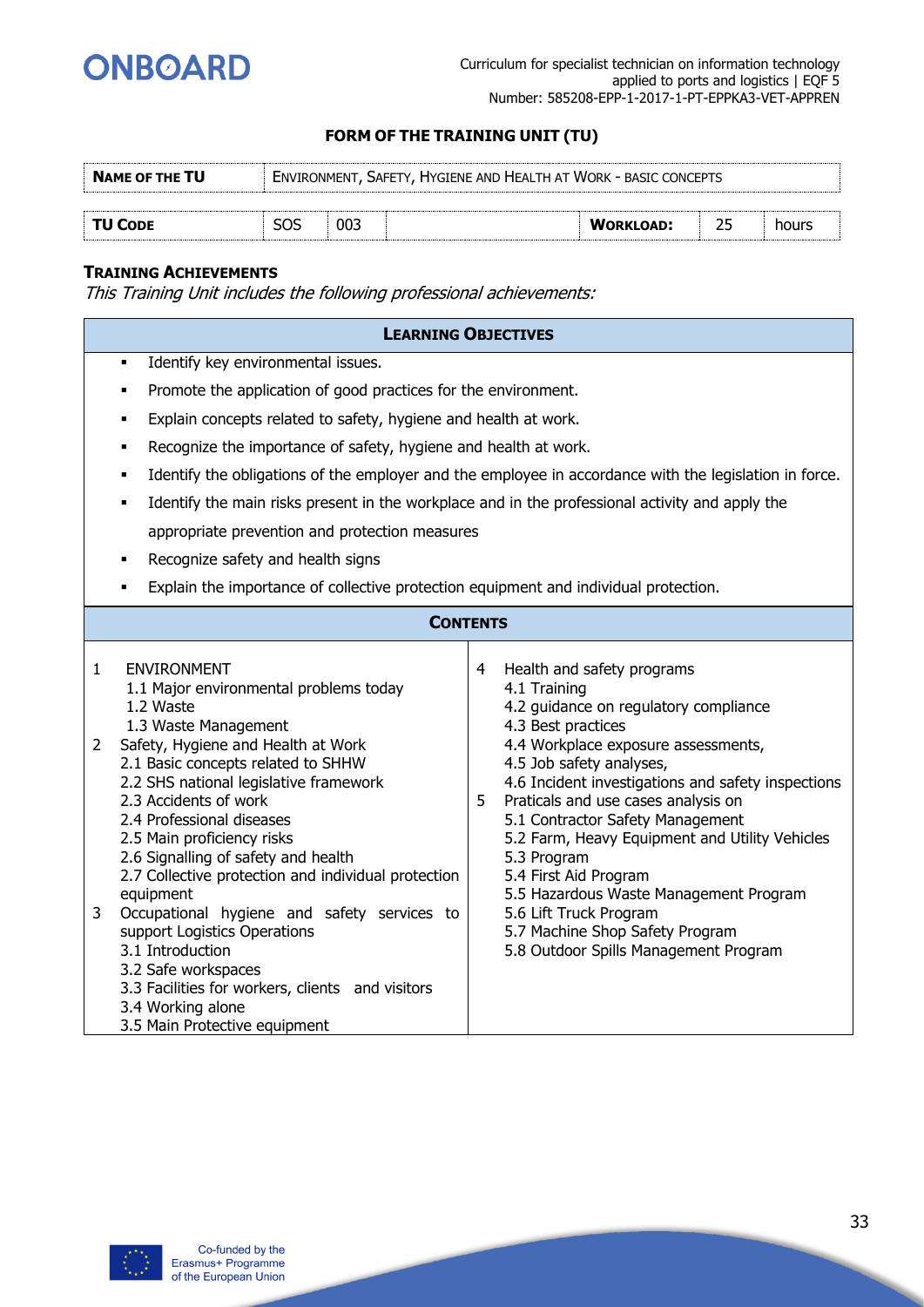

| <b>NAME OF THE TU</b> |     | PROFILE AND POTENTIAL OF THE ENTREPRENEUR - DIAGNOSIS / DEVELOPMENT |                  |       |
|-----------------------|-----|---------------------------------------------------------------------|------------------|-------|
| <b>TU CODE</b>        | SOS | 004                                                                 | <b>WORKLOAD:</b> | hours |

#### **TRAINING ACHIEVEMENTS**

| <b>LEARNING OBJECTIVES</b>                                                                                                                                                                                                                         |    |                                            |  |  |  |  |  |
|----------------------------------------------------------------------------------------------------------------------------------------------------------------------------------------------------------------------------------------------------|----|--------------------------------------------|--|--|--|--|--|
| Explain the concept of entrepreneurship.<br>٠<br>Identify the advantages and risks of being an entrepreneur.<br>Apply diagnostic tools and self-diagnosis of entrepreneurial skills.<br>Analyze personal profile and potential as an entrepreneur. |    |                                            |  |  |  |  |  |
| Identify the technical and behavioral development needs, in order to favor the entrepreneurial<br>potential.                                                                                                                                       |    |                                            |  |  |  |  |  |
| <b>CONTENTS</b>                                                                                                                                                                                                                                    |    |                                            |  |  |  |  |  |
| 1. Entrepreneurship                                                                                                                                                                                                                                |    | 3.1.3. Persistence and resilience          |  |  |  |  |  |
| 1.1. Concept of entrepreneurship                                                                                                                                                                                                                   |    | 3.1.4. Persuasion                          |  |  |  |  |  |
| 1.2. Advantages of being an entrepreneur                                                                                                                                                                                                           |    | 3.1.5. Implementation                      |  |  |  |  |  |
| 1.3. Entrepreneurial spirit versus                                                                                                                                                                                                                 |    | 3.2. Techniques                            |  |  |  |  |  |
| entrepreneurship                                                                                                                                                                                                                                   |    | 3.2.1. Business and customer               |  |  |  |  |  |
| 2. Self-diagnosis of entrepreneurial skills                                                                                                                                                                                                        |    | orientation area                           |  |  |  |  |  |
| 2.1. Diagnosis of the life experience                                                                                                                                                                                                              |    | 3.2.2. ICT planning, organization and      |  |  |  |  |  |
| 2.2. Diagnosis of knowledge of                                                                                                                                                                                                                     |    | mastery                                    |  |  |  |  |  |
| "professional realities"                                                                                                                                                                                                                           |    | 3.2.3. Leadership and teamwork             |  |  |  |  |  |
| 2.3. Determination of the "own profile" and                                                                                                                                                                                                        |    | 4. Factors that inhibit entrepreneurship   |  |  |  |  |  |
| self-knowledge                                                                                                                                                                                                                                     | 5. | Diagnosis of the entrepreneur's needs      |  |  |  |  |  |
| 2.4. Self-diagnosis of personal motivations                                                                                                                                                                                                        |    | 5.1. Needs of personal character           |  |  |  |  |  |
| to become an entrepreneur                                                                                                                                                                                                                          |    | 5.2. Technical requirements                |  |  |  |  |  |
| 3. Characteristics and key competences of                                                                                                                                                                                                          |    | 6. Entrepreneur - self-assessment          |  |  |  |  |  |
| the entrepreneur profile                                                                                                                                                                                                                           |    | 6.1. Self-assessment questionnaire and its |  |  |  |  |  |
| 3.1. Personal                                                                                                                                                                                                                                      |    | verification of its suitability to the     |  |  |  |  |  |
| 3.1.1. Self-confidence and self-                                                                                                                                                                                                                   |    | behavioral profile of the entrepreneur     |  |  |  |  |  |
| motivation                                                                                                                                                                                                                                         |    |                                            |  |  |  |  |  |
| 3.1.2. Ability to take decisions and                                                                                                                                                                                                               |    |                                            |  |  |  |  |  |
| take risks                                                                                                                                                                                                                                         |    |                                            |  |  |  |  |  |

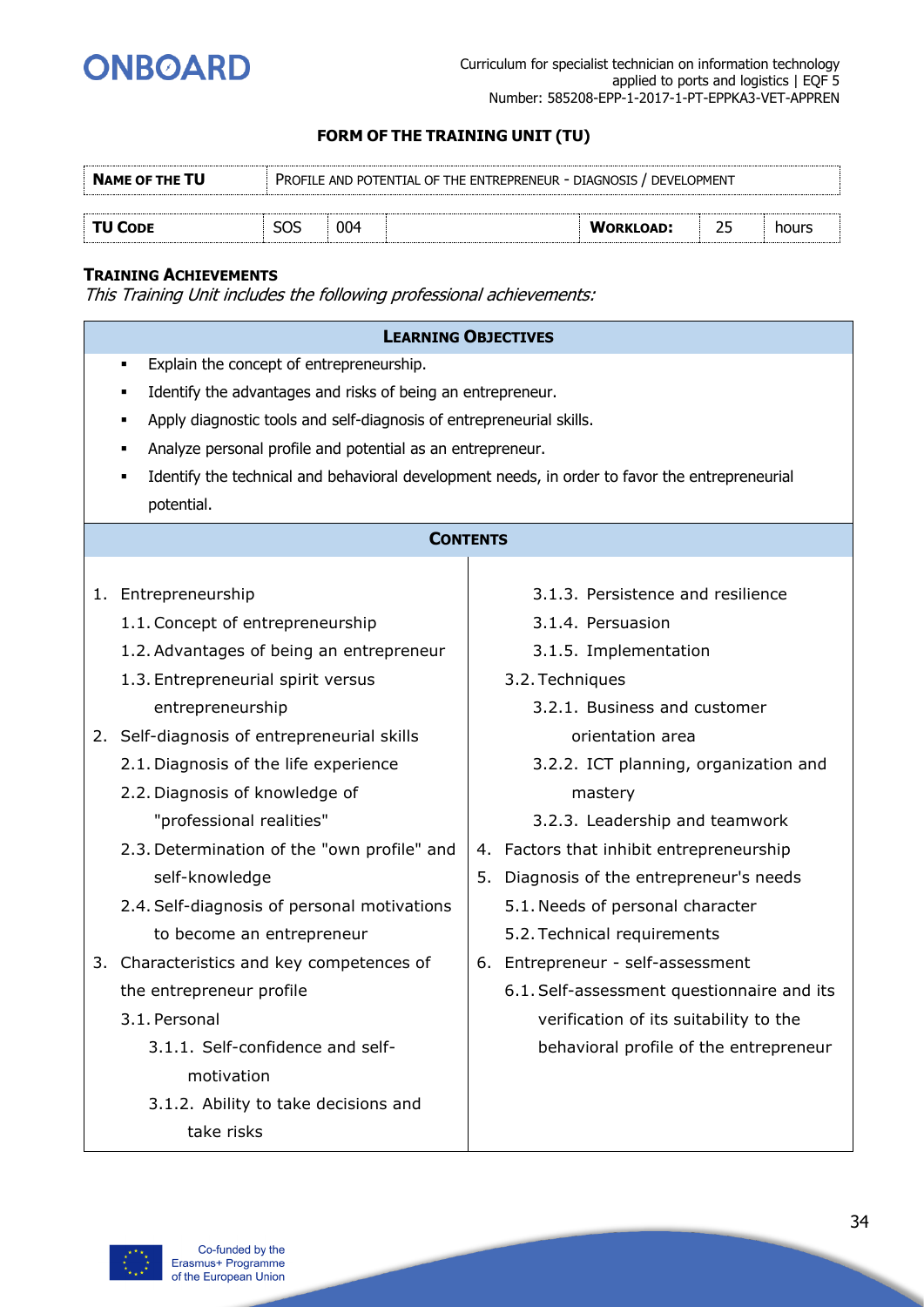

| <b>NAME OF THE TU</b> | ETHICS AND CORPORATE SOCIAL RESPONSIBILITY - A DEMAND |     |  |                  |  |       |  |
|-----------------------|-------------------------------------------------------|-----|--|------------------|--|-------|--|
|                       |                                                       |     |  |                  |  |       |  |
| <b>TU CODE</b>        | SOS                                                   | 005 |  | <b>WORKLOAD:</b> |  | hours |  |

#### **TRAINING ACHIEVEMENTS**

| <b>LEARNING OBJECTIVES</b>                                                                        |
|---------------------------------------------------------------------------------------------------|
|                                                                                                   |
| Know the concepts, models, instruments and best practices that are the basis of<br>$\blacksquare$ |
| sustainable growth;                                                                               |
| Recognize the importance of ethics and social responsibility in companies.                        |
| Identify and apply methodologies that allow stakeholders to be involved                           |
| Contribute to the creation of an ethical culture and with CSR.<br>٠                               |
| <b>CONTENTS</b>                                                                                   |
|                                                                                                   |
| 1 Concepts                                                                                        |
| 1.1 Sustainable development                                                                       |
| 1.2 Social responsibility                                                                         |
| 1.3 Ethics in companies                                                                           |
|                                                                                                   |
| 2 Social responsibility and ethics in the context of sustainable development                      |
| 2.1 Challenges and Opportunities                                                                  |
| 2.2 Tools for implementation and control of social responsibility                                 |
| 2.3 Methodologies of identification, serialization and stakeholder involvement                    |
| 2.4 Definition and implementation of a social responsibility policy                               |
| 2.5 Communication, marketing and social responsibility                                            |
| 2.6 Analysis of success cases where these concepts have been integrated into the                  |
| corporate management models                                                                       |
|                                                                                                   |

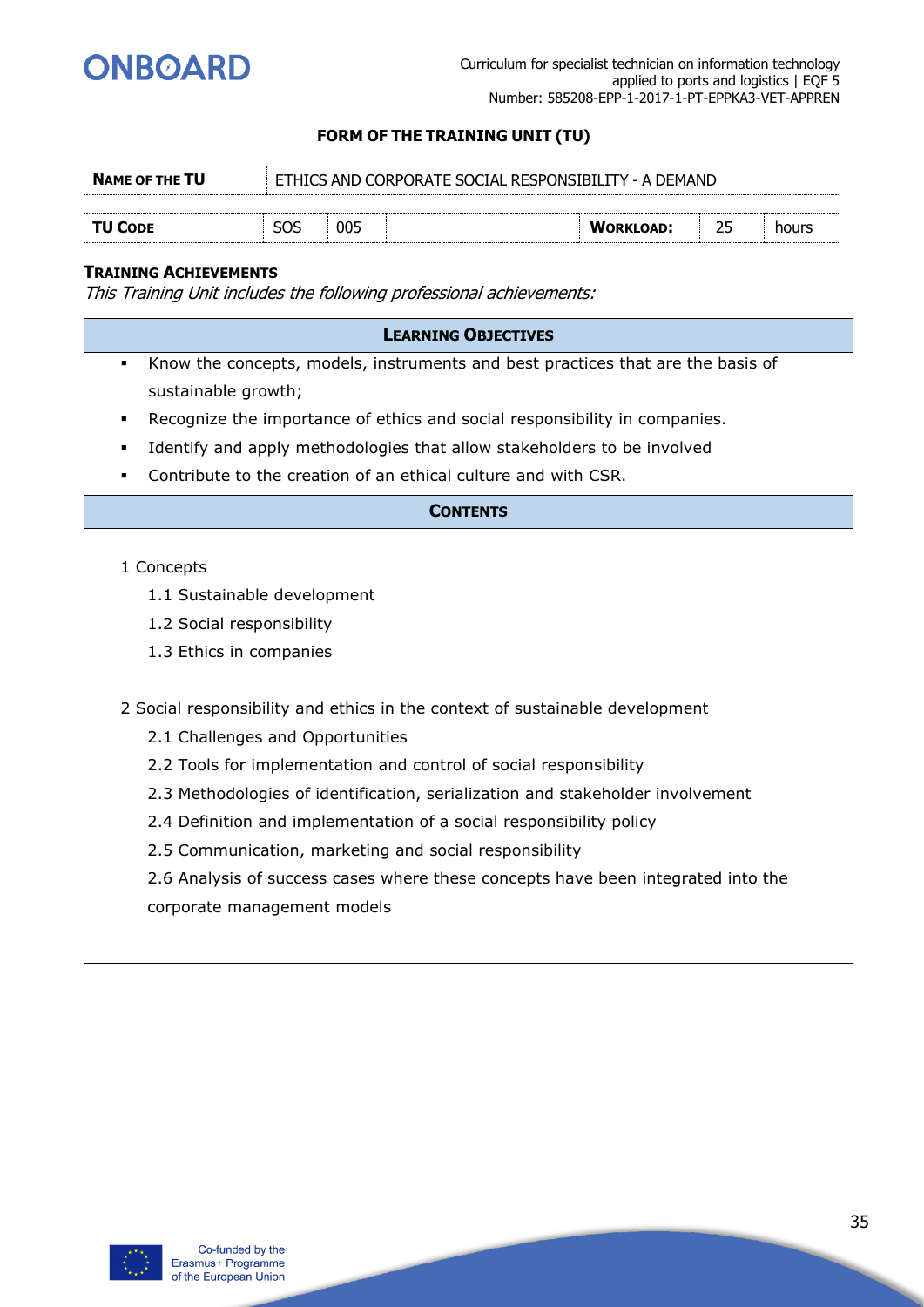

| <b>NAME OF THE TU</b> | EMOTIONAL INTELLIGENCE |     |  |                  |    |       |
|-----------------------|------------------------|-----|--|------------------|----|-------|
|                       |                        |     |  |                  |    |       |
| <b>TU CODE</b>        | SOS                    | 006 |  | <b>WORKLOAD:</b> | つに | hours |

#### **TRAINING ACHIEVEMENTS**

|                                                                                                                                                                                                                                                                                                                                                                                                                                                                                                                                                             | <b>LEARNING OBJECTIVES</b>                                                                                                                                                                                                                                                                                                                                                                                                                                                                                                                                                                                                                             |  |  |  |  |
|-------------------------------------------------------------------------------------------------------------------------------------------------------------------------------------------------------------------------------------------------------------------------------------------------------------------------------------------------------------------------------------------------------------------------------------------------------------------------------------------------------------------------------------------------------------|--------------------------------------------------------------------------------------------------------------------------------------------------------------------------------------------------------------------------------------------------------------------------------------------------------------------------------------------------------------------------------------------------------------------------------------------------------------------------------------------------------------------------------------------------------------------------------------------------------------------------------------------------------|--|--|--|--|
| Recognize the assistant as the driving force behind the customer relationship activity.<br>$\blacksquare$                                                                                                                                                                                                                                                                                                                                                                                                                                                   |                                                                                                                                                                                                                                                                                                                                                                                                                                                                                                                                                                                                                                                        |  |  |  |  |
| Create a positive customer experience.                                                                                                                                                                                                                                                                                                                                                                                                                                                                                                                      |                                                                                                                                                                                                                                                                                                                                                                                                                                                                                                                                                                                                                                                        |  |  |  |  |
| Identify the customer's experiential cycle.<br>٠                                                                                                                                                                                                                                                                                                                                                                                                                                                                                                            |                                                                                                                                                                                                                                                                                                                                                                                                                                                                                                                                                                                                                                                        |  |  |  |  |
| Recognize the importance of intrapersonal and interpersonal relationships.                                                                                                                                                                                                                                                                                                                                                                                                                                                                                  |                                                                                                                                                                                                                                                                                                                                                                                                                                                                                                                                                                                                                                                        |  |  |  |  |
| Recognize the importance of the assistant as a generator of positive emotions.<br>٠                                                                                                                                                                                                                                                                                                                                                                                                                                                                         |                                                                                                                                                                                                                                                                                                                                                                                                                                                                                                                                                                                                                                                        |  |  |  |  |
| <b>CONTENTS</b>                                                                                                                                                                                                                                                                                                                                                                                                                                                                                                                                             |                                                                                                                                                                                                                                                                                                                                                                                                                                                                                                                                                                                                                                                        |  |  |  |  |
| 1) Interpersonal relationship styles<br>a) Passive<br>b) Aggressive<br>c) Manipulator<br>d) Assertive<br>2) Emotional intelligence<br>a) Functioning of emotional intelligence<br>b) Importance of intrapersonal and<br>interpersonal relationships<br>c) Emotional competences<br>d) Development of emotional<br>competences<br>e) The assistant as a driving force of<br>the customer relationship activity<br>f) Positive customer experience<br>g) Customer experiential cycle<br>h) Importance of the assistant as a<br>generator of positive emotions | 3) Characteristics of an assistant<br>a) Profile of an assistant<br>b) Mission of the customer service<br>4) Emotional intelligence and creativity in<br>the ability to communicate<br>a) The added value of emotional<br>intelligence in the ability to<br>communicate Developing emotional<br>competencies in relationships with<br>others<br>b) Development of listening skills in<br>relation to others<br>5) Identify and develop your level of<br>empathy with others<br>6) Strengthening the capacity to stimulate<br>groups<br>a) Group motivation strategies<br>b) Emotional skills and conflict<br>management in groups (work /<br>training) |  |  |  |  |

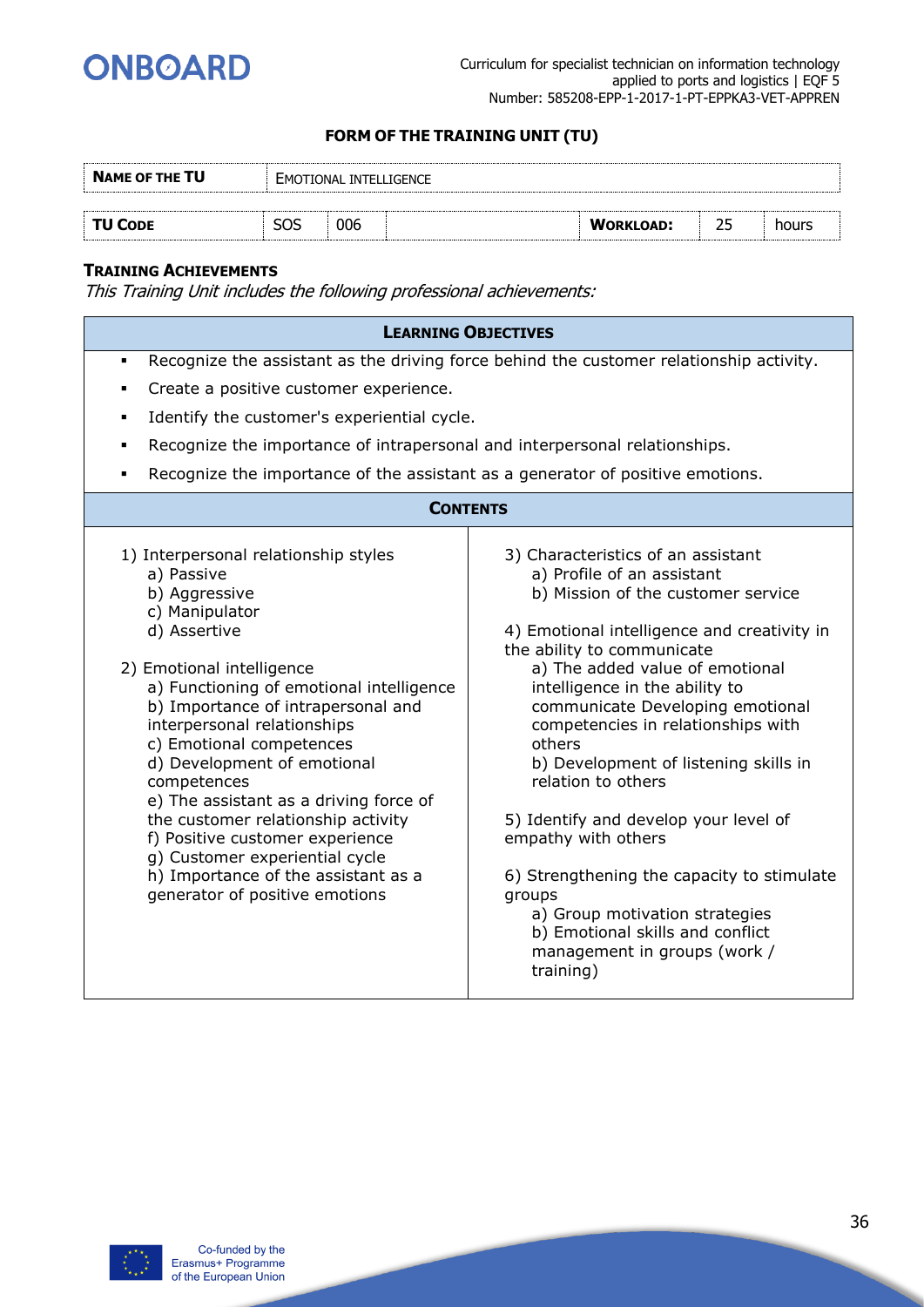

| <b>NAME OF THE TU</b> | CRITICAL THINKING |     |  |                  |    |       |  |
|-----------------------|-------------------|-----|--|------------------|----|-------|--|
|                       |                   |     |  |                  |    |       |  |
| <b>TU CODE</b>        | SOS               | 007 |  | <b>WORKLOAD:</b> | つに | hours |  |

#### **TRAINING ACHIEVEMENTS**

This Training Unit includes the following professional achievements:

## **LEARNING OBJECTIVES** ▪ Develop attitudes of active and intervening observer; ▪ Ponder new ideas and concepts; ▪ Reflect in a more structured, comprehensive and profound way; ▪ Manage information in order to obtain more reliable results; Communicate in an authentic way, clearly expressing the point of view and listening carefully different points of view, in a search for a deep understanding of them. **CONTENTS** 1. Approaches to Critical Thinking 2. Strategies and methods of promotion of critical thinking 3. Characteristics and obstacles to critical thinking 4. Elements of thought: objective, question, assumptions, implications and consequences, information, concepts, conclusions, point of view, alternatives, context 5. Criteria of critical thinking: clarity, accuracy, relevance, sufficiency, depth, amplitude, precision

- 6. Read and write critically
- 7. Critical Thinking in the context of an activity. the reflective practitioner.